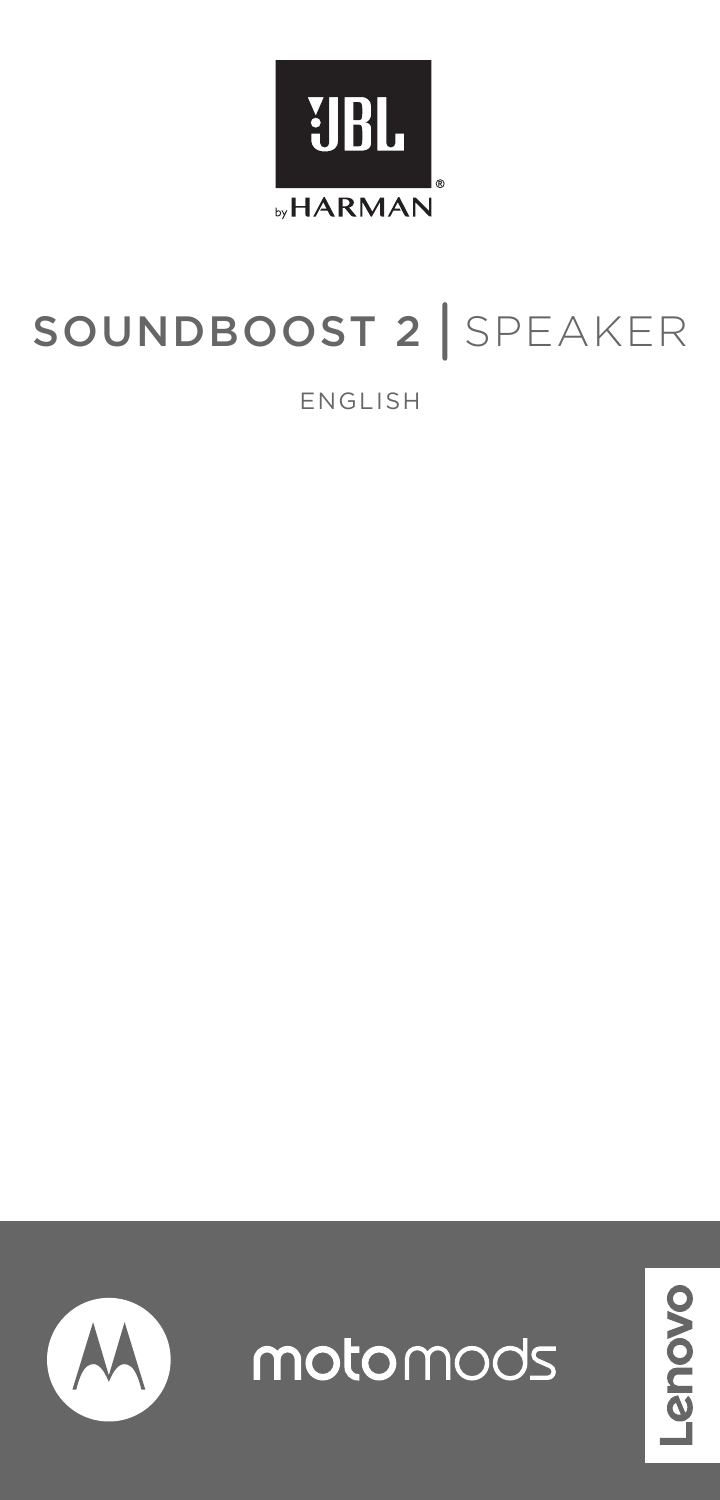## Attach your Moto Mod™

Align the camera lens on the back of your phone with the speaker, and then align the sides and bottom of the phone with the speaker until they snap together.

Note: Make sure the connectors are clean and dry. Also, remove your phone case if you use one.



Caution: Before using your device, please read the safety, regulatory, and legal information at the back of this guide.

Compatibility Requirements: Moto Z Phone with Moto Mods Platform 10 or later

## Quick setup

When you attach the speaker, your phone automatically guides you through setup. Follow the on-screen instructions to get started.

## Play media

Once your speaker is attached, begin using your phone as usual to play music or watch videos. Media will automatically play through the JBL SoundBoost 2 speaker when attached to the phone.

## Adjust volume

To change the volume for your speaker, use your phone's volume controls.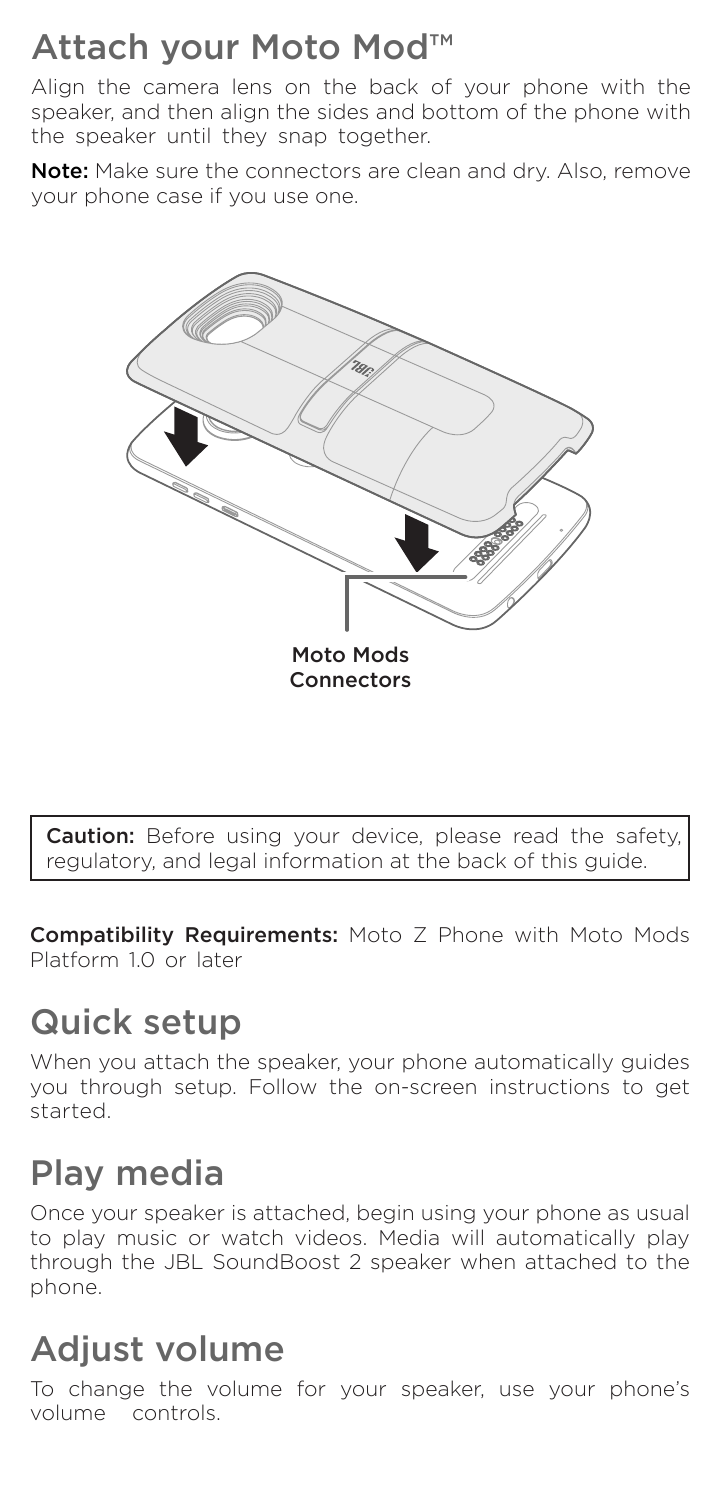## Charge it

Fully charge before using your speaker.

Tip: If your phone is still attached to the speaker, charging the phone is the best way to charge both at the same time.



Charging port Charge level

# button

## Charging status light

Partially charged:

51-99% 16-50% 6-15%

Charging | slow blinking green Full charge **rapid blinking green** or steady green when charging

steady green, then off steady amber, then off steady red, then off Very low power **rapid blinking red** 



## Remove it

To detach the speaker from your phone, place your finger in the notch at the bottom of the speaker and pull it away from your phone.

Warning: Do not pull on your kickstand to remove the speaker from your phone.

## Tips & Tricks

Looking for more?

- Camera: You can still use your phone's camera when the speaker is attached.
- Connection vibration: When you successfully attach your Moto Mod to your phone, you feel a slight vibration.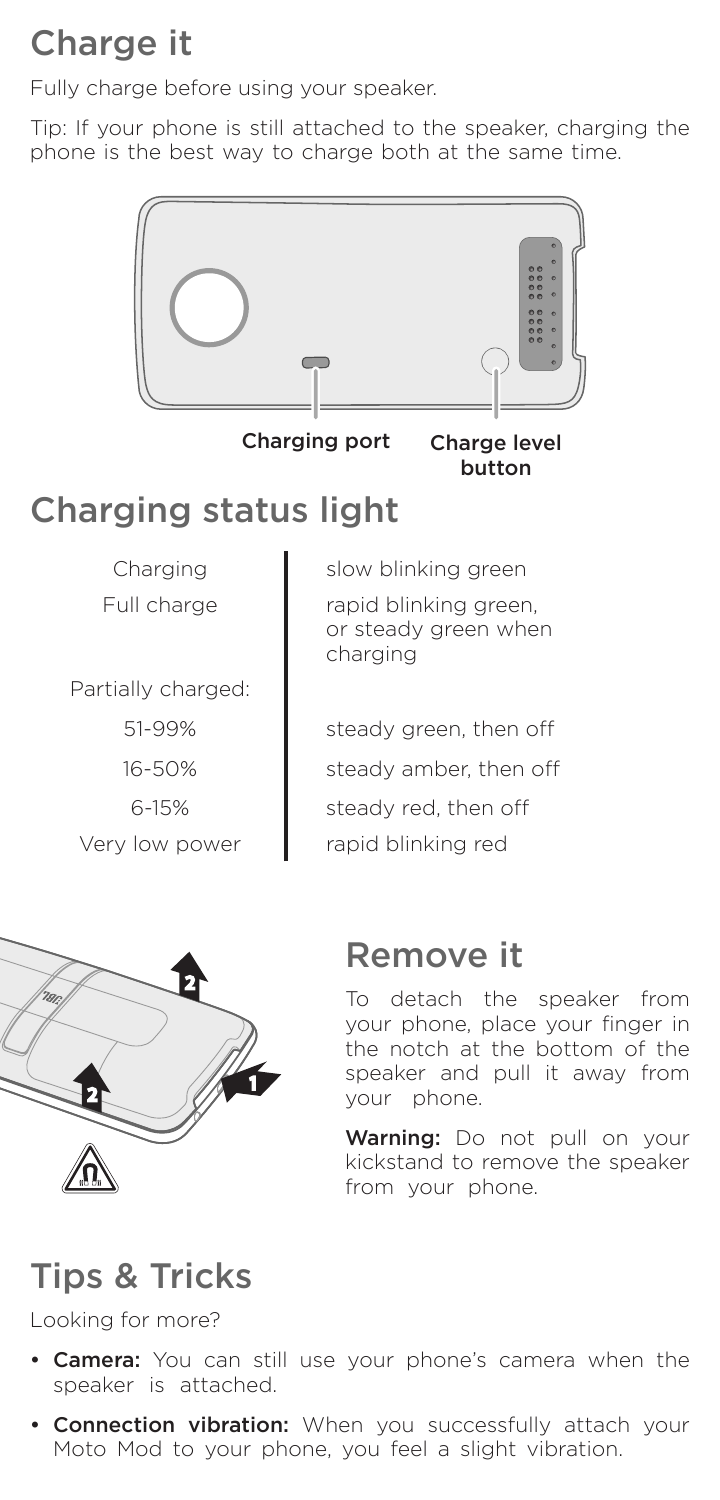## IMPORTANT SAFETY INSTRUCTIONS For all products:

- 1. Read these instructions.<br>2. Heed all warnings.
- 2. Heed all warnings.<br>3. Eollow all instruction
- 3. Follow all instructions.<br>4. Do not install this api
- Do not install this apparatus near any heat sources such as radiators, heat registers, stoves or other apparatus (including amplifiers) that produce heat.
- 5. Use only attachments/accessories specified by the manufacturer.
- 6. Do not expose batteries to excessive heat such as sunshine, fire or the like.

## CAUTION FCC AND IC STATEMENT FOR USERS (USA AND CANADA ONLY)

This device complies with part 15 of the FCC Rules. Operation is subject to the following two conditions: (1) This device may not cause harmful interference, and (2) this device must accept any interference received, including interference that may cause undesired operation.

CAN ICES-3(B)/NMB-3(B)

## Federal Communication Commission Interference Statement

This equipment has been tested and found to comply with the limits for a Class B digital device, pursuant to Part 15 of the FCC Rules. These limits are designed to provide reasonable protection against harmful interference in a residential installation. This equipment generates, uses and can radiate radio frequency energy and, if not installed and used in accordance with the instructions, may cause harmful interference to radio communications. However, there is no guarantee that interference will not occur in a particular installation. If this equipment does cause harmful interference to radio or television reception, which can be determined by turning the equipment off and on, the user is encouraged to try to correct the interference by one or more of the following measures:

- Reorient or relocate the receiving antenna.
- Increase the separation between the equipment and receiver.
- Connect the equipment into an outlet on a circuit different from that to which the receiver is connected.
- Consult the dealer or an experienced radio/TV technician for help.

Caution: Changes or modifications not expressly approved by HARMAN could void the user's authority to operate the equipment.

Important: This product contains magnets. Always keep products with magnets more than 20 cm. (8 in.) from medical devices, such as pacemakers, internal cardio defibrillators or other devices that can be affected by a magnetic field. Also, keep products with magnets away from credit cards, ID cards, and other media that use magnetically encoded information.

## WEEE Notice

The Directive on Waste Electrical and Electronic Equipment (WEEE), which entered into force as European law on 14 February 2014, resulted in a major change in the treatment of electrical equipment at end-of-life.

The purpose of this Directive is, as a first priority, the prevention of WEEE, and in addition, to promote the reuse, recycling and other forms of recovery of such wastes so as to reduce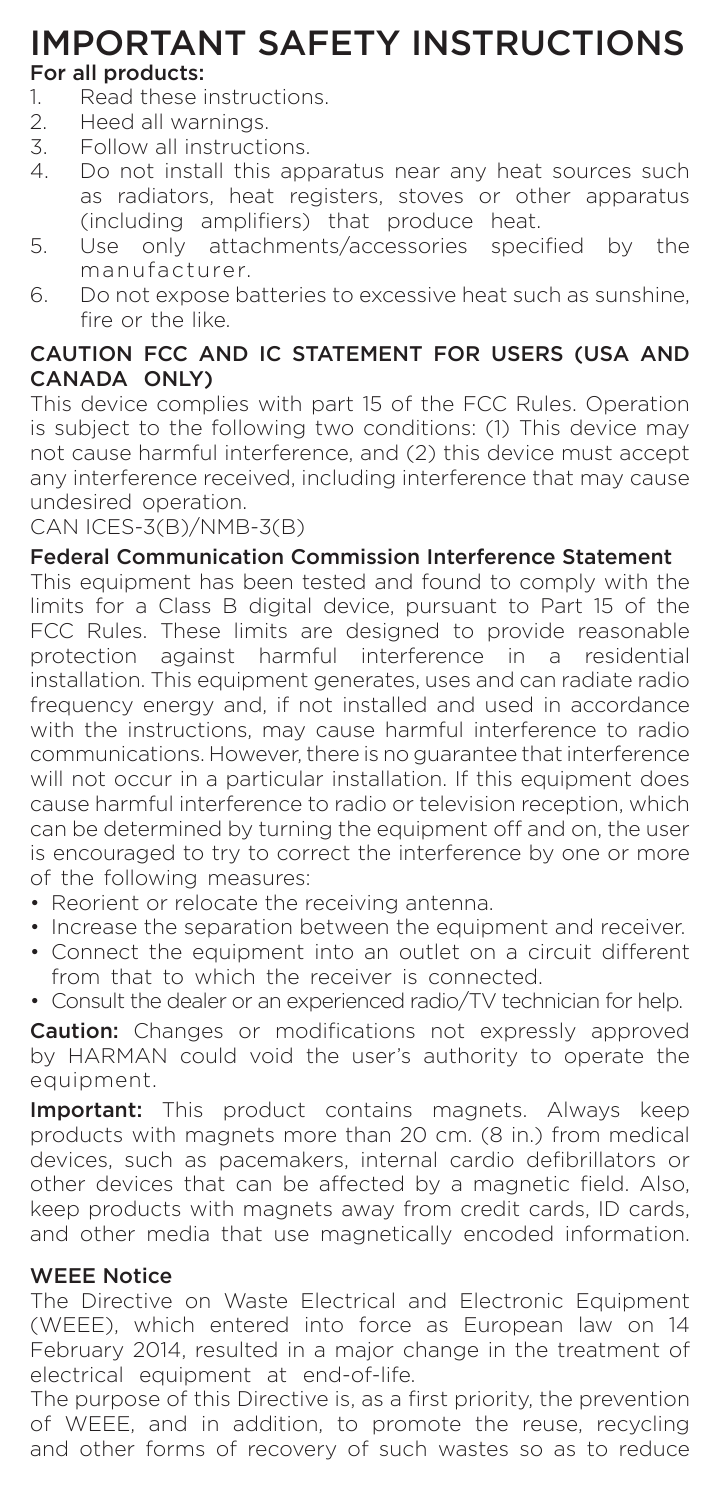disposal. The WEEE logo on the product or on its box indicating collection for electrical and electronic equipment consists of the crossed-out wheeled bin, as shown below.



This product must not be disposed of or dumped with your other household waste. You are liable to dispose of all your electronic or electrical waste equipment by relocating over to the specified collection point for recycling of such hazardous waste. Isolated collection

and proper recovery of your electronic and electrical waste equipment at the time of disposal will allow us to help conserving natural resources. Moreover, proper recycling of the electronic and electrical waste equipment will ensure safety of human health and environment. For more information about electronic and electrical waste equipment disposal, recovery, and collection points, please contact your local city center, household waste disposal service, shop from where you purchased the equipment, or manufacturer of the equipment.

## RoHS Compliance

This product is in compliance with Directive 2011/65/EU of the European Parliament and of the Council of 8 June 2011 on the restriction of the use of certain hazardous substances in electrical and electronic equipment.

#### For Products That Include Batteries EU Batteries Directive 2013/56/EU

A new battery directive 2013/56/EU on Battery and Accumulator replacing directive entered into force on the 1 July 2015. The directive applies to all types of batteries and accumulators (AA, AAA, button cells, lead acid, rechargeable packs) including those incorporated into appliances except for military, medical and power tool applications.

The directive sets out rules for collection, treatment, recycling and disposal of batteries, and aims to prohibit certain hazardous substances and to improve environmental performance of batteries and all operators in the supply chain.

#### Instructions for Users on Removal, Recycling and Disposal of Used Batteries

To remove the batteries from your equipment or remote control, reverse the procedure described in the owner's manual for inserting batteries. For products with a built-in battery that lasts for the lifetime of the product, removal may not be possible for the user. In this case, recycling or recovery centers handle the dismantling of the product and the removal of the battery. If, for any reason, it becomes necessary to replace such a battery, this procedure must be performed by authorized service centers.

In the European Union and other locations, it is illegal to dispose of any battery with household trash. All batteries must be disposed of in an environmentally sound manner. Contact your local waste-management officials for information regarding the environmentally sound collection, recycling and disposal of used batteries.

WARNING: Danger of explosion if battery is incorrectly replaced. To reduce risk of fire or burns, don't disassemble, crush, puncture, short external contacts, expose to temperature above 60°C (140°F), or dispose of in fire or water. Replace only with specified batteries. The symbol indicating 'separate collection' for all batteries and accumulators shall be the crossed-out wheeled bin shown below: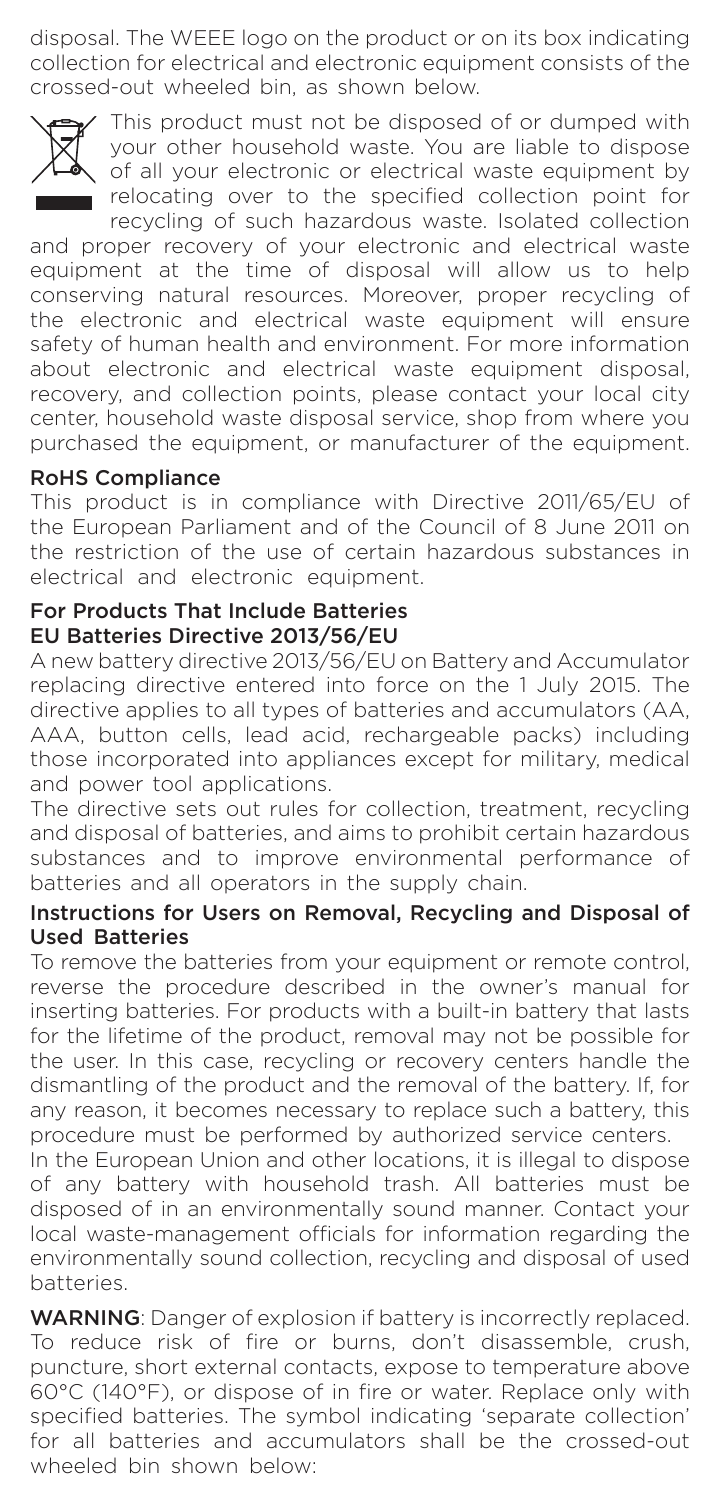

In case of batteries, accumulators and button cells containing more than 0.0005 % mercury, more than 0.002 % cadmium or more than 0.004 % lead, shall be marked with the chemical symbol for the metal concerned: Hg, Cd or Pb respectively. Please Refer to the below symbol:



#### For All Products Except Those with Wireless Operation:

HARMAN International hereby declares that this equipment is in compliance with the EMC 2014/30/EU Directive, LVD 2014/35/ EU Directive and RoHS 2011/65/EU Directive. The declaration of conformity may be consulted in the support section of our Web site, accessible from www.jbl.com.

#### SET UP INFORMATION & PRODUCT REGISTRATION

Congratulations with the purchase of your new Product. We have done our utmost to make your experience the best one possible. If you have any questions when setting up your Product and would like some helpful hints, we recommend that you visit the relevant country specific support website for your Product: www.jbl. com. There you will also find relevant contact information. If you cannot find the information you are looking for, please contact the vendor that sold the Product to you or contact the relevant JBL customer support center by electronic mail or phone.

We recommend that you register your Product via the relevant country specific website for your Product. Your registration will allow us to inform you about updates for certain products, possible new offers and new Products and/or applications. Registering is easy; just follow the instructions on the relevant country specific website for your Product.

#### NOTE: THIS LIMITED WARRANTY DOES NOT APPLY TO CONSUMERS IN THE EUROPEAN ECONOMIC AREA (EEA) MEMBER STATES AND THE RUSSIAN FEDERATION AS THEY ARE PROTECTED BY LOCAL CONSUMER LAW AND BENEFIT FROM LOCAL STATUTORY WARRANTIES

## LIMITED WARRANTY

## WHO IS PROTECTED BY THE WARRANTY

This limited warranty (the "Limited Warranty") protects only the original end-user ("you" or "your"), and is not transferable and is applicable only in the country (excluding EEA member states and the Russian Federation) in which you originally purchased your JBL Product (the "Product"). Any attempt to transfer this warranty shall immediately make this warranty void.

## LIMITED WARRANTY

HARMAN International Industries, Incorporated ("HARMAN") is the manufacturer and through its local subsidiary, warrants to you that the Product (including components provided in/ with the Product) will be free from defects in workmanship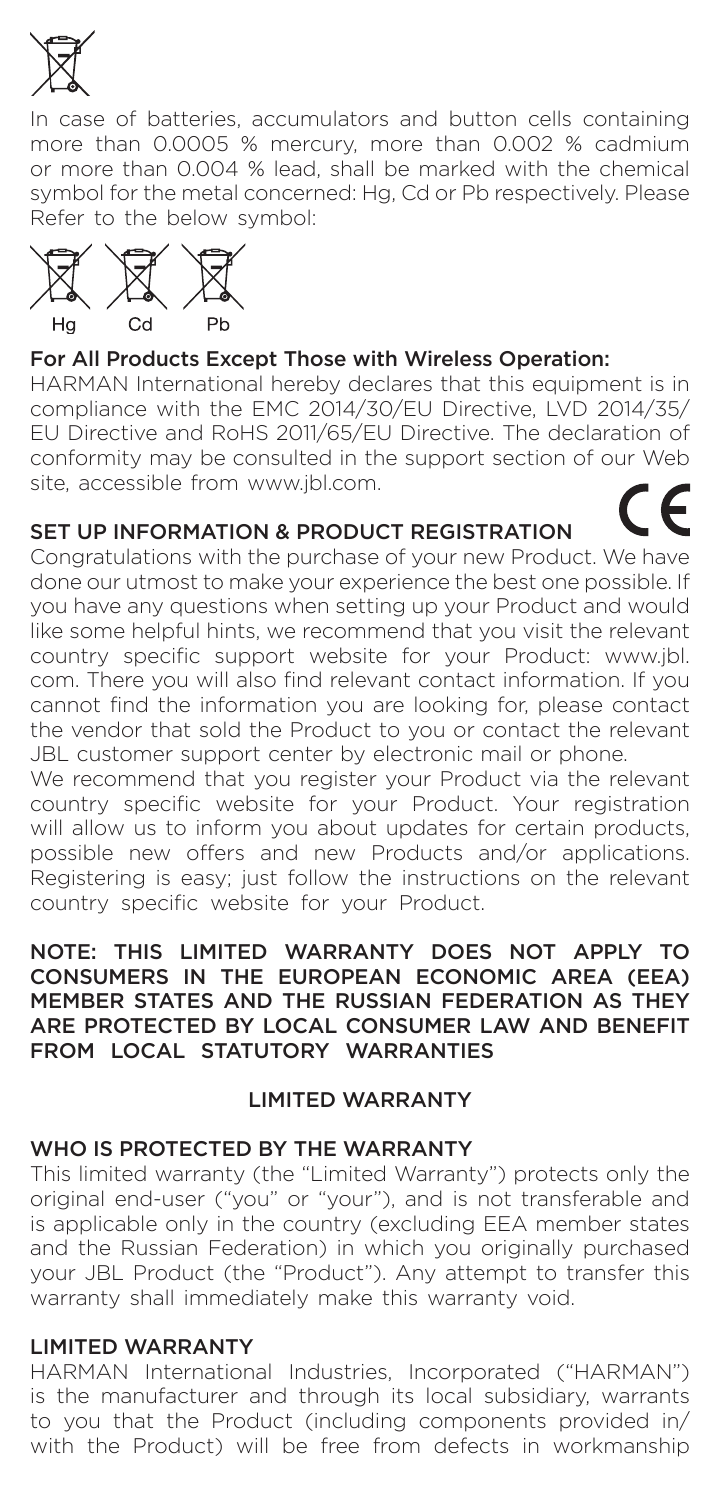and materials for a period of ONE year from the date of retail purchase by you (the "Warranty Period"). During the Warranty Period, the Product (including components), will be repaired or replaced at HARMAN's option, without charge for either parts or labor OR at HARMAN's sole option, the price of the Product may be refunded, subject to depreciation based on your purchase price for the Product pro-rated over the remaining balance of the Warranty Period. Any warranty service or replacement of parts will not extend the Warranty Period.

This Limited Warranty does not cover defects which are a result of: (1) damage caused by accident, unreasonable use or neglect (including the lack of reasonable and necessary maintenance); (2) damage during shipment (claims must be presented to the carrier); (3) damage to, or deterioration of, any accessory or decorative surface; (4) damage resulting from failure to follow instructions contained in your owner's manual; (5) damage resulting from the performance of repairs by someone other than an authorized JBL service center; (6) deterioration of component parts, the nature of which is to become worn or depleted with use, such as batteries and headphone ear pads.

Furthermore, this Limited Warranty covers only actual defects within the Product itself, and does not cover the cost of installation or removal from a fixed installation, setup or adjustments, claims based on misrepresentation by the seller, performance variations resulting from installation-related circumstances such as source quality or AC power or Product modifications, any unit on which the serial number has been effaced, modified or removed, or units used for other than home use. This Limited Warranty is valid only for JBL products purchased from an authorized dealer.

Except to the extent expressly prohibited in your jurisdiction by applicable law, all implied warranties, including fitness for a particular purpose and merchantability are hereby excluded and in no event shall HARMAN or any HARMAN subsidiary be liable for any indirect, direct, incidental, special or consequential loss or damages whatsoever (including, without limitation, other pecuniary loss) arising out of the use of or inability to use the Product, even if HARMAN and/or a HARMAN subsidiary have been advised of the possibility of such damages. To any extent that HARMAN cannot lawfully disclaim implied warranties under this Limited Warranty, all such implied warranties are limited in duration to the duration of this warranty. Some jurisdictions do not allow the exclusion or limitation of incidental or consequential damages or exclusions or limitations on the duration of implied warranties or conditions, so the above limitations or exclusions may not apply to you. This warranty gives you specific legal rights, and you may also have other rights that vary by jurisdiction.

#### HOW TO OBTAIN WARRANTY SERVICE

Contact the dealer who sold you this Product, or contact JBL customer support using the contact information on the relevant country specific support website for your Product to request warranty service. To validate your right to this Limited Warranty, you must provide the original sales invoice or other proof of ownership and date of purchase. Do not return your Product without prior authorization from the corresponding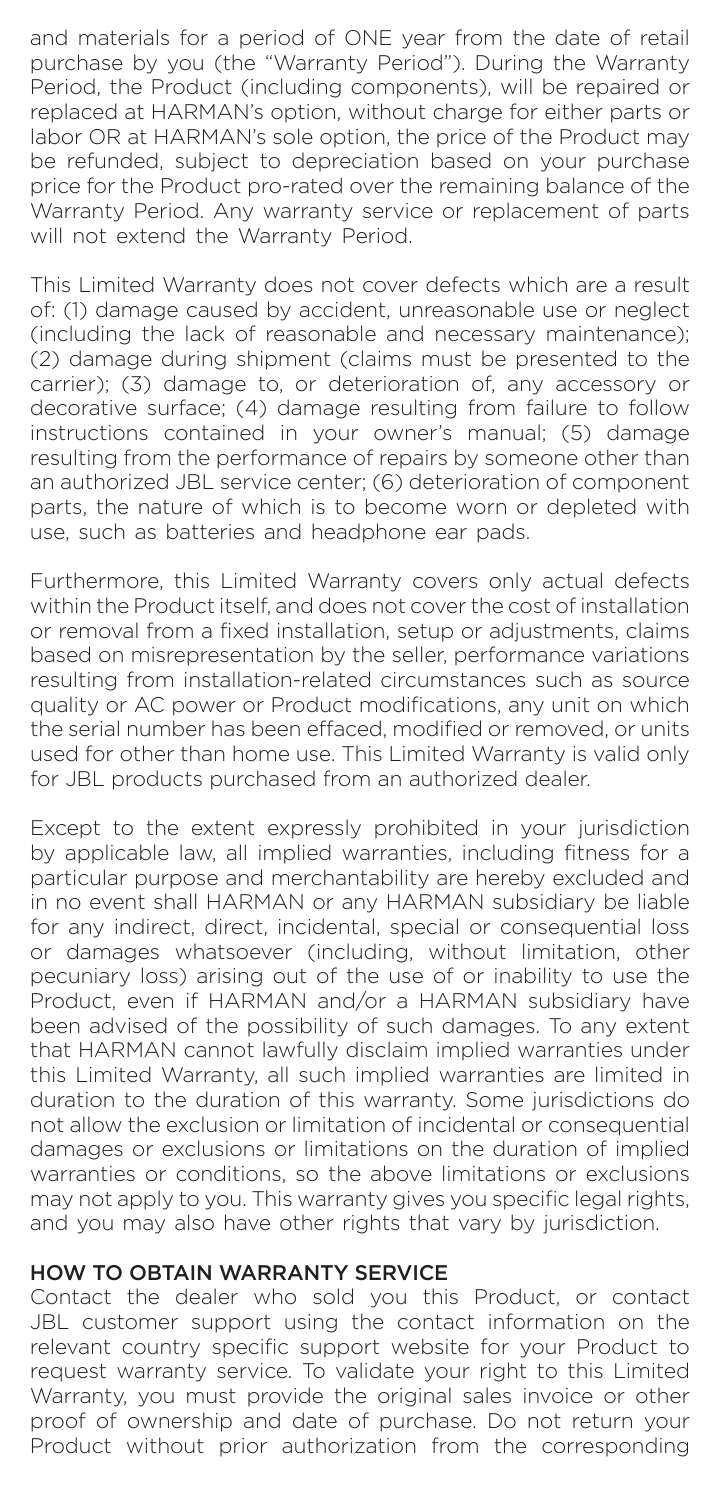dealer or HARMAN. Warranty repair of the HARMAN Product must be carried out by an authorized dealer or service center. Unauthorized warranty repair will void the warranty and is performed at your sole risk.

You are also welcome to consult the relevant country specific HARMAN support website for your Product for helpful hints.

#### WHO PAYS FOR WHAT

This Limited Warranty covers all expenses for labor and materials required for the repair OR replacement of the Product that is found to be defective, and a reasonable return shipping charge within the country of repair. Please be sure to save the original shipping carton(s), because a charge will be made for additional cartons/packaging.

You will be charged for the cost of examining a unit that is not in need of repair (including resulting shipping costs), or for necessary repairs not covered by this Limited Warranty.

We sincerely thank you for your expression of confidence in JBL. We wish you many years of listening pleasure.

## Open source information:

This Moto Mod accessory is intended to be interfaced with a Motorola mobile device and may include Open Source Software (the "Software") copyrighted and distributed under an MIT license and BSD-style licenses, including a modified BSD license, a BSD-like license and a compatible BSD license. The Software is distributed WITHOUT ANY WARRANTY; without even the implied warranty of MERCHANTABILITY or FITNESS FOR A PARTICULAR PURPOSE. To view the text of the licenses, acknowledgments, required copyright notices and full disclaimer provisions for the Software used on this Moto Mod, please go to APPS > Settings > Moto Mods > Legal Information > Open source licenses on the Motorola mobile device after it is connected to this Moto Mod.

Manufactured, distributed and sold by Harman International a Moto Mod™ licensee, who has certified that this product meets the applicable Moto Mod performance standards. Motorola Mobility LLC and Motorola Trademark Holdings LLC are not responsible for the operation of this product or its compliance with safety and regulatory standards.

MOTOROLA, the Stylized M Logo, MOTO and the MOTO family of marks are trademarks of Motorola Trademark Holdings, LLC. All other trademarks are the property of their respective owners. © 2016 Motorola Mobility LLC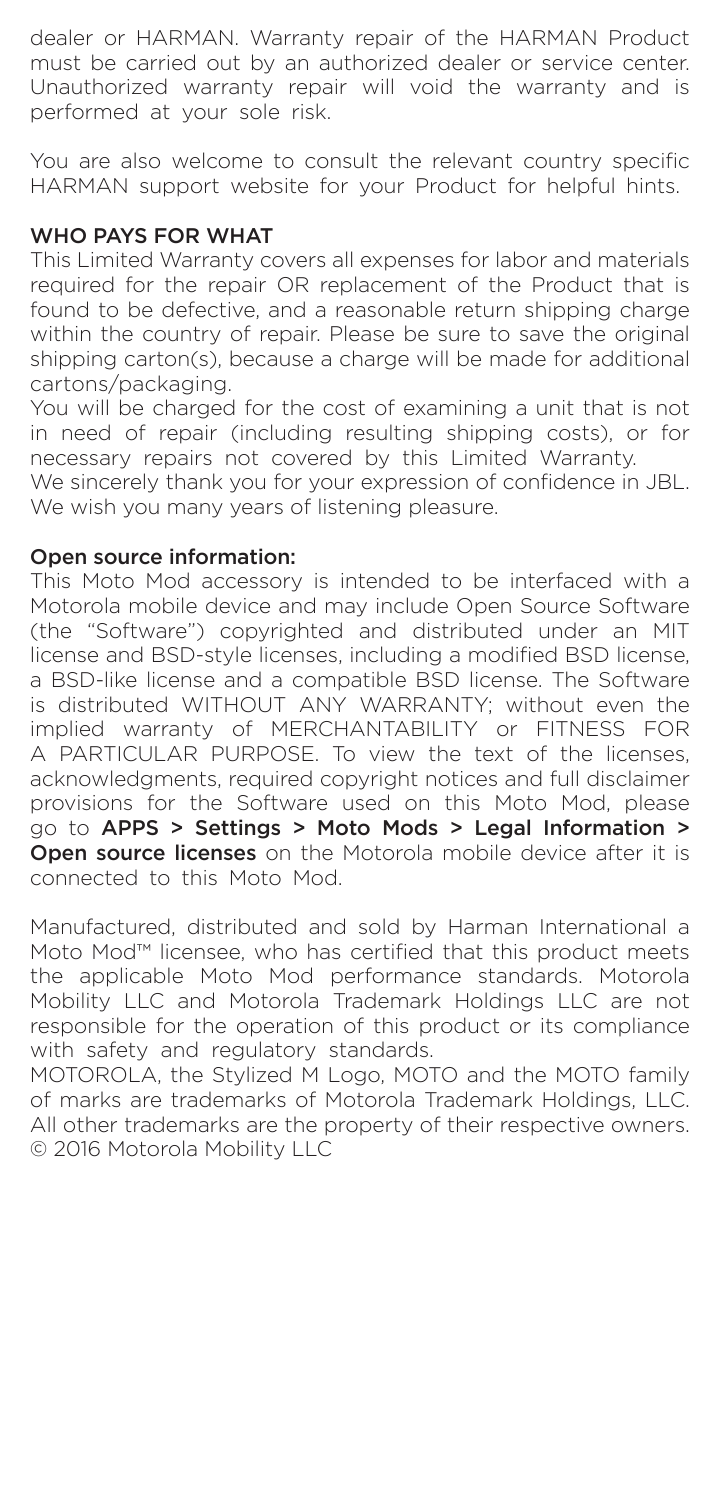

# SOUNDBOOST 2

FRENCH



motomods

novo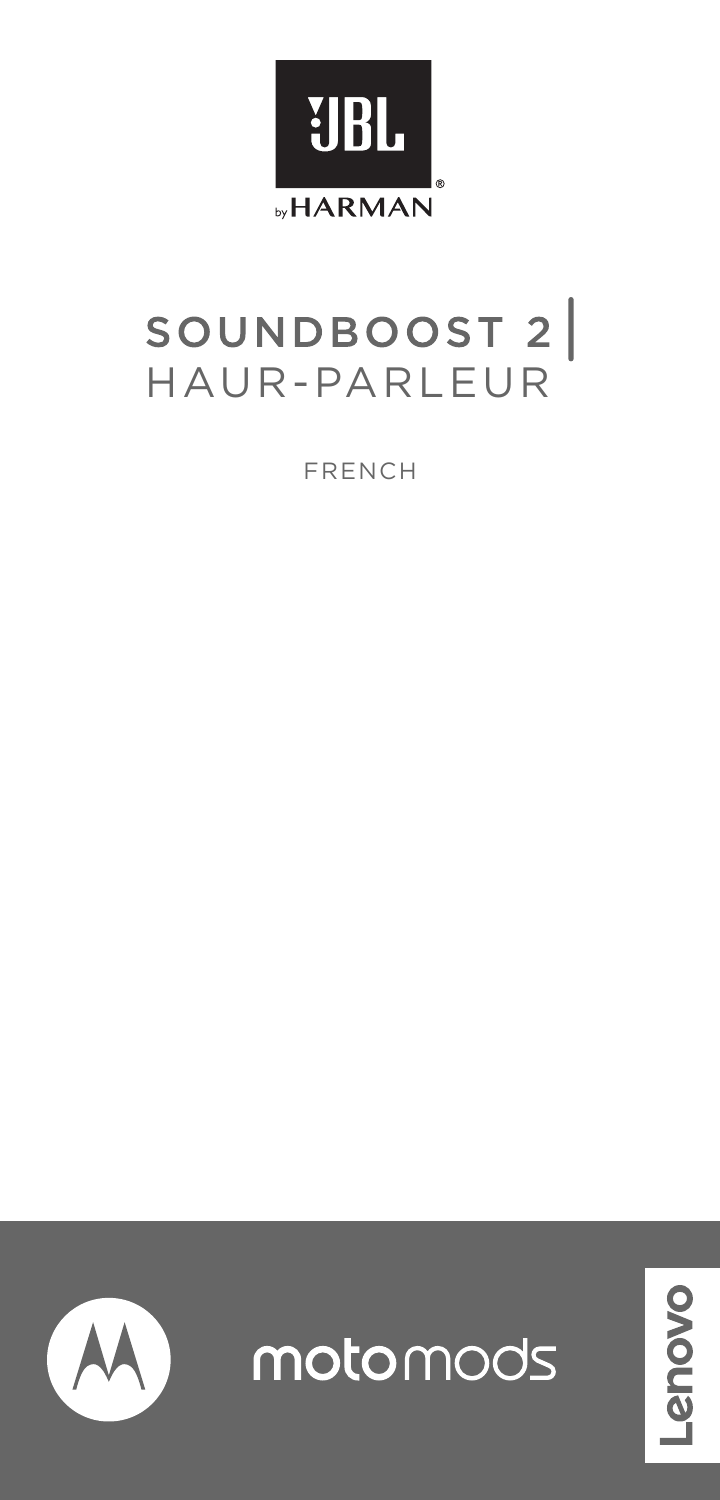## Attacher vos Moto Mods™

Alignez l'objectif de la caméra au dos de votre téléphone avec l'enceinte, puis alignez les côtés et le bas du téléphone avec l'enceinte jusqu'à ce qu'ils s'accrochent.

Remarque : vérifiez que les connecteurs sont propres et secs. Retirez votre coque de téléphone, si vous en utilisez une.



Mise en garde : avant d'utiliser votre appareil, lisez les informations sur la sécurité, la réglementation et les lois au dos de ce guide.

Conditions de compatibilité : Téléphone Moto Z avec Moto Mods Platform 1.0 ou postérieure

# Configuration rapide

Lorsque vous attachez l'enceinte, votre téléphone vous guide automatiquement dans sa configuration. Suivez les instructions qui s'affichent à l'écran pour démarrer.

# Lire un média

Une fois votre enceinte attachée, utilisez votre téléphone comme d'habitude pour écouter de la musique ou lire des vidéos. Le média est diffusé automatiquement sur l'enceinte JBL SoundBoost 2 lorsqu'elle attachée au téléphone

# Régler le volume

Pour régler le volume de votre enceinte, utilisez les commandes de volume de votre téléphone.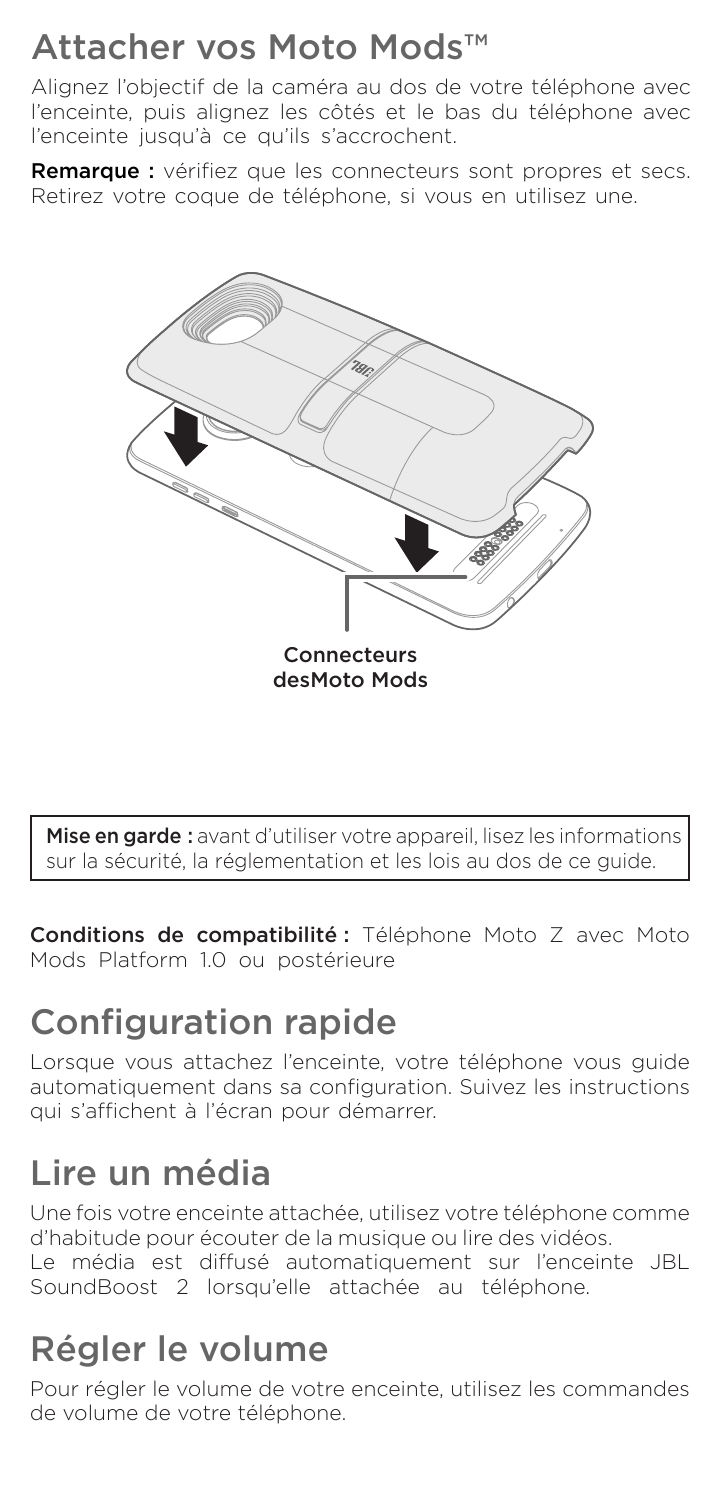# Charge

Rechargez complètement votre enceinte avant de l'utiliser

Conseil : si votre téléphone est toujours attaché à l'enceinte, la recharge du téléphone est le meilleur moyen de recharger les deux appareils simultanément.



Prise du chargeur Bouton de niveau

de charge

## Témoins d'état de charge

Charge partielle :

51-99%

16-50%

6-15%

En charge Clignotant lentement en vert

Charge complète clignotement vert rapide, ou vert fixe pendant la charge

vert fixe, puis éteint ambre fixe, puis éteint rouge fixe, puis éteint Charge très faible  $\Box$  clignotement rouge rapide



Pour détacher l'enceinte de votre téléphone, placez votre doigt dans son encoche inférieure et écartez-la de votre téléphone.

Avertissement : ne tirez pas sur votre béquille pour retirer l'enceinte de votre téléphone.

## Conseils et astuces

Vous en voulez plus ?

- Caméra : vous pouvez toujours utiliser la caméra de votre téléphone lorsque l'enceinte est attachée.
- Vibration à la connexion : lorsque vous attachez correctement votre Moto Mod à votre téléphone, vous ressentez une légère vibration.

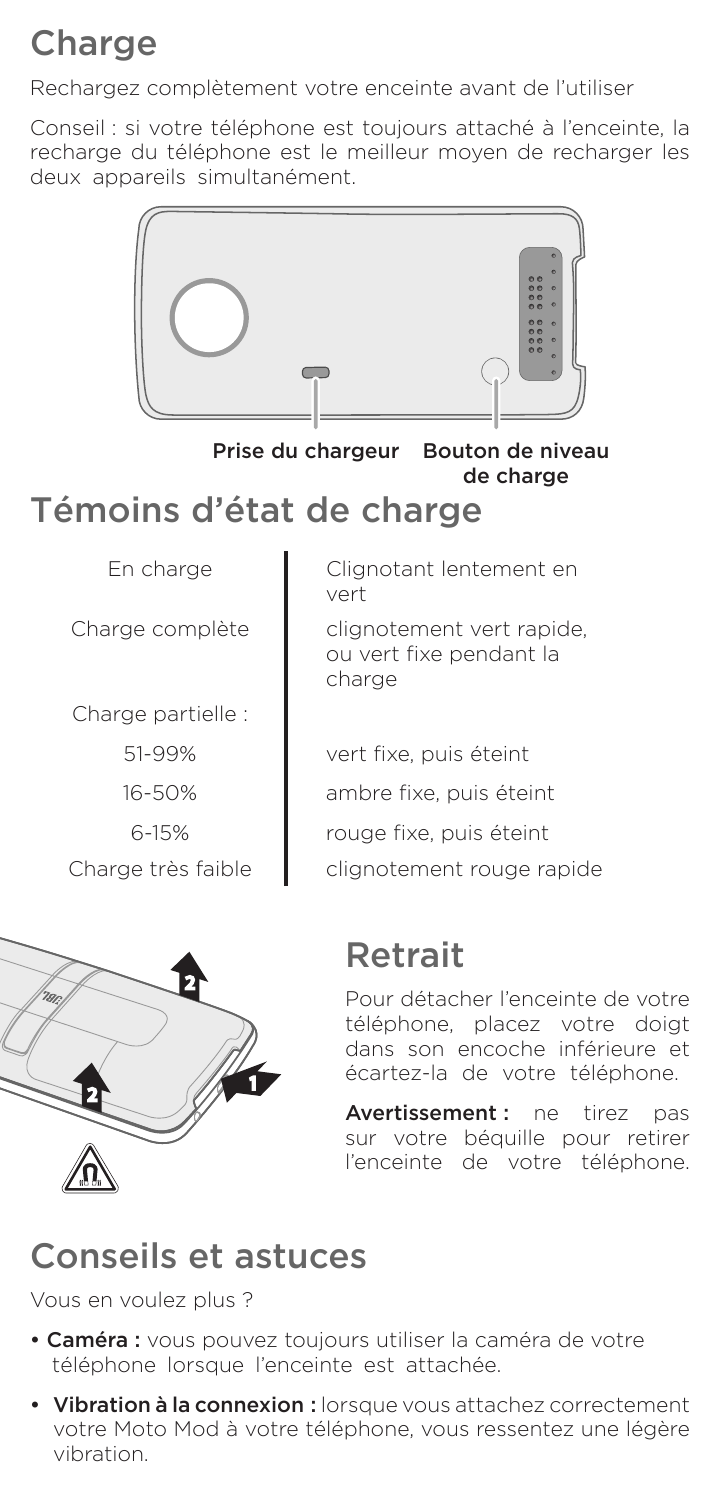## CONSIGNES DE SÉCURITÉ IMPORTANTES

## Pour tous les produits :

- 1. Lisez ces instructions.<br>2. Tenez compte de tous
- 2. Tenez compte de tous les avertissements.<br>3. Suivez toutes les instructions.
- Suivez toutes les instructions.
- 4. N'installez pas cet appareil à proximité d'une source de chaleur telle que des radiateurs, des bouches de chaleur, des fourneaux ou d'autres appareils (y compris les amplificateurs) qui produisent de la chaleur.
- 5. Utilisez seulement des compléments/accessoires spécifiés par le 6. Les piles ne doivent pas être exposées à une chaleur excessive
- Les piles ne doivent pas être exposées à une chaleur excessive telle que le soleil, un feu ou un équivalent.

## MISE EN GARDE FCC ET DÉCLARATION IC POUR LES UTILISATEURS (ÉTATS-UNIS ET CANADA UNIQUEMENT)

Cet appareil est conforme aux normes de la partie 15 des règlements de la FCC. Le fonctionnement est soumis aux deux conditions suivantes : (1) Cet appareil ne peut pas provoquer d'interférence nuisible, et (2) cet appareil doit accepter toute interférence reçue y compris du type pouvant créer un fonctionnement indésirable.

CAN ICES-3(B)/NMB-3(B)

## Déclaration sur les interférences de la Federal Communication Commission

Cet équipement a été testé et est conforme aux limites applicables à un dispositif numérique de Classe B, selon le chapitre 15 de la réglementation de la FCC. Ces limites sont prévues pour offrir une protection raisonnable contre les interférences nuisibles au sein d'une installation résidentielle. Cet équipement génère, utilise et peut rayonner une énergie radiofréquence et, s'il n'est pas installé et utilisé conformément aux instructions, peut causer des interférences nuisibles aux communications radio. L'absence d'interférences au sein d'une installation particulière n'est cependant pas garantie.

S'il s'avère que cet équipement cause des interférences nuisibles à la réception des appareils de radio ou de télévision, ce qu'on peut déterminer en allumant et en éteignant l'équipement, nous conseillons à l'utilisateur d'essayer de corriger ces interférences en prenant une ou plusieurs des mesures suivantes:

- Réorienter ou déplacer l'antenne de réception.
- Augmenter la distance entre l'équipement et le récepteur.
- Brancher l'équipement à une prise d'un circuit différent de celui auquel le récepteur est connecté.
- Consulter votre revendeur ou un technicien expérimenté en radio et télévision.

Mise en garde : L'utilisateur ne peut pas modifier les qualités substantielles du produit sans l'autorisation expresse d'HARMAN.

Important : ce produit contient des aimants. Maintenez toujours des produits contenant des aimants à plus de 20 cm (8 po.) des appareils médicaux, tels que des stimulateurs cardiaques, des défibrillateurs cardiaques internes ou d'autres appareils qui peuvent être affectés par un champ magnétique. Maintenez également les produits contenant des aimants à distance des cartes bancaires, des cartes d'identité et des autres supports utilisant des informations encodées magnétiquement.

## Notification DEEE

La directive relative aux déchets d'équipements électriques et électroniques (DEEE), entrée en vigueur en tant que loi européenne le 14 février 2014, introduit un changement important dans le traitement des équipements électriques en fin de vie. L'objectif de cette directive est, en première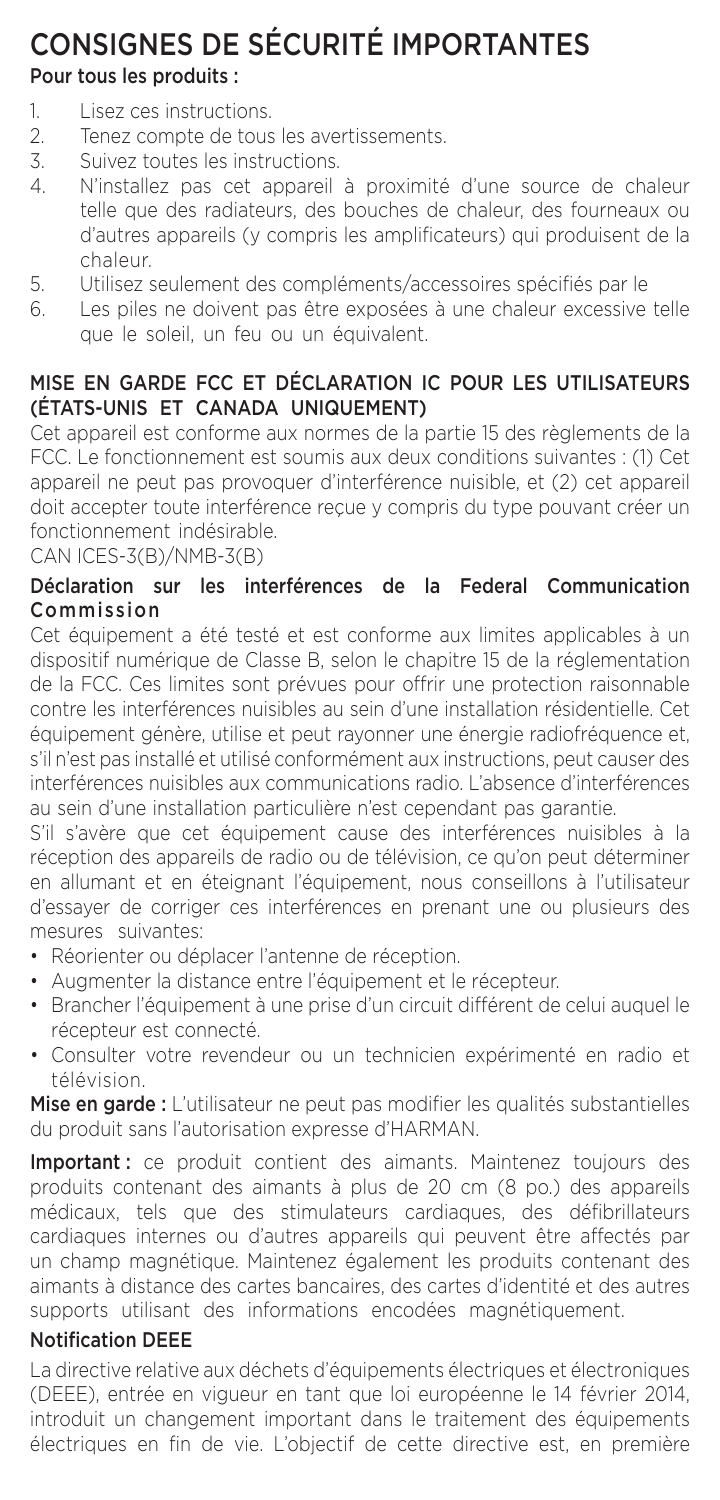priorité, la prévention des DEEE, et en outre, la promotion de la réutilisation, du recyclage et d'autres formes de récupération de ces déchets afin de réduire la mise au rebut. Le logo DEEE sur le produit ou sur sa boîte représentant la collecte des équipements électriques et électroniques se compose d'une poubelle à roues et d'une croix, comme montré ci-dessous. Ce produit ne doit pas être jeté ou mis au rebut avec vos autres déchets ménagers.



Vous êtes responsable de l'élimination de tous vos déchets d'équipements électroniques ou électriques par leur remise au point de collecte spécifié pour le recyclage de ces déchets dangereux.

La collecte séparée et la récupération appropriée de votre déchet d'équipement électronique et électrique au moment de l'élimination nous permettra de contribuer à la préservation des ressources naturelles. En outre, un recyclage adéquat du déchet d'équipement électronique et électrique garantira la sécurité de la santé humaine et de l'environnement. Pour plus d'informations sur l'élimination, la récupération et les points de collecte des déchets d'équipements électroniques et électriques, veuillez contacter votre centre municipal local, le service d'élimination des déchets ménagers, le magasin où vous avez acheté l'équipement, ou son fabricant.

#### Conformité RoHS

Ce produit est conforme à la directive 2011/65/EU du Parlement européen et du Conseil du 8 juin 2011 sur la restriction de l'utilisation de certaines substances dangereuses dans les équipements électriques et électroniques.

#### Pour les produits qui incluent des batteries Directive de l'UE relative aux batteries 2013/56/EU

Une nouvelle directive relative aux batteries et accumulateurs 2013/56/ EU est entrée en vigueur le 1er juillet 2015. La directive s'applique à tous les types de batteries et d'accumulateurs (AA, AAA, piles boutons, plombacide, blocs rechargeables) comprenant ceux intégrés dans les appareils ménagers hors applications militaires, médicales et outils électriques.

La directive définit des règles pour la collecte, le traitement, le recyclage et la mise au rebut des batteries, elle vise à interdire certaines substances dangereuses et à améliorer la performance environnementale des batteries et de tous les opérateurs de la chaîne d'approvisionnement.

#### Instructions pour les utilisateurs sur le retrait, le recyclage et la mise au rebut des batteries usagées

Pour retirer les batteries de votre équipement ou télécommande, inversez la procédure décrite dans le mode d'emploi pour les insérer. Pour les produits avec une batterie intégrée qui dure toute leur durée de vie, le retrait peut ne pas être possible pour l'utilisateur. Dans ce cas, les centres de recyclage ou de récupération gèrent le démontage du produit et le retrait de la batterie. Si, pour une raison quelconque, il devient nécessaire de remplacer une telle batterie, cette procédure doit être exécutée par les centres de service agréés. Dans l'Union européenne et d'autres régions, il est illégal de jeter une batterie avec les déchets ménagers. Toutes les batteries doivent être éliminées en respectant l'environnement. Contactez les fonctionnaires locaux responsables de la gestion des déchets pour obtenir des informations sur la collecte, le recyclage et la mise au rebut des batteries usagées respectueux de l'environnement.

AVERTISSEMENT :Il y a un risque d'explosion si la batterie est mal remplacée. Pour réduire le risque d'incendie ou de brûlures, vous de devez pas démonter, écraser, percer, mettre les contacts externes en court-circuit, exposer à une température supérieure à 60 °C (140°F) ou jeter la batterie dans le feu ou l'eau. Remplacez-les uniquement par les batteries spécifiées. Le symbole indiquant la « collecte séparée » de toutes les batteries et accumulateurs est le bac à roues barré représenté ci-dessous :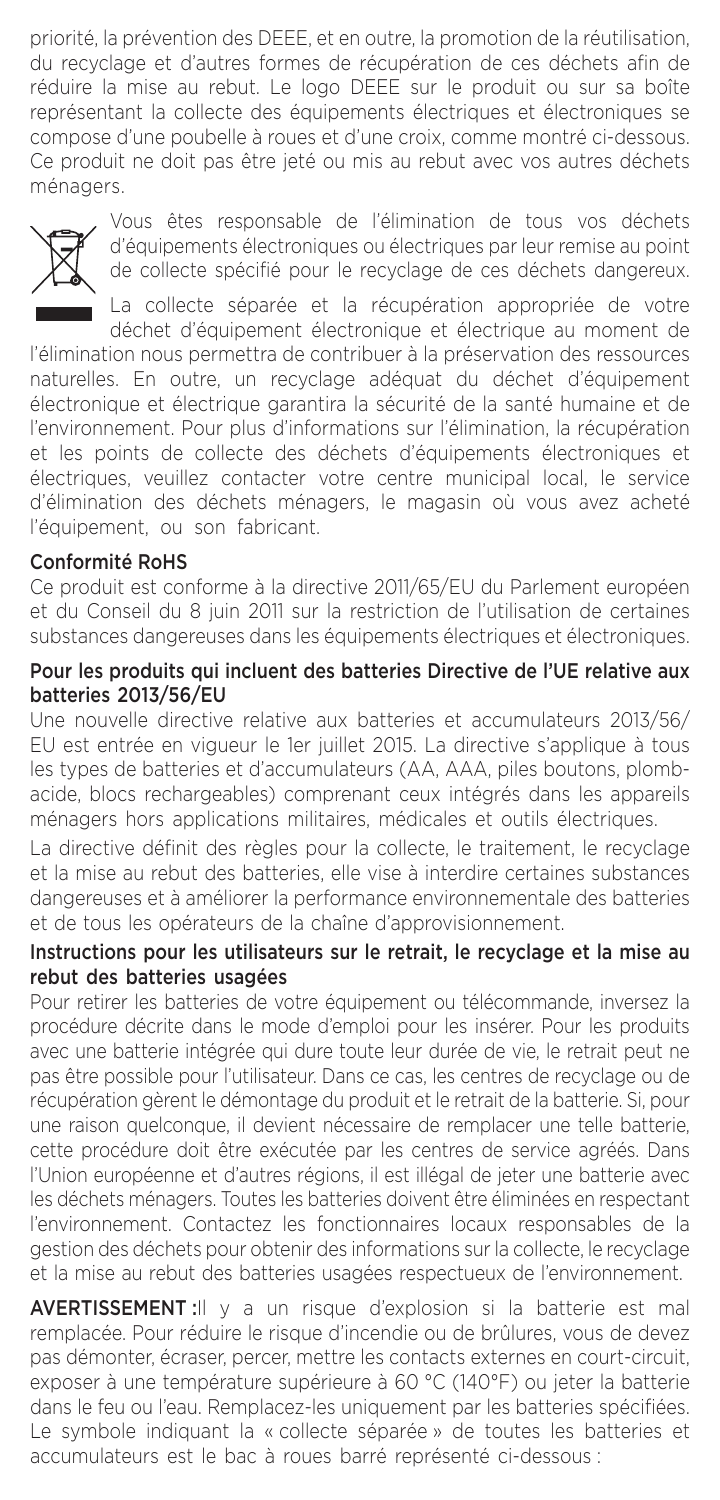

Des batteries, accumulateurs et piles bouton contenant plus de 0,0005% de mercure, plus de 0,002% de cadmium ou plus de 0,004% de plomb, doivent être marqués avec le symbole chimique du métal concerné : respectivement Hg, Cd ou Pb. Reportez-vous au symbole ci-dessous :



#### Pour tous les produits sauf ceux avec fonctionnement sans fil :

Harman International déclare ici que cet équipement est conforme à la Directive CEM 2014/30/UE, la Directive LVD 2014/35/UE et la Directive RoHS 2011/65/UE. La déclaration de conformité peut être consultée dans la section support de notre site Web, accessible sur www.jbl.com.

#### INFORMATIONS SUR L'INSTALLATION ET ENREGISTREMENT DU PRODUIT

Félicitations pour l'achat de votre nouveau produit. Nous avons fait notre maximum pour vous apporter la meilleure expérience possible. Si vous avez des questions sur l'installation de votre produit et si vous recherchez des conseils pratiques, nous vous recommandons de visiter le site Web de support du pays concerné applicable à votre produit : www.jbl.com Vous y trouverez également les coordonnées de contact adéquates. Si vous ne trouvez pas les informations que vous recherchez, veuillez contacter le vendeur qui vous a vendu le produit ou contactez le centre d'assistance clientèle JBL adéquat par courrier électronique ou par téléphone.

Nous vous recommandons d'enregistrer votre produit via le site Web spécifique du pays concerné. Votre enregistrement nous permettra de vous informer sur les mises à jour de certains produits, sur les éventuelles nouvelles offres et sur les nouveaux produits et/ou applications. L'enregistrement est facile ; suivez simplement les instructions sur le site Web spécifique du pays concerné pour votre produit

#### REMARQUE : CETTE GARANTIE LIMITÉE NE S'APPLIQUE PAS AUX CONSOMMATEURS DES ÉTATS MEMBRES DE L'ESPACE ÉCONOMIQUE EUROPÉEN (EEE) ET DE LA FÉDÉRATION DE RUSSIE CAR ILS SONT PROTÉGÉS PAR LES LOIS LOCALES SUR LA CONSOMMATION ET BÉNÉFICIENT DES GARANTIES STATUTAIRES LOCALES

GARANTIE LIMITÉE

## QUI EST PROTÉGÉ PAR LA GARANTIE

Cette garantie limitée (la « Garantie limitée ») protège seulement l'utilisateur final original (« vous » ou « votre »), elle n'est pas transférable et s'applique uniquement dans le pays (à l'exception des états membres de l'EEE et de la Fédération de Russie) de l'achat original de votre produit JBL (le « produit »). Toute tentative de transfert de cette garantie l'annule immédiatement.

#### GARANTIE LIMITÉE

HARMAN International Industries, Incorporated (« HARMAN ») est le fabricant et, par sa filiale locale, vous garantit que le produit (y compris les composants fournis dans/avec le Produit) sont exempts de défauts de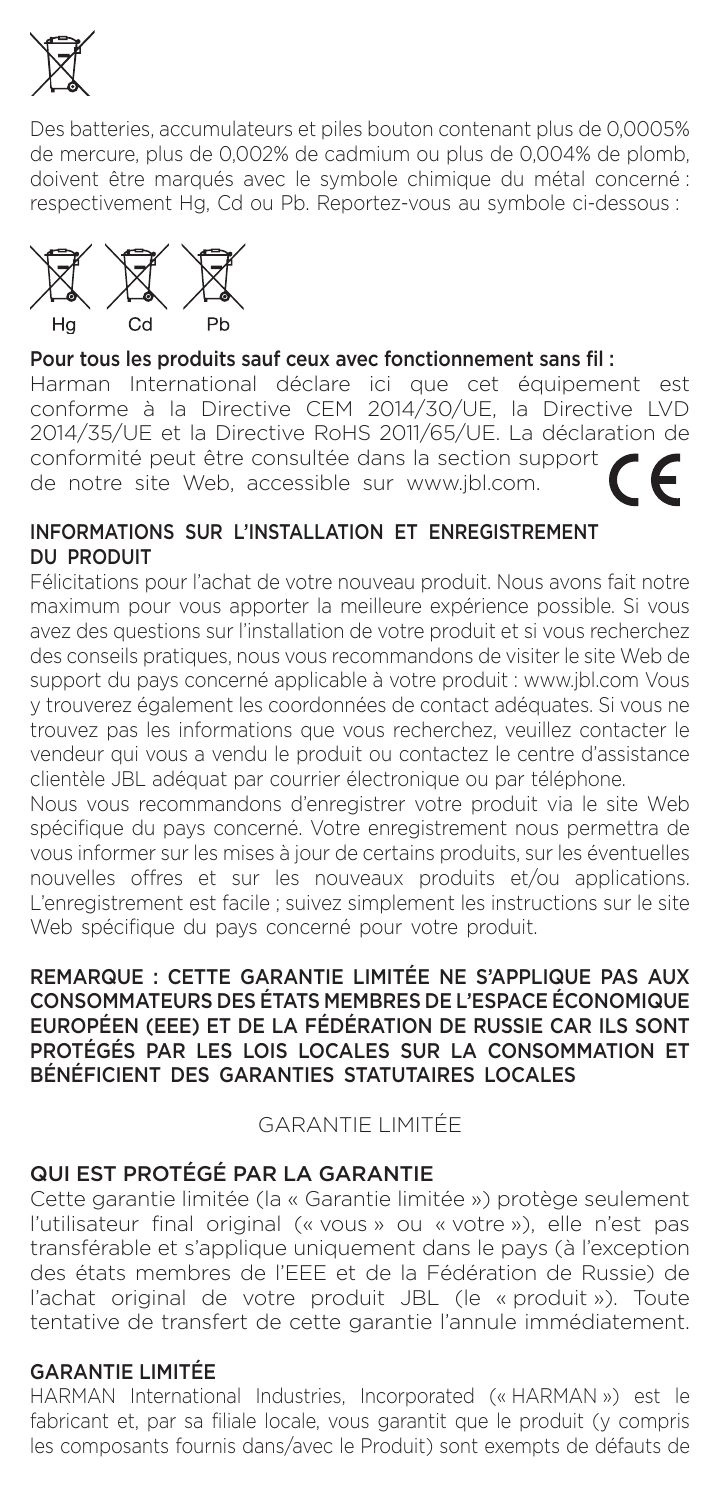main-d'oeuvre et de matériels pendant UN an à compter de la date de votre achat au détail (la « Période de garantie »). Pendant la Période de garantie, le Produit (y compris ses composants), sera réparé ou remplacé au choix d'HARMAN, sans frais pour les pièces ou la main d'œuvre OU au choix exclusif d'HARMAN, le prix du Produit peut être remboursé, sous réserve de la dépréciation basée sur votre prix d'achat du produit calculée au prorata du solde de la Période de garantie restante. Un service sous garantie ou un remplacement de pièce n'étendent pas la Période de garantie.

Cette Garantie limitée exclut les défauts dûs aux causes suivantes : (1) dommages dûs à un accident, utilisation déraisonnable ou négligence (y compris le manque d'un entretien raisonnable et nécessaire) ; (2) dommage pendant le transport (la réclamation doit être présentée au transporteur) ; (3) dommage à, ou détérioration de, toute surface auxiliaire ou décorative ; (4) dommage provenant du non-respect des instructions contenues dans votre mode d'emploi ; (5) dommage provenant d'une réparation effectuée hors d'un centre de service agréé JBL ; (6) détérioration des composants, dont la nature est de s'user ou de s'épuiser avec l'utilisation, comme les batteries et les coussins d'écouteurs.

En outre, cette Garantie limitée couvre uniquement les défauts réels dans le produit lui-même et ne couvre pas le coût d'installation ou de retrait d'une installation fixe, de la configuration ou de réglages, les réclamations basées sur de mauvaises informations du vendeur, les variations de performances provenant de circonstances liées à l'installation telles que la qualité des sources, l'alimentation secteur ou des modifications du produit, tout appareil dont le numéro de série a été effacé, modifié ou retiré, ou les appareils soumis à d'autres utilisations qu'une utilisation domestique. Cette Garantie limitée est valide uniquement pour les produits JBL achetés chez un distributeur agréé.

Sauf dans la mesure expressément interdite dans votre juridiction par la loi applicable, toutes les garanties implicites, incluant l'adéquation à un but particulier et une valeur marchande sont ici exclues et en aucun cas HARMAN ou une filiale de HARMAN ne peuvent être tenus pour responsables d'une perte indirecte, directe, accessoire, spéciale ou consécutive ou de dommages quelconques (y compris, entre autres, une autre perte pécuniaire) provenant de l'utilisation ou de l'incapacité à utiliser le produit, même si HARMAN et/ou une filiale de HARMAN ont été informées de la possibilité de tels dommages. Dans toute mesure où HARMAN ne peut pas rejeter légalement des garanties implicites dans le cadre de cette Garantie limitée, ces garanties implicites sont limitées à la durée de cette garantie.

Certaines juridictions ne permettent pas l'exclusion ou la restriction de dommages collatéraux ou consécutifs, des exclusions ou des restrictions sur la durée des garanties ou conditions implicites, donc les susdites restrictions ou exclusions peuvent ne pas s'appliquer à vous. Cette garantie vous donne des droits légaux particuliers, et vous pouvez également avoir d'autres droits, selon votre juridiction.

#### COMMENT OBTENIR UN SERVICE SOUS GARANTIE

Contactez le revendeur qui vous a vendu ce produit, ou contactez l'assistance clientèle JBL en utilisant les coordonnées du pays concerné indiquées dans le site Web de support spécifique de votre produit afin de demander une intervention sous garantie. Pour valider vos droits à cette Garantie limitée, vous devez fournir la facture de vente originale ou une autre preuve de propriété ainsi que la date de l'achat. Ne renvoyez pas votre Produit sans autorisation préalable du revendeur correspondant ou de HARMAN. La réparation sous garantie du Produit HARMAN doit être exécutée par un distributeur ou un centre de service agréés. Une réparation sous garantie non autorisée annule la garantie et est exécutée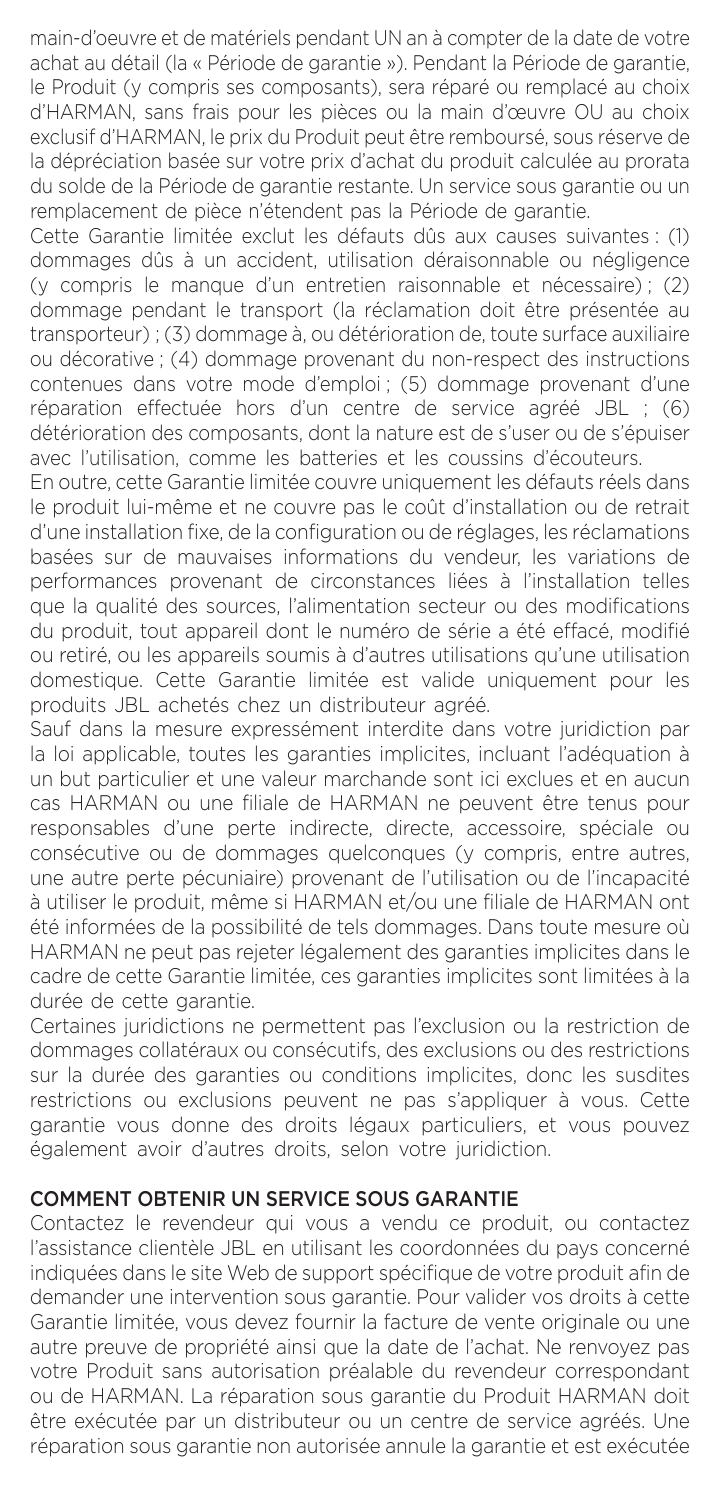uniquement à votre risque. Vous êtes également invité à consulter le site Web d'assistance HARMAN spécifique du pays concerné pour obtenir des conseils pratiques sur votre produit.

#### QUI PAIE QUOI

Cette Garantie limitée couvre tous les coûts de travail et de matériels requis pour la réparation OU le remplacement du Produit confirmé défectueux et des frais de transport de retour raisonnables dans le pays de la réparation. Veillez à conserver le ou les cartons de transport d'origine, car des frais seront imputés pour un carton/emballage supplémentaire.

Vous serez facturé pour le coût de l'examen d'un appareil qui ne nécessite pas de réparation (y compris les coûts de transport résultants), ou pour des réparations nécessaires non couvertes par cette Garantie limitée. Nous vous remercions sincèrement pour l'expression de votre confiance en JBL. Nous vous souhaitons de nombreuses années de plaisir d'écoute.

### Informations sur l'Open source :

Cet accessoire Moto Mod est prévu pour s'adapter à un appareil mobile Motorola et peut contenir du logiciel Open source (le « logiciel ») soumis à copyright et distribué sous une licence MIT et des licences de type BSD, incluant une licence BSD modifiée, une licence de type BSD et une licence compatible BSD. Ces programmes Bonjour NE COMPORTENT AUCUNE GARANTIE, sans même la garantie implicite de COMMERCIALISATION ET D'ADÉQUATION À UN USAGE PARTICULIER. Pour afficher le texte des licences, des reconnaissances, des avis de copyright requis et des dispositions de rejet de responsabilité complètes relatifs au logiciel utilisé dans ce Moto Mod, veuillez aller dans APPS > Paramètres > Moto Mods > Informations légales > Licences Open source dans l'appareil mobile Motorola après l'avoir connecté à ce Moto Mod.

Fabriqué, distribué et vendu par Harman International, un titulaire de licence Moto Mod™, qui a certifié que ce produit respecte les normes de performances applicables de Moto Mod. Motorola Mobility LLC et Motorola Trademark Holdings LLC ne sont pas responsables de l'utilisation de ce produit ou de sa conformité avec les normes de sécurité et réglementaires.

MOTOROLA, le logo M stylisé, MOTO et la famille de marques MOTO sont des marques commerciales de Motorola Trademark Holdings, LLC. Toutes les autres marques citées sont la propriété de leurs détenteurs respectifs. © 2016 Motorola Mobility LLC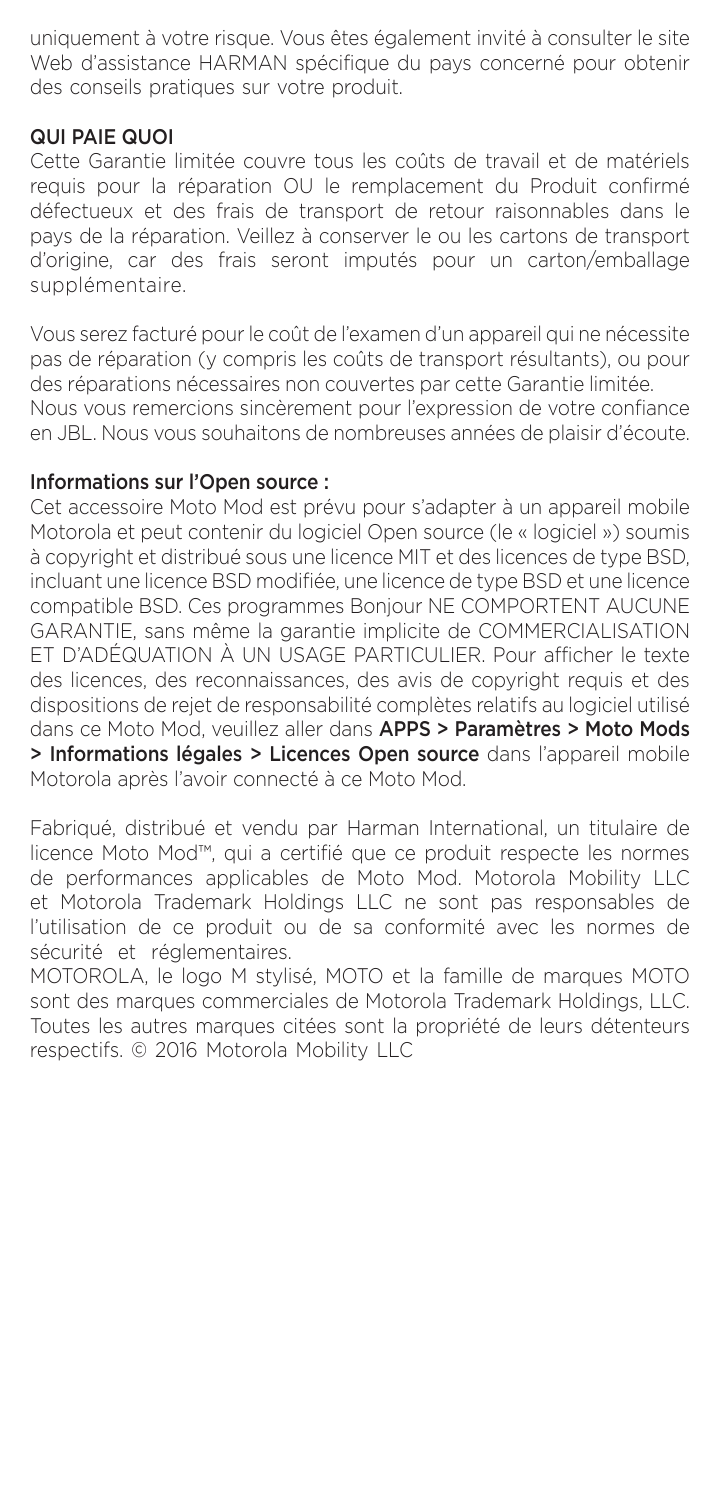

# SOUNDBOOST 2

SPANISH



motomods

**DOVO**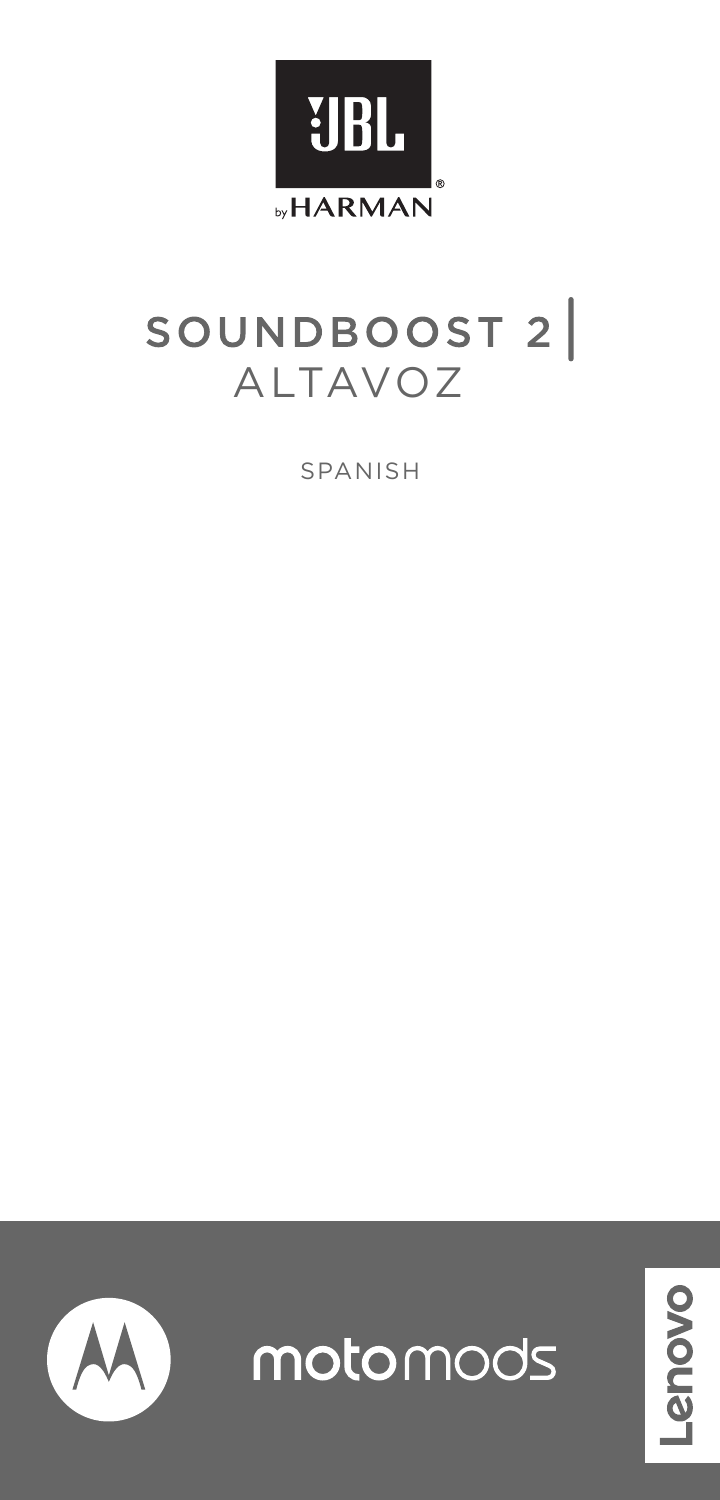## Conecta tus Moto Mods™

Alinia la cámara de la lente de la parte posterior del teléfono con el altavoz y, a continuación, alinia los lados y la parte inferior del teléfono con el altavoz hasta que encajen.

Nota: Comprueba que los conectores estén limpios y secos. Si utilizas una carcasa en el teléfono, quítala.



Precaución: Antes de usar el dispositivo, lee la información de seguridad, normativa y legal al final de esta guía.

Requisitos de compatibilidad: Teléfono Moto Z con Moto Mods Platform 1.0 o posterior

# Configuración rápida

Al conectar el altavoz, el teléfono te guía automáticamente por la configuración. Sigue las instrucciones en la pantalla para empezar.

## Reproducir contenido multimedia

Cuando el altavoz esté conectado, empieza a usar el teléfono de la forma habitual para reproducir música o ver vídeos.

El contenido multimedia se reproducirá automáticamente a través del altavoz JBL SoundBoost 2 mientras esté conectado al teléfono.

# Ajustar volumen

Para cambiar el volumen del altavoz, utiliza los controles de volumen del teléfono.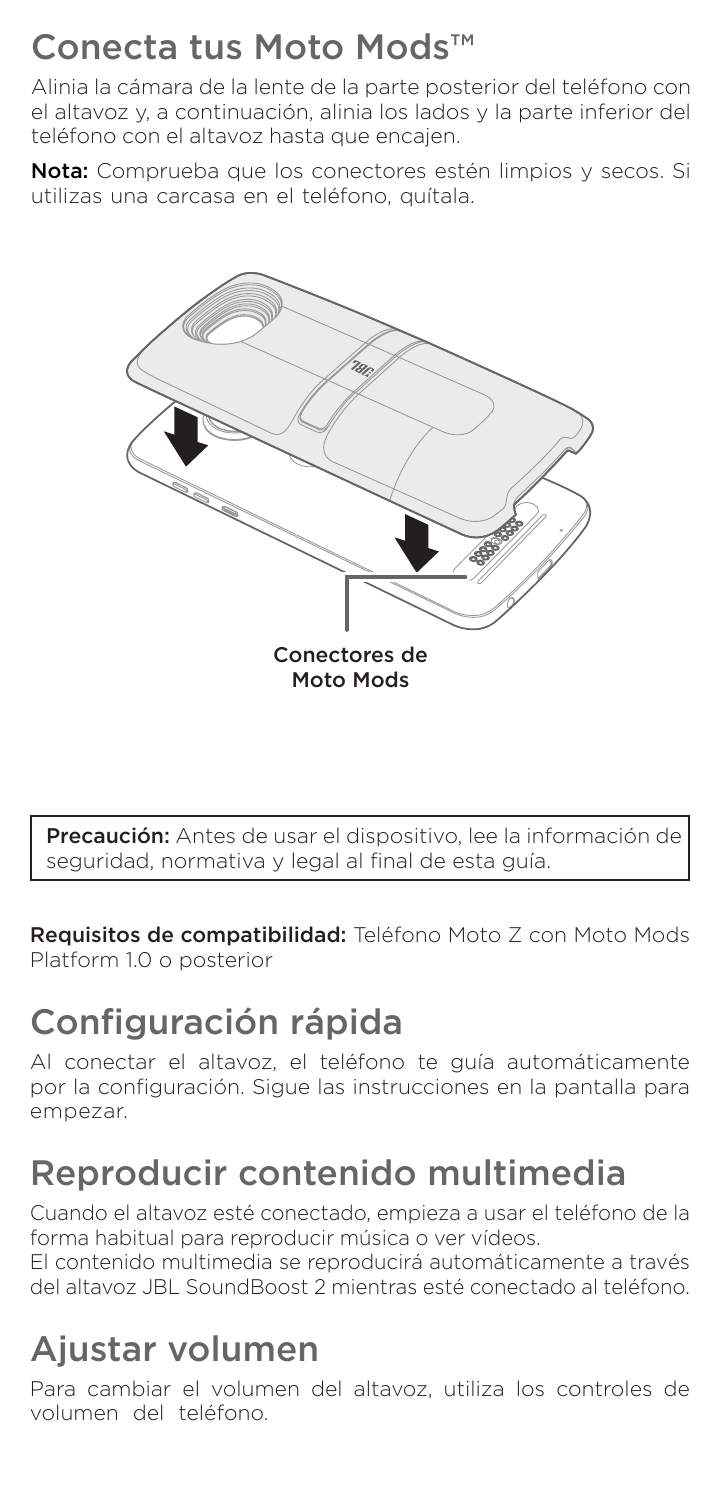## Cargar

Carga el altavoz totalmente antes de utilizarlo.

Consejo: Si el teléfono todavía está conectado al altavoz, cargar el teléfono es la mejor forma de cargar ambas cosas a la vez.



Puerto de carga Botón de nivelde carga

## Luces indicadores del estado de carga

Carga parcial: 51-99% 16-50% 6-15%

Cargando **I** Parpadeando lentamente verde Carga completa verde parpadeando rápidamente, o verde fijo durante la carga

verde fijo y, a continuación, apagadoo ámbar fijo y, a continuación, apagado rojo fijo y, a continuación, apagado Muy poca carga rojo parpadeando rápidamente



## Quitar

Para desconectar el altavoz del teléfono, pon el dedo en la muesca de la parte inferior del altavoz y tira de él para separarlo del teléfono.

Advertencia: No tirar del soporte para quitar el altavoz del teléfono.

## Consejos y trucos

¿Más información?

- Cámara: La cámara del teléfono se puede utilizar mientras el altavoz está conectado
- Vibración de conexión: Cuando el Moto Mod se conecta con el teléfono correctamente, se siente una ligera vibración.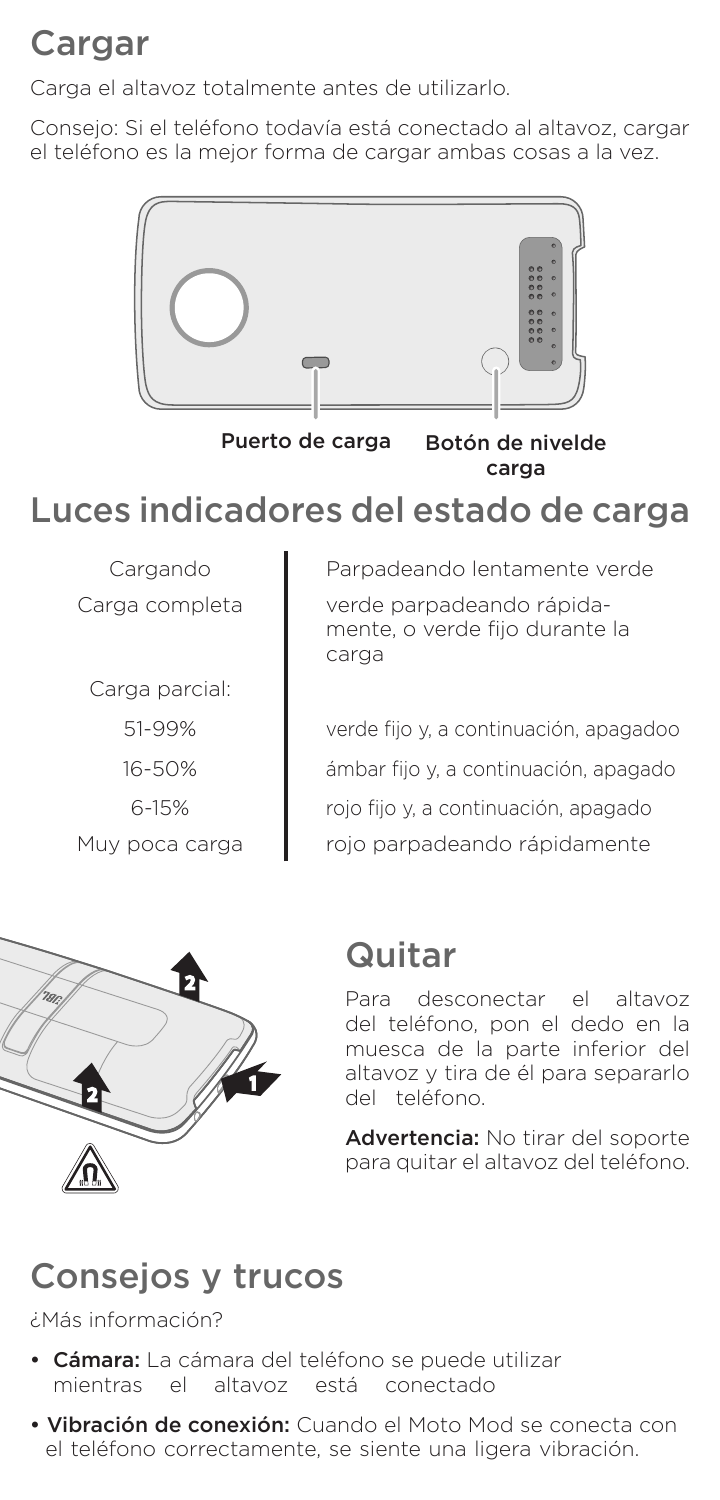## INSTRUCCIONES IMPORTANTES DE **SEGURIDAD**

## Para todos los productos:

- 1. Lee estas instrucciones.<br>2. Obedeze todas las adve
- 2. Obedeze todas las advertencias.<br>3. Sigue todas las instrucciones
- 3. Sigue todas las instrucciones.<br>4. No instalar el aparato cerca
- No instalar el aparato cerca de ninguna fuente de calor, como radiadores, registros de calefacción, estufas u otros aparatos (incluidos los amplificadores) que generen calor.
- 5. Utiliza solo los herrajes o accesorios de fijación especificados por el fabricante.
- 6. No exponer las baterías a calor excesivo como el calor directo del sol, fuego o elementos similares.

## DECLARACIÓN DE PRECAUCIÓN DE LA FCC E IC (SOLO ESTADOS UNIDOS Y CANADÁ)

Este dispositivo cumple con la sección 15 del reglamento de la FCC.

El funcionamiento del equipo está sujeto a las dos condiciones siguientes: (1) Este dispositivo no puede provocar interferencias perjudiciales; y (2) este dispositivo debe aceptar todas las interferencias recibidas, incluidas las que puedan provocar un funcionamiento indeseado.

CAN ICES-3(B)/NMB-3(B)

## Declaración sobre interferencias de la Comisión Federal de<br>Comunicaciones (FCC) Comunicaciones

Este equipo se ha sometido a pruebas y se ha determinado que cumple con los límites de un dispositivo digital Clase B conforme a la sección 15 del reglamento de la FCC. Estos límites están pensados para proporciona una protección razonable frente a interferencias perjudiciales en una instalación residencial. Este equipo genera, utiliza y puede radiar energía de radiofrecuencia y, si no se instala y se utiliza según las instrucciones, puede causar interferencias perjudiciales en las comunicaciones por radio. No obstante, no hay ninguna garantía de que no se produzcan interferencias en una instalación específica.

Si este equipo causa interferencias perjudiciales en la recepción de radio o televisión, lo cual se puede determinar encendiendo y apagando el equipo, se anima al usuario a tratar de corregir las interferencias aplicando una o más de las medidas siguientes:

- Cambiar la ubicación o la orientación de la antera receptora.
- Aumentar la separación entre el equipo y el receptor.
- Conectar el equipo en una toma situada en un circuito distinto del circuito al que está conectado el receptor.
- Consultar con el distribuidor o un técnico experimentado en radio/ televisión para solicitar ayuda.

Precaución: Los cambios o las modificaciones que HARMAN no hava aprobado expresamente pueden invalidar la autoridad del usuario para utilizar este equipo.

Importante: Este producto contiene imanes. Mantenga siempre los productos con imanes alejados más de 20 cm (8") de dispositivos médicos, como marcapasos, desfibriladores cardiacos internos u otros dispositivos que se puedan ver afectados por un campo magnético. Los productos con imanes también se deben mantener alejados de tarjetas de crédito, tarjetas de identificación y otros soportes que puedan contener información codificada magnéticamente.

## Advertencia sobre RAEE

La directiva sobre residuos de aparatos eléctricos y electrónicos (RAEE), que entró en vigor como ley europea el 14 de febrero de 2014,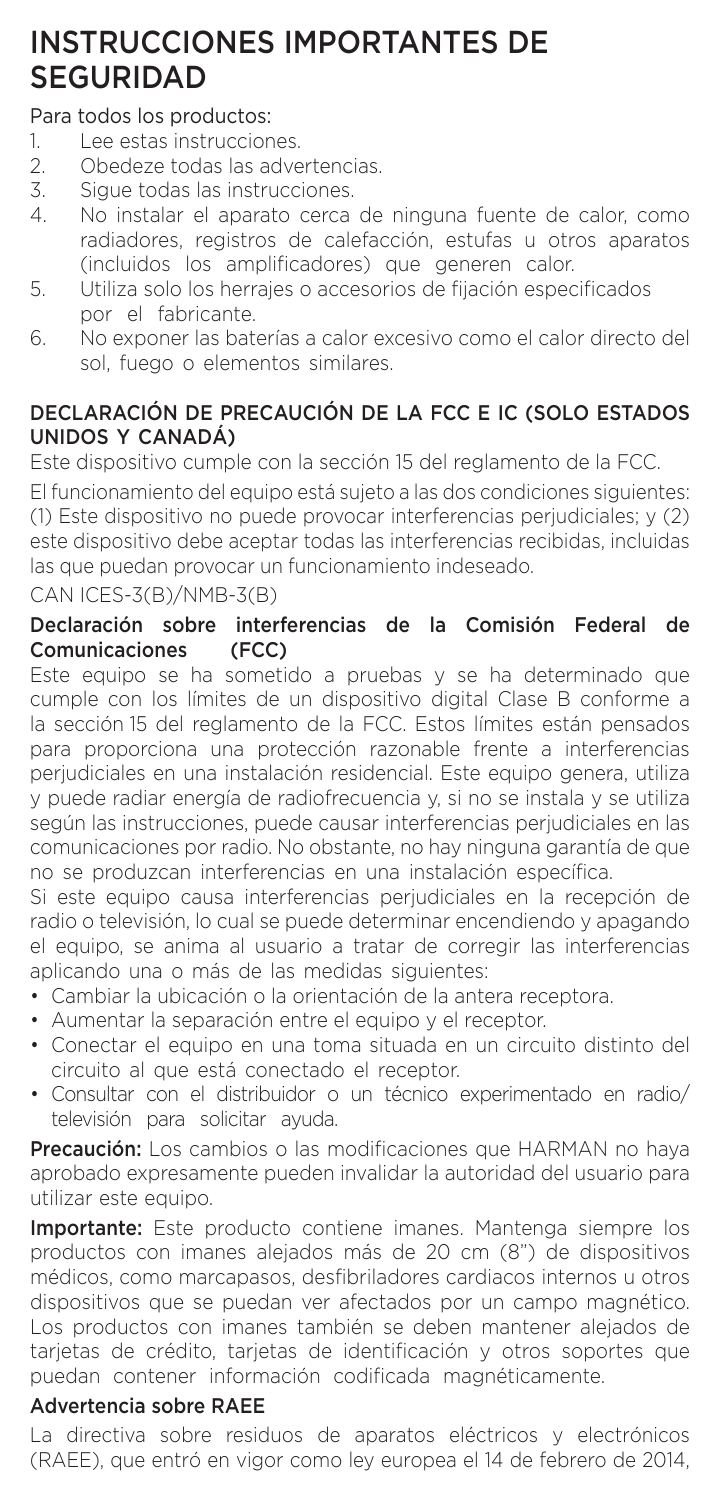supuso un cambio de gran importancia en el tratamiento de los equipos eléctricos y electrónicos al fin de su vida útil. El objetivo de esta directiva es, como primera prioridad, la prevención de los RAEE y, después, promover la reutilización, el reciclaje y otras formas de recuperación de este tipo de residuos para reducir su desechado. El logotipo RAEE sobre el producto o en su caja para indicar que se debe recoger por separado como equipo eléctrico y electrónico, consiste en un cubo de basura con ruedas tachado, tal como se indica a continuación. Este producto no se debe desechar como residuo doméstico sin clasificar.



Usted es responsable de desechar todos sus equipos eléctricos y electrónicos obsoletos llevándolos a un punto de recogida especializado para que se recicle este residuo peligroso.

La recogida aislada y la recuperación correcta de los equipos eléctricos y electrónicos obsoletos en el momento de su

desechado ayuda a preservar los recursos naturales. Además, el reciclaje correcto de los equipos eléctricos y electrónicos obsoletos garantizará la seguridad de la salud humana y del medio ambiente. Para obtener más información sobre los puntos de desechado, recuperación y recogida de equipos eléctricos y electrónicos, póngase en contacto con su ayuntamiento local, su servicio local de recogida de residuos, la tienda donde haya adquirido el equipo o el fabricante del equipo.

## Cumplimiento RoHS

Este equipo cumple con la Directiva 2011/65/EU del Parlamento y el Consejo Europeo de 8 de junio de 2011, sobre la restricción del uso de determinadas sustancias peligrosas en equipos eléctricos y electrónicos.

#### Productos que contienen baterías: Directiva 2013/56/EU de la Unión Europea sobre baterías

El 1 de julio de 2015 entró en vigor una nueva directiva sustitutiva, 2013/56/UE, sobre Baterías y Acumuladores. La directiva se aplica a todos los tipos de baterías y acumuladores (AA, AAA, pilas de botón, de plomo y ácido, paquetes recargables), incluidas las que están incorporadas en aparatos, excepto las destinadas a aplicaciones militares, médicas y herramientas con alimentación eléctrica.

La directiva establece reglas para la recogida, el tratamiento, el reciclaje y la eliminación de baterías y pretende prohibir ciertas sustancias peligrosas y mejorar el comportamiento medioambiental de las baterías y de todos quienes intervienen en la cadena de suministro.

## Instrucciones para el usuario sobre la retirada, el reciclaje y la eliminación de baterías usadas

Para quitar las baterías de tu equipo o control remoto, invierte el procedimiento descrito en el manual del usuario para insertarlas. En el caso de productos con una batería integrada que dura toda la vida útil del producto, es posible que el usuario no pueda quitarla. En tal caso, los centros de reciclaje o recuperación se ocupan de desmontar el producto y quitar la batería. Si, por algún motivo, fuese necesario sustituir dicha batería, este procedimiento deberá llevarse a cabo en un centro de servicio autorizado.

En la Unión Europea y en otras ubicaciones, desechar cualquier batería con los residuos domésticos es ilegal. Todas las baterías se deben desechar de forma respetuosa con el medio ambiente. Póngase en contacto con las autoridades locales de gestión de residuos para obtener información sobre la recogida, el reciclaje y la eliminación de las baterías usadas de forma respetuosa con el medio ambiente.

ADVERTENCIA: Peligro de explosión si la batería se sustituye incorrectamente. Para reducir el riesgo de incendio o quemaduras, no desmonte, aplaste ni agujeree las baterías, no cortocircuite los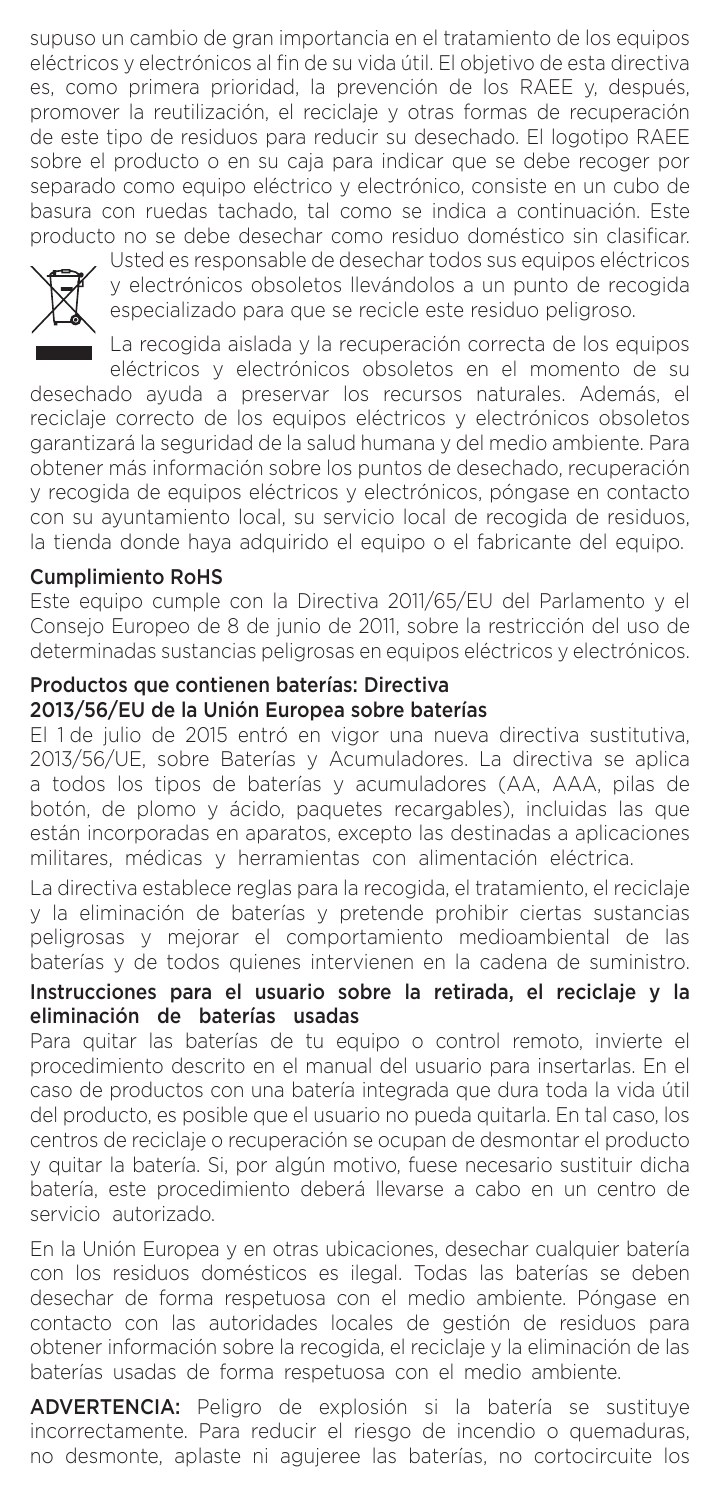contactos externos, no las exponga a temperaturas superiores a 60 °C (140 °F) ni las deseche en el fuego ni en el agua. Sustitúyalas solo por las baterías especificadas. El del contenedor con ruedas tachado que se muestra a continuación indica que todas las baterías y acumuladores deben desecharse por separado.



En el caso de baterías, acumuladores y pilas de botón que contengan más del 0,0005 % de mercurio, más del 0,002 % de cadmio o más del 0,004 % de plomo deben estar marcadas con el símbolo químico del metal implicado: Hg, Cd o Pb respectivamente. Consulte el símbolo siguiente:



## Para todos los productos excepto los que funcionan de forma inalámbrica:

Por la presente, HARMAN International declara que este equipo cumple las disposiciones de la Directiva 2014/30/UE sobre Compatibilidad Electromagnética (CEM), la Directiva 2014/35/UE de Baja Tensión (LVD) y la Directiva 2011/65/UE de Restricción de ciertas Sustancias Peligrosas en aparatos eléctricos y electrónicos (RoHS). La declaración de conformidad se puede consultar en la sección de soporte de nuestro sitio web, accesible desde www.jbl.com.

## INFORMACIÓN DE CONFIGURACIÓN Y REGISTRO DE PRODUCTO

Enhorabuena por la adquisición de su nuevo producto. Hemos puesto todo nuestro esfuerzo en lograr que su experiencia sea la mejor posible. Si tiene cualquier pregunta sobre la configuración del producto y desea disponer de consejos útiles, le recomendamos que visite el sitio web de soporte de su país correspondiente a su producto: www.jbl.com. Allí también encontrará información de contacto relevante. Si no encuentra la información que busca, póngase en contacto con el distribuidor donde adquirió el producto o con el centro de soporte al cliente de JBL relevante por correo electrónico o por teléfono.

Le recomendamos que registre el producto en el sitio web de su país sobre el producto. El registro nos permitirá informarle de actualizaciones de ciertos productos, posibles nuevas ofertas y nuevos productos o aplicaciones. Registrarse es fácil. Basta con seguir las instrucciones en el sitio web de su país sobre el producto.

NOTA: ESTA GARANTÍA LIMITADA NO ES APLICABLE A LOS CONSUMIDORES DE LOS ESTADOS MIEMBROS DEL ESPACIO ECONÓMICO EUROPEO (EEE) Y LA FEDERACIÓN RUSA, YA QUE ESTÁN PROTEGIDOS POR LEYES LOCALES DE CONSUMO Y SE BENEFICIAN DE LAS GARANTÍAS ESTATUTARIAS LOCALES.

GARANTÍA LIMITADA

## QUIÉNES ESTÁN PROTEGIDOS POR LA GARANTÍA

Esta garantía limitada (la "Garantía limitada") protege únicamente al usuario final original ("usted" o "su") y no es transferible y solo se aplicable en el país donde se adquirió originalmente el producto JBL (el "Producto), excepto en los estados miembros del EEE y la Federación Rusa. Cualquier intento de transferir esta garantía, la anulará inmediatamente.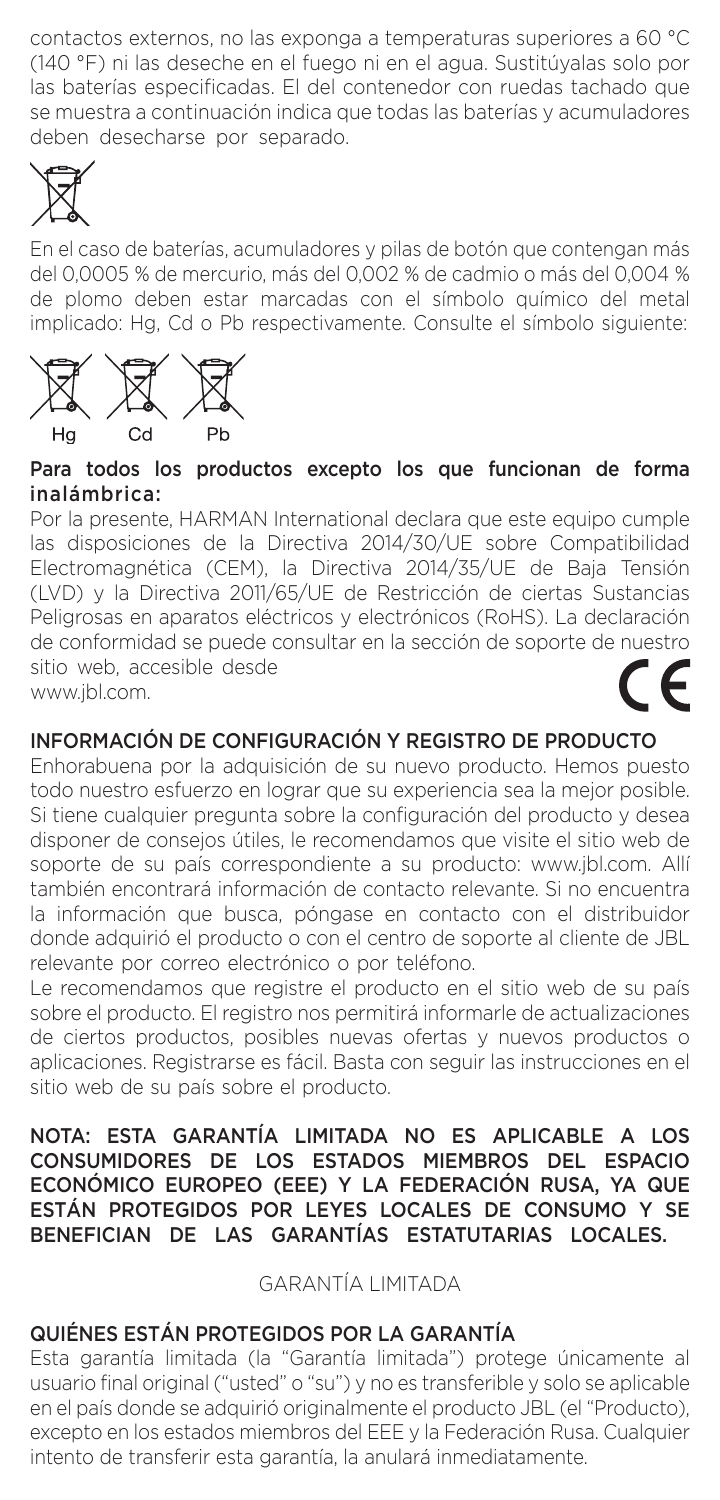## GARANTÍA LIMITADA

HARMAN International Industries, Incorporated ("HARMAN") es el fabricante y a través de sus empresas subsidiarias garantiza que el Producto (incluyendo los componentes suministrados con/en el producto) están libres de defectos de materiales y mano de obra durante UN año a partir de la fecha de compra (el "Periodo de garantía"): Durante el Periodo de garantía, a discreción de HARMAN, se reparará o sustituirá el Producto (incluidos sus componentes) sin ningún cargo por piezas ni por mano de obra O, a discreción exclusiva de Harman, se podrá reembolsar el precio del Producto sujeto a la pérdida de valor prorrateada a lo largo del tiempo restante del Periodo de garantía. Cualquier reparación o sustitución en garantía de piezas no prolongará el periodo de garantía.

Esta Garantía limitada no cubre defectos que sean resultado de: (1) daños causados por accidentes, uso inadecuado o negligente (incluida la falta de un mantenimiento razonable y necesario); (2) daños ocasionados durante el envío (las reclamaciones deben presentarse al transportista); (3) daños a o deterioros de cualquier accesorio o superficie decorativa; (4) daños que se deriven de no seguir las instrucciones que aparecen en el manual de usuario; (5) daños que se deriven de la realización de reparaciones por cualquier persona que no sea un centro de servicio autorizado de JBL; (6) deterioro de componentes cuya naturaleza sea el desgaste con el uso, como es el caso de las pilas o el acolchado de los auriculares.

Además, esta garantía limitada cubre únicamente los defectos reales del mismo producto, y no cubre el coste de instalación fija, configuración o ajustes, reclamaciones basadas en la tergiversación del vendedor, variaciones del funcionamiento que se deriven de circunstancias relacionadas con la instalación como calidad de la fuente, alimentación CA o modificaciones del producto, cualquier unidad a la que se haya borrado, modificado o eliminado el número de serie, o las unidades usadas para otras finalidad que no sea el uso doméstico. Esta garantía limitada es válida únicamente para los productos JBL adquiridos a un distribuidor autorizado.

Excepto hasta el punto que esté expresamente prohibido en su jurisdicción por la legislación aplicable, incluyendo la idoneidad para una finalidad particular y la comerciabilidad quedan excluidas y en ningún caso HARMAN o ninguna empresa subsidiaria de HARMAN asumirá ninguna responsabilidad por cualesquiera pérdida o daños indirectos, directo, incidentales, especiales o consecuentes (incluyendo aunque no limitado a pérdidas económicas) que se deriven del uso o incapacidad de uso del producto, aun cuando HARMAN y/o la empresa subsidiaria de HARMAN haya sido advertida de la posibilidad de tales daños. Hasta cualquier punto que HARMAN no pueda renunciar legalmente a las garantías implícitas bajo esta garantía limitada, todas las garantías implícitas tienen una duración limitada a la duración de esta garantía. Algunas jurisdicciones no permiten la exclusión o limitación de los daños incidentales o consecuentes, ni exclusiones o limitaciones en la duración de las garantías implícitas, por lo que las limitaciones o exclusiones arriba expresadas puede que no le sean de aplicación. Esta garantía le otorga derechos legales específicos, y asimismo puede tener otros derechos que varían de jurisdicción en jurisdicción.

## CÓMO CONSEGUIR EL SERVICIO DE GARANTÍA

Póngase en contacto con el distribuidor que haya adquirido el producto o con el servicio de soporte al cliente de JBL utilizando los datos de contacto disponibles en el sitio web de soporte al cliente específico del país y su producto con el fin de solicitar un servicio en garantía.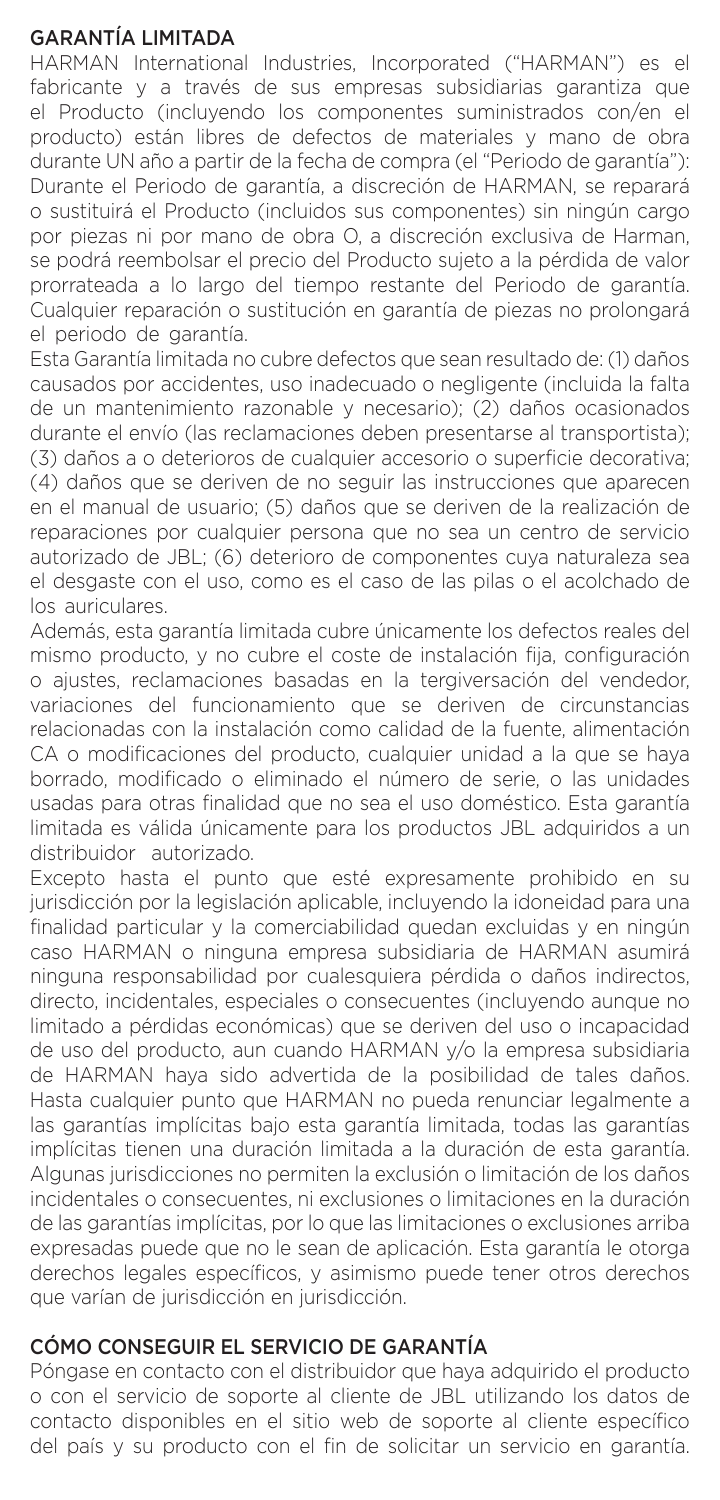Para validar sus derechos a esta garantía limitada, debe proporcionar la factura de venta original u otra prueba de propiedad y de fecha de compra. No devuelva el producto sin autorización previa de HARMAN o del distribuidor correspondiente. La reparación en garantía del producto HARMAN debe realizar la distribuidor autorizado o un centro de servicio. Una reparación en garantía no autorizada anulará la garantía y se realiza bajo su sola responsabilidad. También puede consultar el sitio web de soporte de HARMAN de su país para el producto, donde encontrará recomendaciones útiles.

## QUIÉN PAGA QUÉ

La presente Garantía limitada cubre todos los gastos de mano de obra y materiales necesarios para la reparación O la sustitución del producto que sea defectuoso, así como el coste de envío razonable dentro del país de reparación. Por favor asegúrese de guardar el cartón de envío original, ya que se cobrarán los cartones / envase adicionales.

Se le cobrará el coste del examen de una unidad si no necesita reparación (incluidos los costes de envío resultantes) o de las reparaciones necesarias que no estén cubiertas por esta Garantía limitada.

Le agradecemos sinceramente la confianza que ha expresado en JBL. Le deseamos muchos años de placer de audición.

## Información sobre código abierto:

Este accesorio Moto Mod está destinado a la conexión con un dispositivo móvil Motorola y puede contener software de Código Abierto (el "Software") con derechos de autor y distribuido con permiso de una licencia emitida por el MIT y licencias de tipo BSD, incluida una licencia BSD modificada, una licencia similar a BSD y una licencia compatible con BSD. El Software se distribuye SIN NINGUNA GARANTÍA, sin siquiera la garantía implícita de COMERCIABILIDAD o ADECUACIÓN PARA UN FIN ESPECÍFICO. Para ver el texto de las licencias, los reconocimientos, los avisos de copyright necesarios y las disposiciones completas de exención de responsabilidad en relación con el Software que se utiliza en este Moto Mod, vaya a APLICACIONES > Ajustes > Moto Mods > Información legal > Licencias de código abierto en el dispositivo móvil Motorola después de conectarlo a este Moto Mod.

Fabricado, distribuido y comercializado por Harman Internacional con licencia de Moto Mod™, que certifica que este producto cumple con los estándares de rendimiento de Moto Mod. Motorola Mobility LLC y Motorola Trademark Holdings LLC no son responsables del funcionamiento de este producto ni de su cumplimiento de las normas regulatorias y de seguridad.

MOTOROLA, el logotipo de la M estilizada, MOTO y la familiar de marcas MOTO son marcas comerciales de Motorola Trademark Holdings, LLC.

Todas las demás marcas comerciales son propiedad de sus propietarios respectivos. © 2016 Motorola Mobility LLC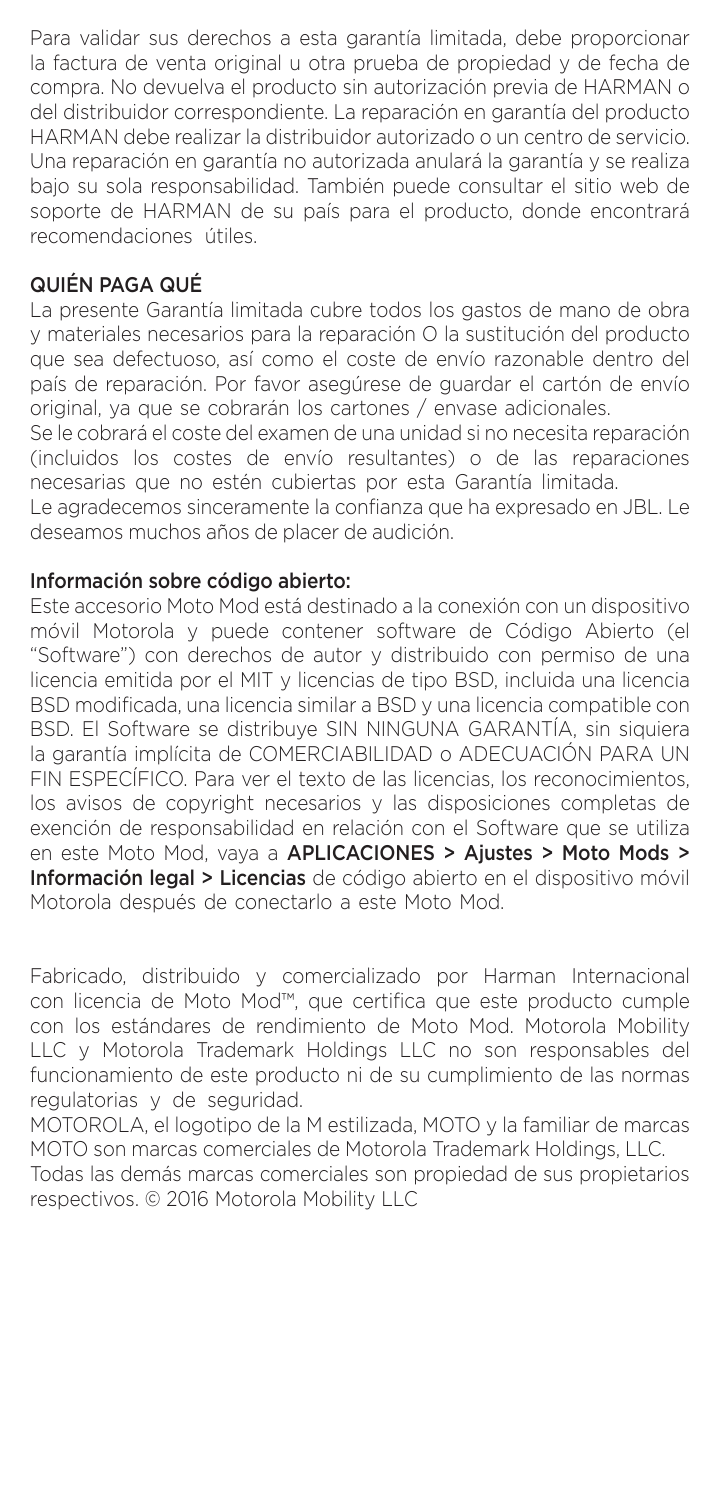

# SOUNDBOOST 2

LATAM SPANISH



motomods

**NOVO**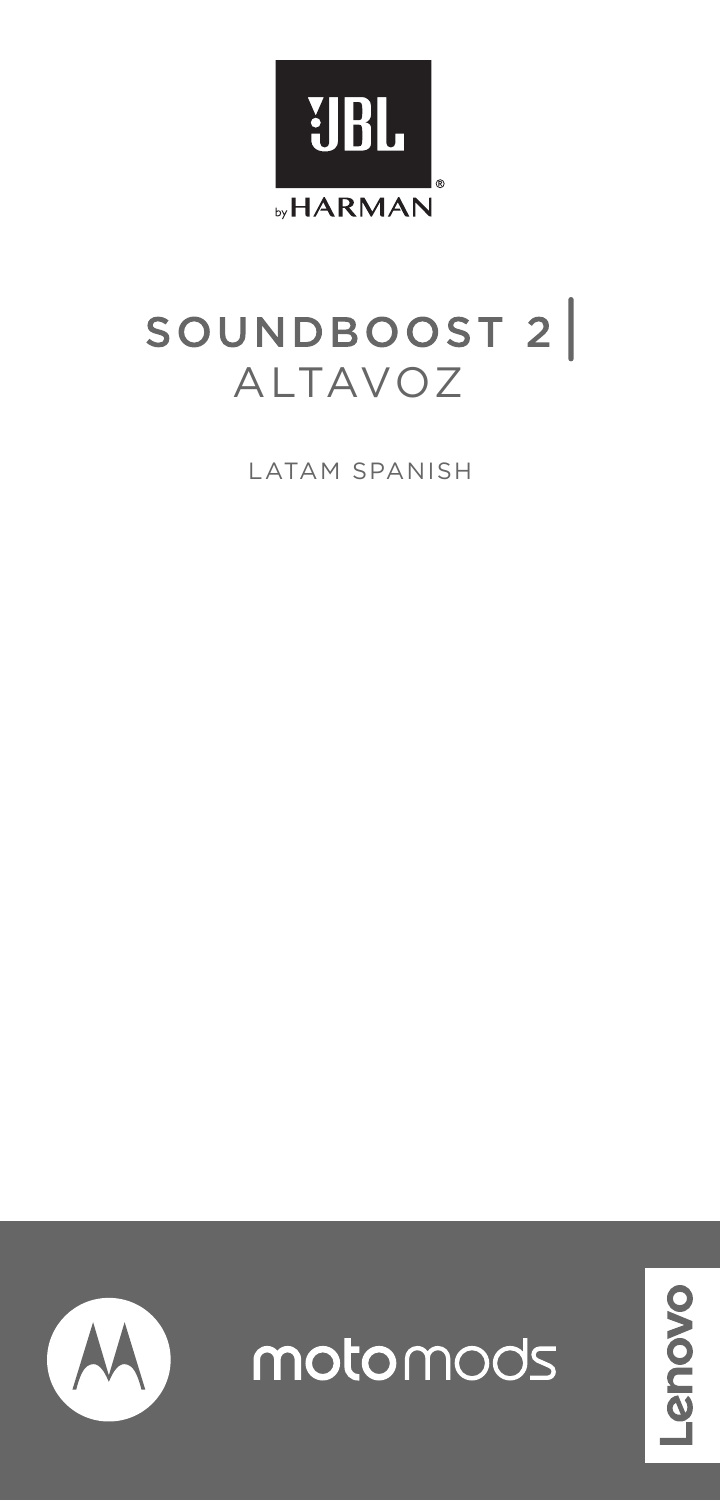## Conecte su Moto Mod™

Nivele el lente de la cámara de la parte trasera del teléfono con el altavoz y, luego, nivele los lados y la parte inferior del teléfono con el altavoz hasta que encajen.

Nota: Asegúrese de que los conectores estén limpios y secos. Además, retire la funda del teléfono si utiliza una.



Precaución: Antes de utilizar el dispositivo, lea la información regulatoria, legal y sobre seguridad en la parte trasera de esta guía.

Requisitos de compatibilidad: Teléfono Moto Z con plataforma Moto Mods 1.0 o superior

# Configuración rápida

Cuando conecte el altavoz, el teléfono lo guiará automáticamente a través de la configuración. Siga las instrucciones en pantalla para comenzar.

## Reproducción de archivos multimedia

Una vez conectado el altavoz, comience a utilizar el teléfono como de costumbre para reproducir música o mirar videos. El contenido multimedia se reproducirá automáticamente a través del altavoz JBL SoundBoost 2 cuando esté conectado al teléfono.

## Ajuste de volumen

Para cambiar el volumen del altavoz, use los controles de volumen del teléfono.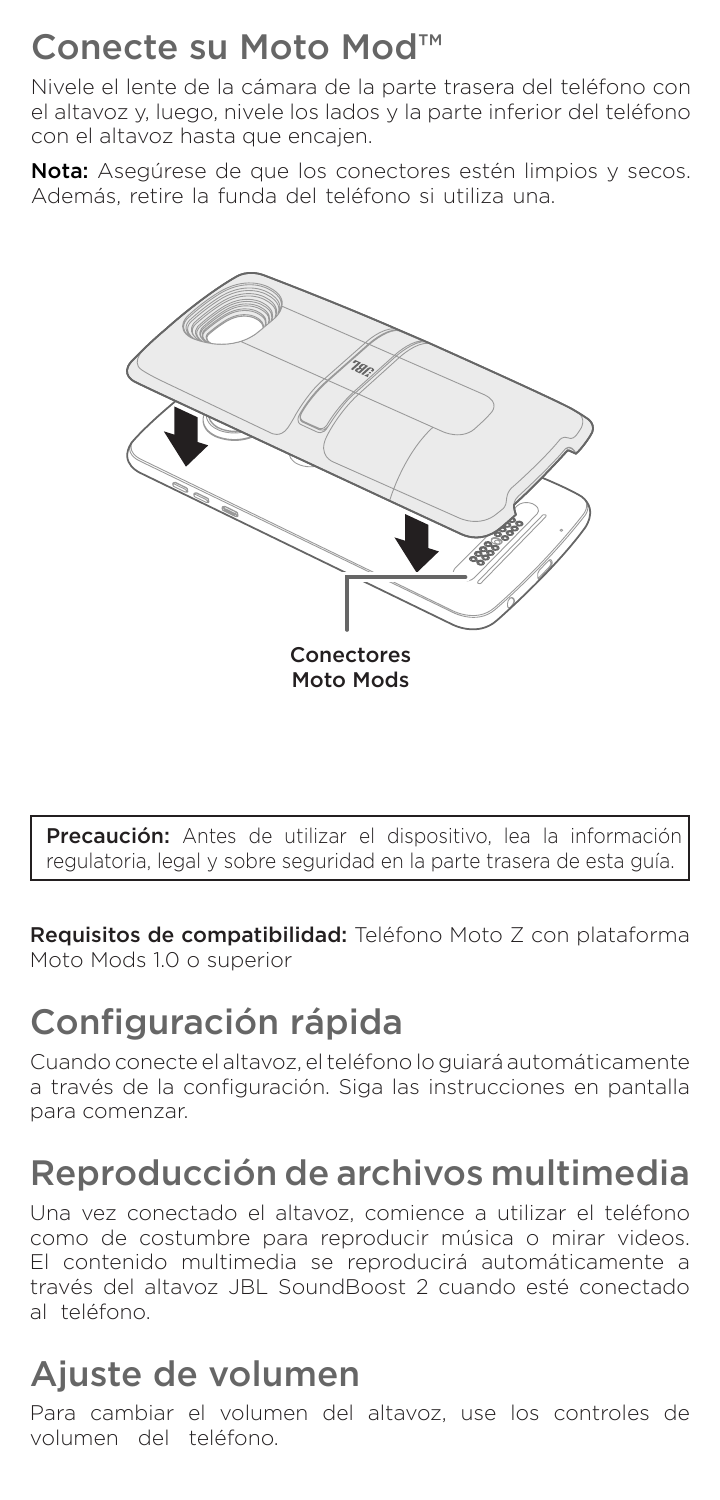# **Cárguelo**

Cargue el altavoz completamente antes de utilizarlo.

Consejo: Si el teléfono sigue conectado al altavoz, cargar el teléfono es la mejor manera de cargar ambos al mismo tiempo.



Puerto de carga Botón denivel de carga

## Luz de estado de carga

Carga parcial: 51-99% 16-50% 6-15%

Cargando verde con parpadeo lento Carga completa verde con parpadeo rápido o verde fija durante la carga

verde fija; luego, apagada ámbar fija; luego, apagada rojo fija; luego, apagada Muy poca energía | rojo con parpadeo rápido



## Retírelo

Para desconectar el altavoz del teléfono, coloque el dedo en la muesca en la parte inferior del altavoz y tire para apartarlo del teléfono.

Advertencia: No tire del soporte para retirar el altavoz del teléfono.

## Consejos y trucos

¿Quiere más?

- Cámara: Aún puede utilizar la cámara del teléfono cuando el altavoz esté conectado.
- Vibración de conexión: Cuando conecte correctamente el Moto Mod al teléfono, sentirá una leve vibración.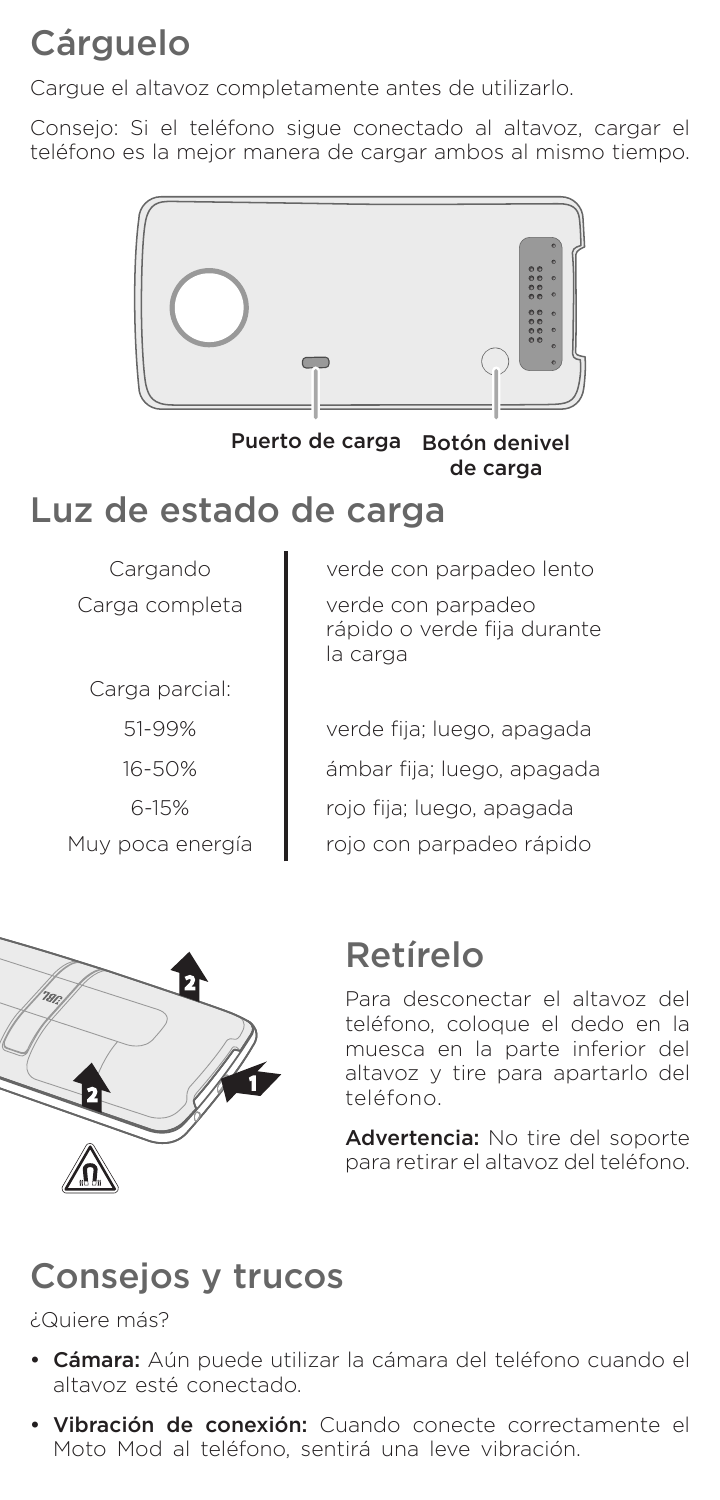## INSTRUCCIONES IMPORTANTES DE SEGURIDAD

## Para todos los productos:

- 1. Lea las siguientes instrucciones.<br>2. Preste atención a todas las adve
- 2. Preste atención a todas las advertencias.<br>3. Siga todas las instrucciones
- 3. Siga todas las instrucciones.<br>4. No instale este aparato
- 4. No instale este aparato cerca de fuentes de calor como radiadores, rejillas de entrada de calor, estufas u otros aparatos (incluidos amplificadores) que produzcan calor.
- 5. Utilice únicamente accesorios que especifique el fabricante.
- 6. No exponga las pilas al calor en exceso como la luz solar, el fuego o similares.

## ADVERTENCIAS DE LA FCC E IC PARA USUARIOS (SOLO EE.UU. Y CANADÁ)

Este dispositivo cumple con la parte 15 de las Normas FCC.

El funcionamiento está sujeto a las dos condiciones siguientes: (1) Este dispositivo no puede causar interferencia perjudicial y (2) este dispositivo debe aceptar cualquier interferencia recibida, incluida la interferencia que podría causar un funcionamiento indeseado. CAN ICES-3(B)/NMB-3(B)

## Declaración sobre interferencia de la Federal Communications Commission

Se evaluó y determinó que este equipo cumple con los límites para un dispositivo digital Clase B, en cumplimiento de la Parte 15 de las Normas FCC. Se diseñaron dichos límites para proveer una protección razonable contra la interferencia perjudicial en una instalación residencial. Este equipo genera, utiliza y puede radiar energía de radiofrecuencia y, si no se instala y utiliza en cumplimiento de las instrucciones, puede causar una interferencia perjudicial para las radiocomunicaciones. Sin embargo, no existe garantía de que no se generará una interferencia en una instalación en particular. Si este equipo causara una interferencia perjudicial para la recepción de radio o televisión, que podría determinarse con el apagado y encendido del equipo, se recomienda al usuario intentar corregir la interferencia mediante una o más de la siguientes medidas:

- Reoriente o traslade la antena receptora.
- Aumente la separación entre el equipo y el receptor.
- Conecte el equipo en un toma de un circuito diferente al que se encuentra conectado el receptor.
- Consulte con el proveedor o un técnico de radio/TV experimentado.

Precaución: Los cambios o las modificaciones que HARMAN no apruebe expresamente podrían anular la autoridad del usuario para operar el equipo.

Importante: Este producto contiene imanes. Siempre mantenga los productos con imanes a más de 20 cm (8 in) de distancia de dispositivos médicos como marcapasos, desfibriladores cardiacos internos u otros dispositivos que podrían verse afectados por un campo magnético. Además, mantenga a los productos con imanes alejados de tarjetas de crédito, tarjetas de identificación y demás medios que utilicen información codificada magnéticamente.

## Aviso WEEE

La Directiva sobre residuos de equipos eléctricos y electrónicos (WEEE, Directive on Waste Electrical and Electronic Equipment ), en vigencia como ley europea desde el 14 de febrero de 2014, resultó en un cambio radical en el tratamiento de los equipos eléctricos al final de su vida útil. El objetivo de dicha Directiva es, como principal prioridad, la prevención de WEEE y, además, promover la reutilización, el reciclaje y otras maneras de recuperación de dichos desperdicios para reducir los residuos. El logotipo de WEEE en el producto o en su embalaje, que indica la recolección de equipos eléctricos y electrónicos, consiste en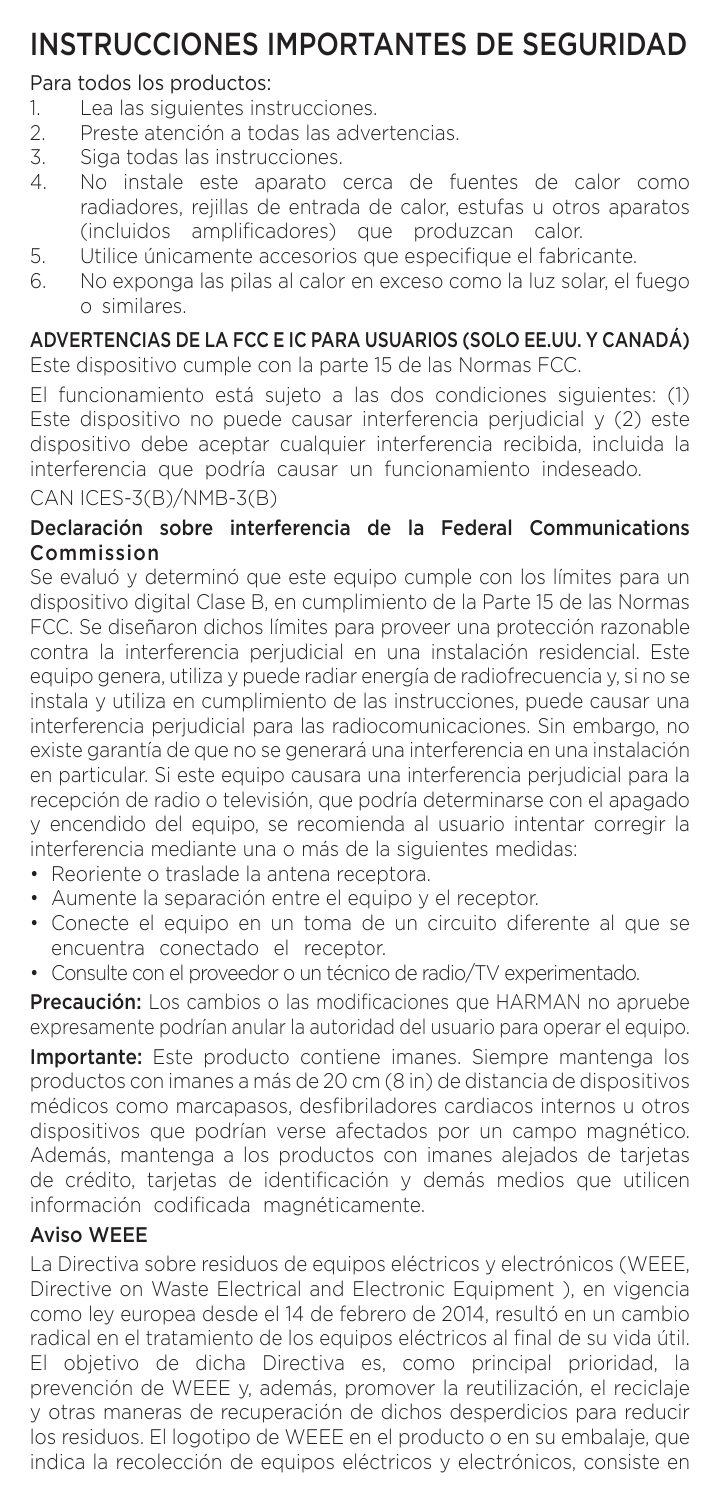un contenedor con ruedas tachado, como se muestra a continuación.

No se debe eliminar ni desechar este producto junto al residuo del hogar. Usted es responsable del desecho de todos los residuos de equipos electrónicos o eléctricos mediante su traslado a los puntos de recolección específicos para dichos residuos peligrosos. Una recolección aislada y una recuperación correcta de los residuos de dispositivos electrónicos y



eléctricos al momento de su disposición nos permitirá ayudar a conservar los recursos naturales. Además, el reciclaje correcto de los residuos de equipos electrónicos y eléctricos garantizará la seguridad de la salud humana y del medio ambiente. Para obtener más información sobre el desecho, la recuperación

y los puntos de recolección de los residuos de equipos electrónicos y eléctricos, contacte al centro urbano local, al servicio de recogida de residuos, a la tienda donde adquirió el equipo o al fabricante del equipo.

#### Cumplimiento del RoHS

Este producto cumple con la Directiva 2011/65/EU de Parlamento Europeo y del Consejo del 8 de junio de 2011 sobre restricciones a la utilización de determinadas sustancias peligrosas en aparatos eléctricos y electrónicos.

#### Para productos que incluyen pilas Directiva 2013/56/EU sobre pilas de la UE

Una nueva directiva sobre pilas 2013/56/EU respecto a pilas y acumuladores que reemplaza a la directiva en vigor desde el 1 de julio de 2015. La directiva se aplica a todos los tipos de pilas y acumuladores (AA, AAA, pilas de botón, ácido de plomo, paquetes recargables), incluidas aquellas incorporadas excepto para aplicaciones militares, médicas y de herramientas eléctricas.

La directiva establece las reglas para la recolección, el tratamiento, el reciclado y la disposición de pilas y tiene como objetivo prohibir ciertas sustancias peligrosas y mejorar el rendimiento ambiental de las pilas y de todos los operadores en la cadena de suministro.

#### Instrucciones para usuarios sobre la extracción, el reciclado y la disposición de pilas usadas

Para retirar las pilas del equipo o del control remoto, invierta el procedimiento descrito en el manual del usuario para insertar las pilas.Es posible que la extracción no sea posible para usuarios en productos con pilas integradas que duran durante la vida útil del producto. En este caso, los centros de reciclado y recuperación se ocupan del desmontaje del producto y de la extracción de las pilas. Si, por algún motivo, fuese necesario reemplazar dicha pila, los centros de servicio autorizados deben realizar el procedimiento.

En la Unión Europea y otras ubicaciones, es ilegal desechar cualquier tipo de pila en la basura hogareña. Todas las pilas deben desecharse en una manera segura para el medio ambiente. Contacte a los funcionarios de gestión de residuos para obtener más información respecto a la recolección, el reciclado y la disposición de pilas usadas de manera segura para el medio ambiente.

ADVERTENCIA: Un reemplazo incorrecto de la pila presenta un peligro de explosión. Para reducir el riesgo de incendios o quemaduras, no desarme, aplaste, perfore, cause cortocircuito a los contactos externos, exponga a temperaturas superiores a los 60°C (140°F) o deseche el producto en el fuego o el agua. Reemplace únicamente con pilas específicas. El símbolo que indica la "recolección separada" de todas las pilas y los acumuladores debe ser un contenedor con ruedas tachado como se muestra a continuación: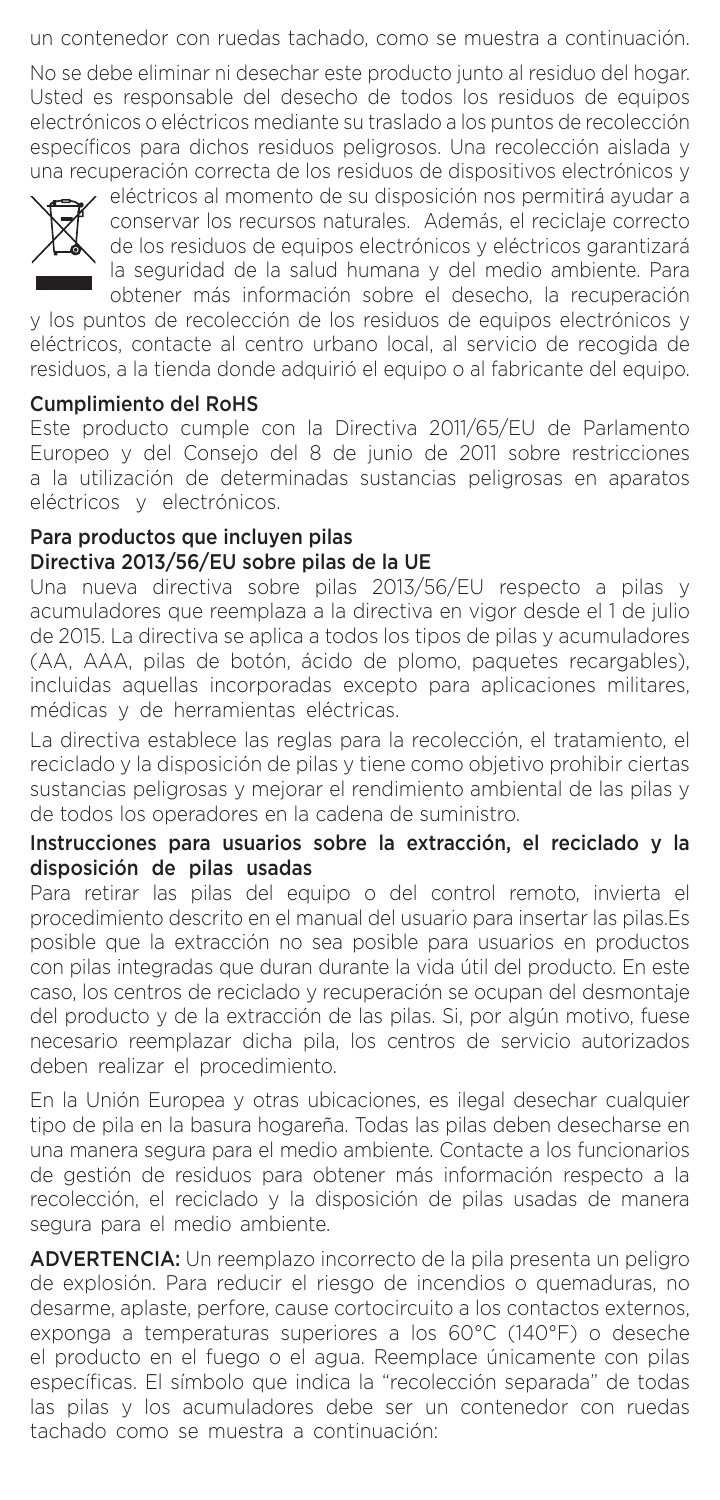

En el caso de las pilas, los acumuladores y las pilas de botón que contienen más de 0,0005 % de mercurio, más de 0,002 % de cadmio o más de 0,004 % de plomo, deben marcarse con el símbolo químico del metal en cuestión: Hg, Cd o Pb respectivamente. Consulte al siguiente símbolo:



## Para todos los productos excepto los de operación inalámbrica:

HARMAN International por la presente declara que este equipo cumple con la Directiva EMC 2014/30/EU, la Directiva LVD 2014/35/EU y la Directiva RoHS 2011/65/EU. Puede consultar la declaración de conformidad en la sección de ayuda de nuestro sitio Web, accesible desde www.jbl.com.

#### INFORMACIÓN SOBRE LA CONFIGURACIÓN Y REGISTRO DEL PRODUCTO

Felicitaciones por la compra de su nuevo producto. Hemos hecho lo posible para hacer que su experiencia sea la mejor posible. Si tiene preguntas al momento de configurar el producto y le gustaría obtener consejos útiles, le recomendamos que visite el sitio Web de ayuda específico de su país para el producto. www. jbl.com. Allí también podrá encontrar información de contacto relevante. Si no puede encontrar la información que busca, contacte al distribuidor que le vendió el producto o contacte al centro de atención al cliente correspondiente de JBL por correo electrónico o teléfono.

Le recomendamos registrar el producto a través del sitio Web específico de su país para su producto. Su registro nos permitirá informarle sobre actualizaciones de ciertos productos, posibles nuevas ofertas y nuevos productos o aplicaciones. El registro es sencillo; simplemente siga las instrucciones en el sitio Web específico del país para su producto.

## NOTA: ESTA GARANTÍA LIMITADA NO SE APLICA A LOS CONSUMIDORES EN LOS ESTADOS MIEMBROS DEL ÁREA<br>ECONÓMICA FUROPEA (FEA) Y LAS EFDERACIONES ECONÓMICA EUROPEA (EEA) Y RUSAS DADO QUE ESTÁN PROTEGIDOS POR LA LEY LOCAL DE CONSUMIDORES Y SE BENEFICIAN DE GARANTÍAS REGLAMENTARIAS LOCALES

#### GARANTÍA LIMITADA

## ¿QUIÉN ESTÁ PROTEGIDO POR LA GARANTÍA?

Esta garantía limitada (la "Garantía limitada") protege únicamente al usuario final original ("usted" o "su"), no es transferible y es aplicable únicamente en el país (excluidos los estados miembros de la EEA y la Federación Rusa) en el cual compró originalmente su producto JBL (el "Producto"). Todo intento de transferencia de esta garantía la anulará automáticamente.

## GARANTÍA LIMITADA

HARMAN International Industries, Incorporated ("HARMAN")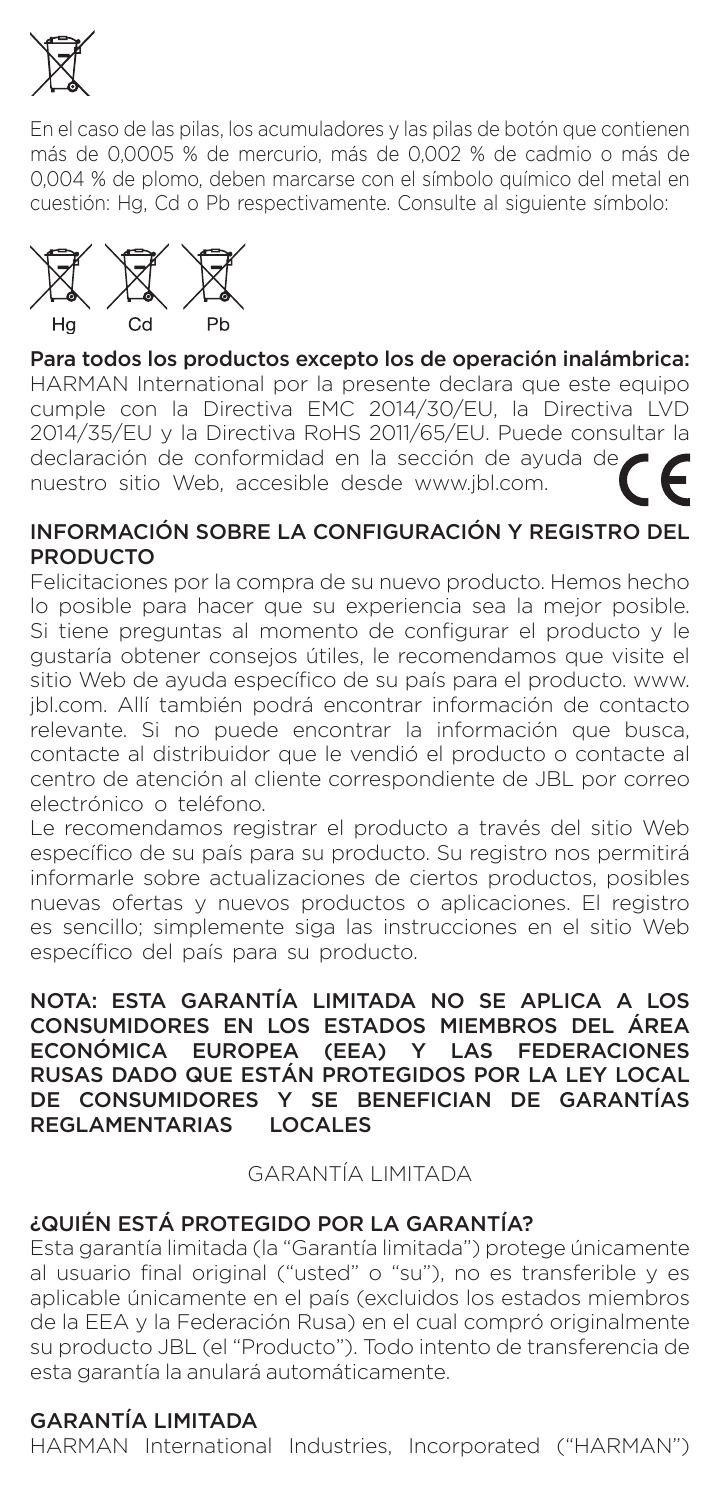es el fabricante y, a través de su subsidiaria local, le garantiza que el producto (incluidos los componentes provistos en/con el producto) no tiene defectos de fabricación ni materiales durante un período de UN año desde la fecha de su compra minorista (el "Período de garantía"). Durante el período de garantía, el producto (incluidos sus componentes), será reparado o reemplazado a elección de HARMAN, sin cargo por ninguna de las piezas o mano de obra O, a única elección de HARMAN, se podrá reembolsar el precio del producto, sujeto a la amortización del precio de compra del producto prorrateado en el restante balance del período de garantía. Cualquier servicio o reemplazo de piezas bajo garantía no extenderá el período de garantía.

Esta garantía limitada no cubre defectos que sean resultado de: (1) daños causados accidentalmente, uso irrazonable o negligencia (incluida la falta de mantenimiento razonable y necesario); (2) daños durante el envío (se deben presentar reclamos al transportista); (3) daños a, o deterioro de, cualquier accesorio o superficie decorativa; (4) daños resultantes del incumplimiento de las instrucciones contenidas en el manual del propietario; (5) daños causados por la realización de reparaciones en mano de personas que no sean centros de servicio autorizados de JBL; (6) deterioro de piezas de componentes, cuyo carácter es el desgaste o agotamiento debido al uso, tales como pilas y almohadillas del auricular.

Además, esta garantía limitada cubre únicamente defectos reales del producto mismo y no cubre el costo de instalación o extracción de una instalación fija, configuración o ajustes, reclamos basados en la tergiversación por parte del vendedor, variaciones de rendimiento resultante de circunstancias relacionadas a la instalación como la calidad de la fuente o potencia de CA o modificaciones al producto, cualquier unidad cuyo número de serie se haya borrado, modificado o eliminado o unidades utilizadas para usos fuera del hogar. Esta garantía limitada es únicamente válida para productos JBL adquiridos en un distribuidor autorizado.

Salvo disposición expresa en contrario por la ley aplicable en su jurisdicción, todas las garantías implícitas, incluida la adecuación para un fin particular y comerciabilidad quedan por la presente excluidas y en ningún caso será HARMAN o cualquier subsidiaria de HARMAN responsable por cualquier pérdida o daños indirectos, directos, accidentales, especiales o resultantes de ningún tipo

(incluidas, sin limitación, otras pérdidas pecuniarias) resultantes del uso o la incapacidad de uso del producto, incluso si se haya advertido a HARMAN o a una subsidiaria de HARMAN sobre la posibilidad de dichos daños. En la medida que HARMAN no pudiera legalmente rechazar garantías implícitas en función de esta garantía limitadas, dichas garantías se limitan en duración a la duración de esta garantía. Algunas jurisdicciones no permiten la exclusión o limitación de daños accidentales o resultantes o exclusiones o limitaciones sobre la duración de las garantías o condiciones implícitas, por lo que es posible que las anteriores limitaciones o exclusiones no se apliquen a usted. Esta garantía le otorga derechos legales específicos y es posible que usted cuente con otros derechos que varían según la jurisdicción.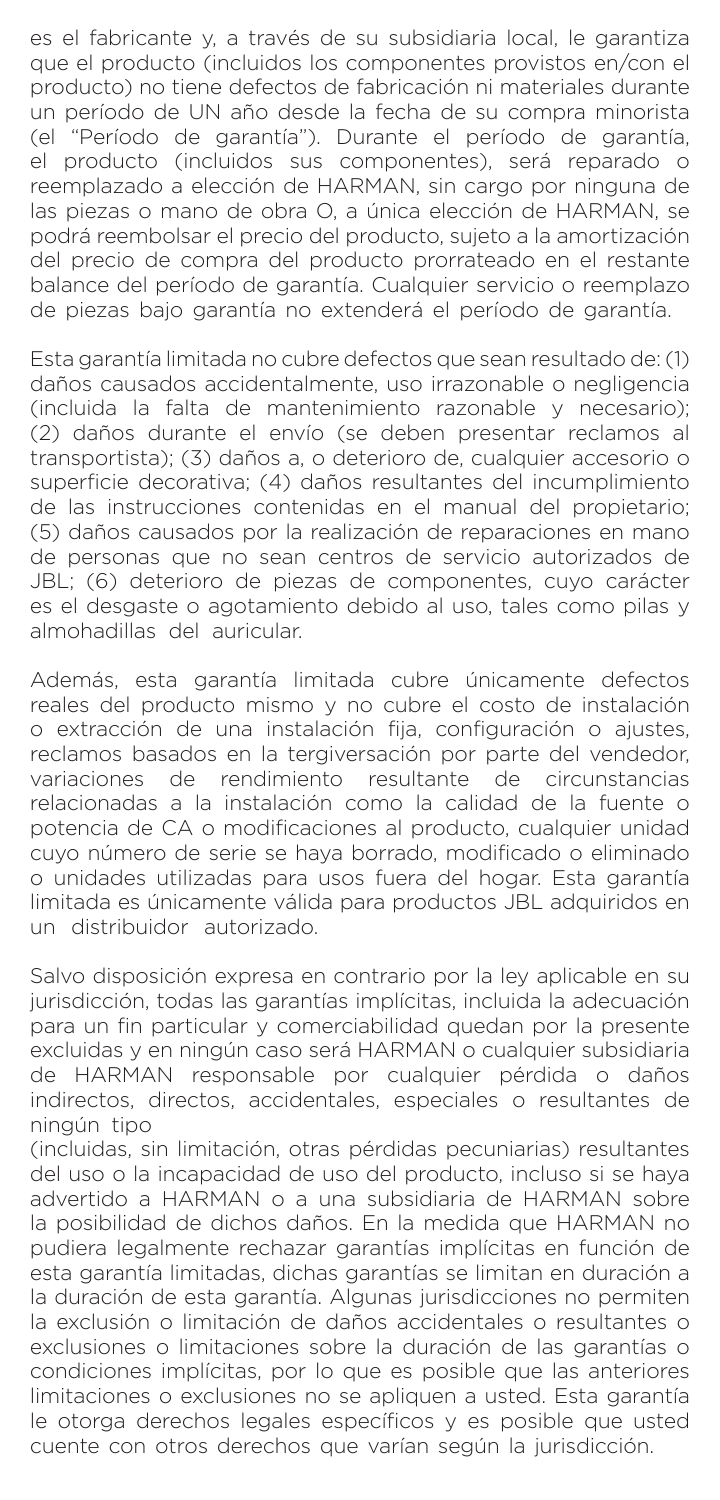## CÓMO OBTENER EL SERVICIO DE GARANTÍA

Contacte al distribuidor que le vendió el producto o contacte a la atención al cliente de JBL mediante la información de contacto del sitio Web específico del país correspondiente de su producto para solicitar el servicio de garantía. Para validar su derecho a esta garantía limitada, debe proveer la factura de venta original u otra prueba de propiedad y fecha de compra. No regrese el producto sin la autorización previa del distribuidor correspondiente o de HARMAN. La reparación bajo garantía del producto HARMAN debe realizarla un distribuidor o centro de servicio autorizado. La reparación bajo garantía no autorizada anulará la garantía y se realiza bajo su propio riesgo.

También lo invitamos a consultar el sitio Web de soporte HARMAN específico de su país correspondiente para su producto para obtener consejos útiles.

## QUIÉN PAGA QUÉ

Esta garantía limitada cubre todos los gastos de mano de obra y materiales necesarios para la reparación O el reemplazo del producto que se encuentre defectuoso y un cargo razonable de envío de regreso dentro del país de reparación. Asegúrese de conservar la caja de envío original dado que se realizarán cargos por cajas/embalajes adicionales.

Se le cobrará el costo de la examinación de una unidad que no necesite reparación (incluidos los costos de envío resultantes) o las reparaciones necesarias que esta garantía limitada no cubra. Le agradecemos honestamente su confianza en JBL. Le deseamos muchos años de placer auditivo.

## Información de dominio público

Este accesorio de Moto Mod está diseñado para interactuar con un dispositivo móvil Motorola y puede incluir un software de fuente abierta (el "software") protegido y distribuido bajo una licencia MIT y licencias del estilo BSD, incluida una licencia BSD modificada, una licencia similar a BSD y una licencia compatible BSD compatible. El software se distribuye SIN GARANTÍA; incluso sin la garantía implícita de COMERCIABILIDAD o ADECUACIÓN PARA UN FIN PARTICULAR:

Para ver el texto de las disposiciones de licencias, reconocimientos, avisos necesarios de derecho de autor y exención de responsabilidad completa del software utilizado en este Moto Mod, diríjase a Aplicaciones > Moto Mods > Información legal > Dominio público en el dispositivo móvil Motorola luego de conectarlo a este Moto Mod.

Fabricado, distribuido y vendido por Harman International una licencia Moto Mod™, quien ha certificado que este producto cumple con las normativas de rendimiento aplicables de Moto Mod. Motorola Mobility LLC y Motorola Trademark Holdings LLC no son responsables de la operación de este producto o su cumplimiento con las normativas y de seguridad.

MOTOROLA, el logotipo de la M estilizada, MOTO y la familia de marcas MOTO son marcas registradas de Motorola Trademark Holdings, LLC.

Todas las demás marcas registradas son propiedad de sus respectivos propietarios. © 2016 Motorola Mobility LLC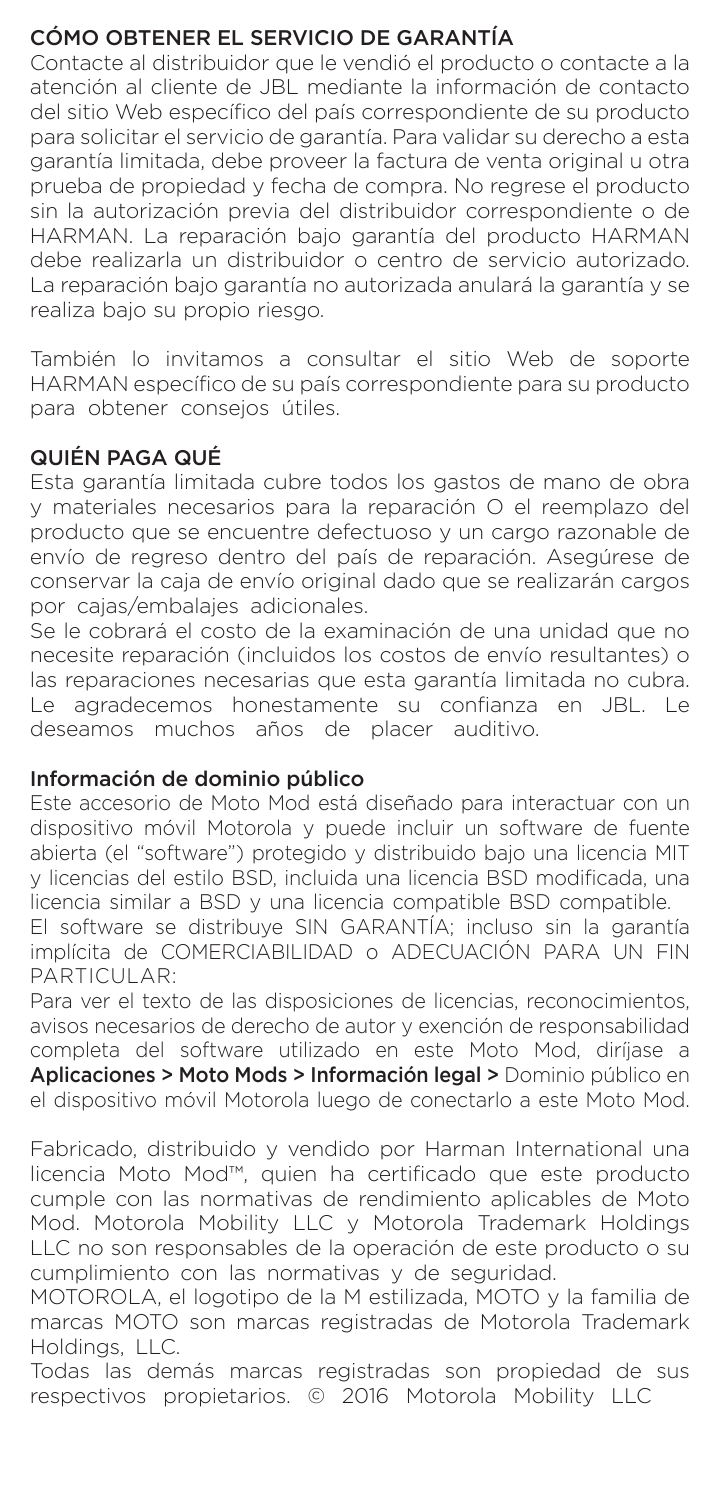

# SOUNDBOOST 2

ITALIAN



motomods

novo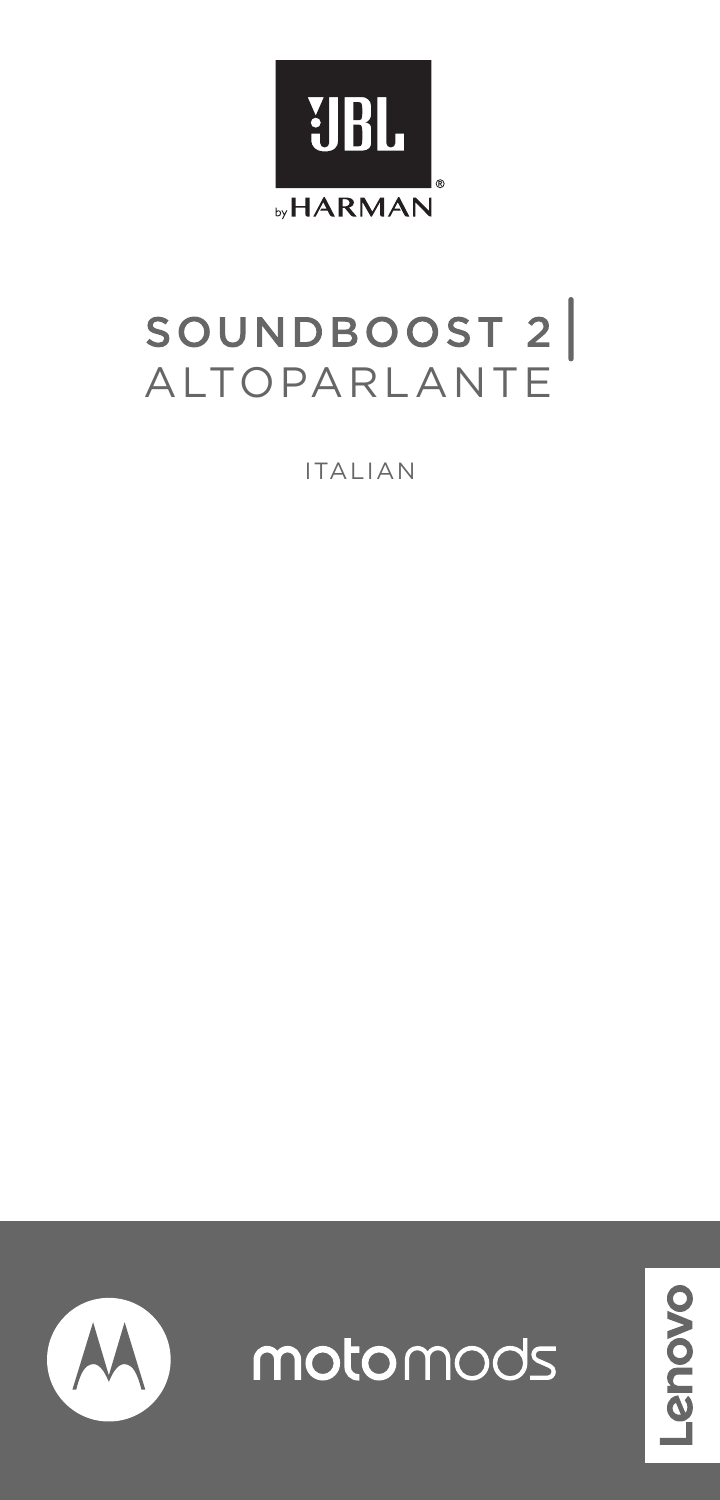## Installa il tuo Moto Mods™

Allineare l›obiettivo della fotocamera sul retro del telefono con l›altoparlante, e quindi allineare i lati ed il fondo del telefono cellulare con baltoparlante finché non si agganciano insieme.

Nota: Accertarsi che i connettori siano puliti ed asciutti. Inoltre, rimuovere la custodia del telefono se presente.



Attenzione: Prima di utilizzare il dispositivo, leggere le informazioni relative alla sicurezza, alle normative e le informazioni legali sul retro di questa guida.

Requisiti di compatibilità: Telefono Moto Z con Piattaforma Moto Mods 10 o successiva

# Configurazione rapida

Quando si inserisce lo speaker, il telefono vi guida automaticamente attraverso la procedura di installazione. Seguire le istruzioni sul display per cominciare.

## Riproduci un media

Una volta che il diffusore è collegato, iniziare ad utilizzare il telefono come al solito per riprodurre musica o guardare i video. I media saranno riprodotti automaticamente attraverso l›altoparlante JBL SoundBoost 2 quando è collegato al telefono.

## Regola il volume

Per regolare il volume dello speaker, usare i controlli del volume del telefono.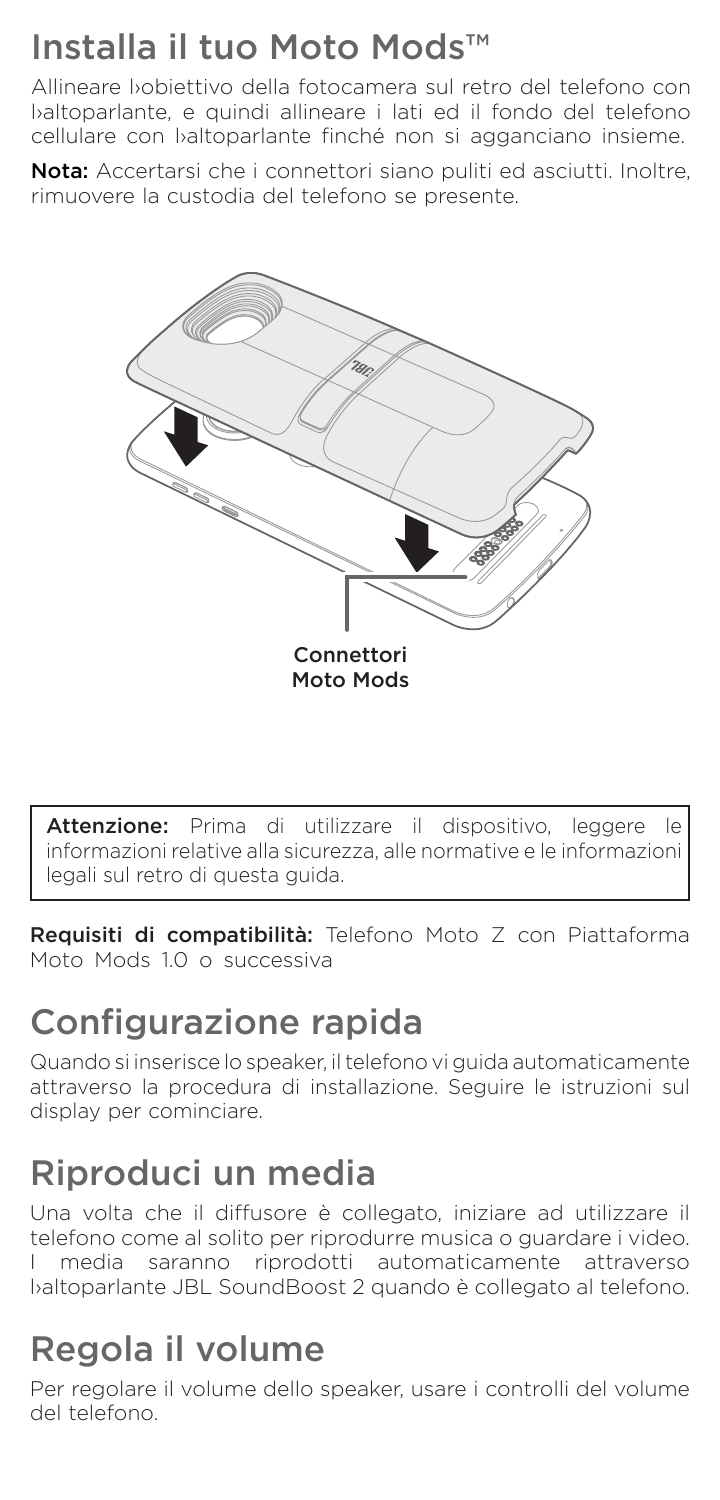# Ricaricalo

Ricaricare completamente lo speaker prima di utilizzarlo.

Suggerimento: Se il telefono è ancora attaccato allo speaker. ricaricare il telefono è il modo migliore per caricare entrambi contemporaneamente.



Carica molto bassa | lampeggio rapido rosso



Per staccare baltoparlante dal telefono, posizionare un dito nella tacca nella parte inferiore del diffusore e staccarlo dal telefono.

Attenzione: Non tirare sul cavalletto per rimuovere baltoparlante dal telefono.

## Consigli e Suggerimenti

Vuoi di più?

- Fotocamera: È comunque possibile utilizzare la fotocamera del telefono quando l'altoparlante è collegato.
- Vibrazione al collegamento: Quando si collega con successo il Moto Mod al telefono, si avvertirà una leggera vibrazione.

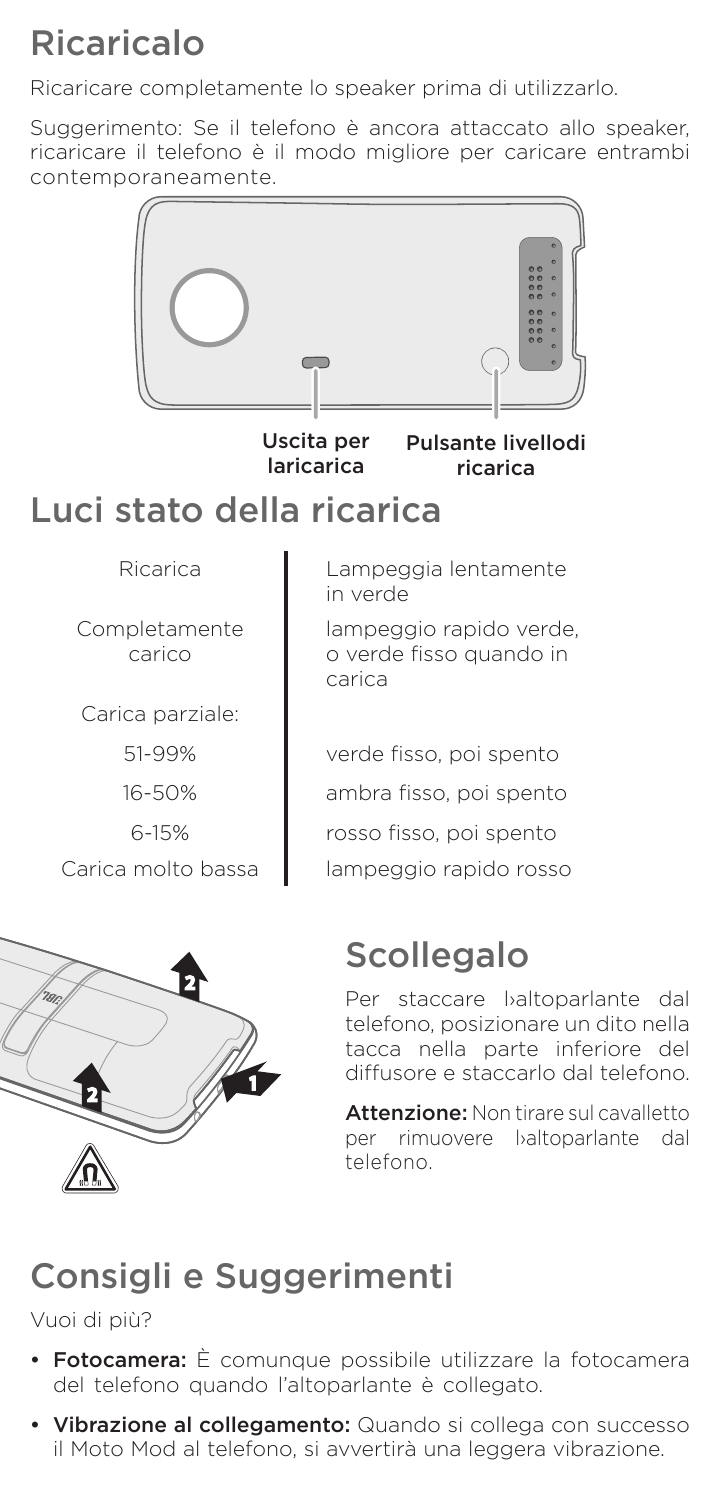## IMPORTANTI ISTRUZIONI PER LA SICUREZZA

## Per tutti i prodotti:

- 1. Leggere queste istruzioni.<br>2. Osservare tutte le avverte
- 2. Osservare tutte le avvertenze.<br>3. Sequire tutte le istruzioni
- 3. Seguire tutte le istruzioni<br>4. Non installare questo dis
- Non installare questo dispositivo vicino a fonti di calore co me radiatori, regolatori di calore, stufe o altri apparecchi (inclusi gli amplificatori) che producono calore.
- 5. Utilizzare solo collegamenti/accessori specificati dal produttore.
- 6. Non esporre le batterie a calore eccessivo come luce solare, fuoco o simili.

## AVVERTENZA FCC E DICHIARAZIONE IC PER GLI UTENTI (SOLO USA E CANADA)

Questo dispositivo è conforme alla parte 15 delle Norme FCC.

Il funzionamento è soggetto alle seguenti due condizioni:

(1) Questo dispositivo non può causare interferenze dannose, e (2) questo dispositivo deve accettare qualsiasi interferenza ricevuta, incluse le interferenze che potrebbero provocare un funzionamento indesiderato. CAN ICES-3(B)/NMB-3(B)

## Dichiarazione Sulle Interferenze della Federal Communication Commission

Questo apparecchio è stato testato ed è risultato conforme ai limiti previsti per i dispositivi digitali di Classe B, ai sensi dell'articolo 15 delle Norme FCC. Questi limiti sono progettati per fornire una ragionevole protezione contro le interferenze dannose in una installazione residenziale. Questo apparecchio genera, utilizza e può emettere energia a radiofrequenza e. se non installato ed utilizzato in conformità alle istruzioni, può causare interferenze dannose alle comunicazioni radio. Tuttavia, non vi è alcuna garanzia che non si verifichino interferenze in una particolare installazione. Se questa apparecchiatura causa interferenze dannose alla ricezione radio o televisiva, eventualità che può essere verificata accendendo e spegnendo l'apparecchio, l'utente è invitato a cercare di eliminare l'interferenza adottando una o più delle seguenti misure:

- Riorientare o riposizionare l'antenna di ricezione.
- Aumentare la distanza tra l'apparecchio e il ricevitore.
- Collegare l'apparecchiatura ad una presa su un circuito diverso da quello a cui è collegato il ricevitore.
- Consultare il rivenditore o un tecnico radio / TV per ricevere assistenza.

Attenzione: Cambiamenti o modifiche non espressamente approvate da HARMAN potrebbero invalidare il diritto dell'utente ad utilizzare l'apparecchiatura.

Importante: Questo prodotto contiene dei magneti. Tenere sempre i prodotti contenenti dei magneti a più di 20 cm. (8 in.) di distanza da dispositivi medici, come pacemaker, defibrillatori cardiaci interni o altri dispositivi che possono essere influenzati da un campo magnetico. Inoltre, tenere i prodotti con magneti lontano da carte di credito, carte d'identità, e altri mezzi di comunicazione che utilizzano delle informazioni codificate magneticamente.

## Avviso WEEE

La Direttiva sui rifiuti da apparecchiature elettriche ed elettroniche (WEEE), entrata in vigore come legge europea il 14 Febbraio 2014, ha avuto come conseguenza una modifica importante nel trattamento delle apparecchiature elettriche alla fine della loro vita utile. Lo scopo di questa Direttiva è, come prima priorità, la prevenzione di WEEE, e inoltre, promuovere il riutilizzo, il riciclaggio e altre forme di recupero di tali rifiuti in modo da ridurre lo smaltimento. Il logo WEEE sul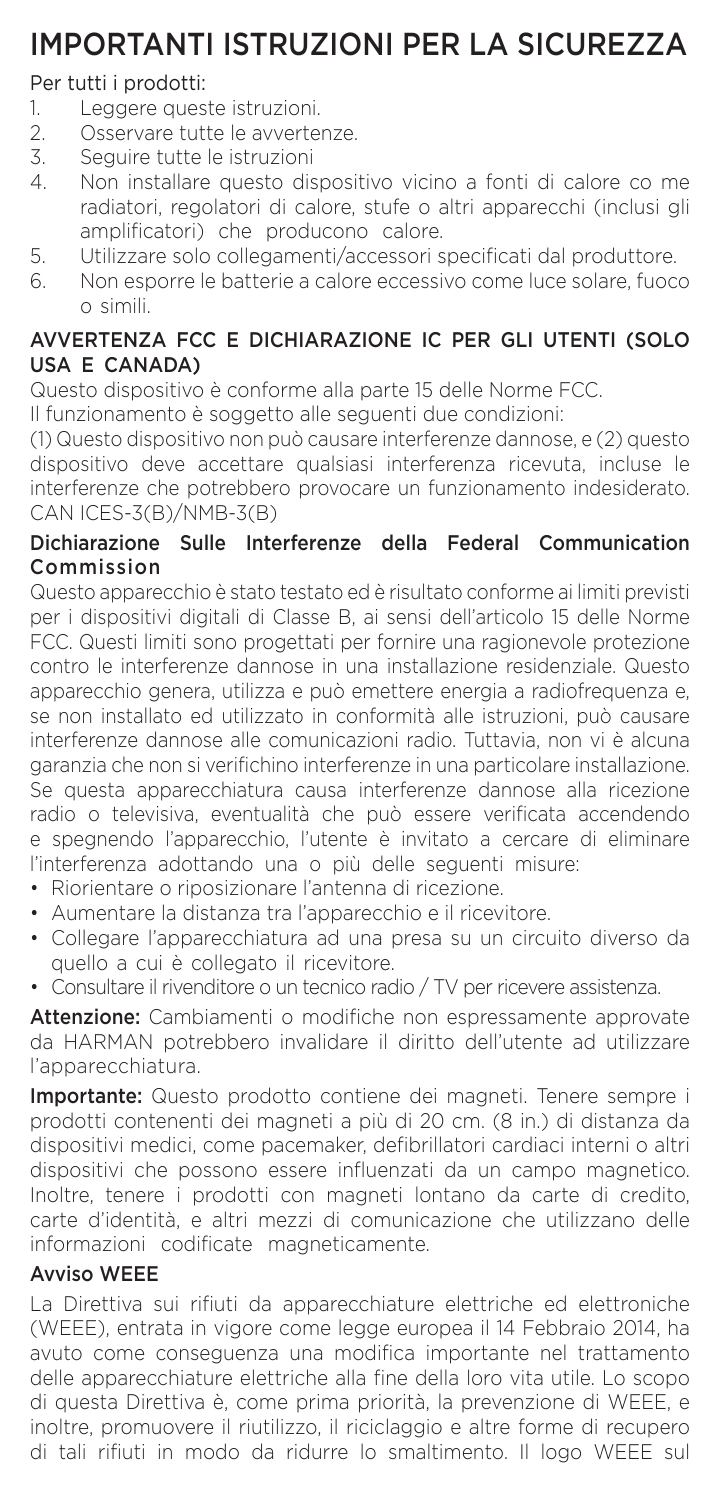prodotto o sulla sua confezione indicante la raccolta di apparecchiature elettriche ed elettroniche è composto da un bidone dei rifiuti con una croce sopra, come illustrato sotto. Questo prodotto non deve essere smaltito o buttato insieme con altri rifiuti domestici.



Avete la responsabilità di smaltire tutte le apparecchiature elettriche ed elettroniche usate portandole presso il punto di raccolta specificato per il riciclaggio di rifiuti pericolosi di questo tipo.

La raccolta isolata e il corretto recupero delle apparecchiature elettriche ed elettroniche usate al momento dello smaltimento ci consentirà di contribuire a preservare le risorse naturali. Inoltre, il corretto riciclaggio delle apparecchiature elettriche ed elettroniche usate garantirà la sicurezza della salute umana e dell'ambiente. Per ulteriori informazioni sullo smaltimento e recupero delle apparecchiature elettriche ed elettroniche usate e sui punti di raccolta, contattare il centro della propria città, il servizio di smaltimento dei rifiuti domestici, il negozio in cui sono state acquistate le apparecchiature o il fabbricante delle stesse.

## Conformità RoHS

Questo prodotto è conforme alla Direttiva 2011/65/UE del Parlamento Europeo e del Consiglio dell'8 giugno 2011 sulla limitazione all'uso di determinate sostanze pericolose nelle apparecchiature elettriche ed elettroniche.

#### Per i prodotti che includono delle batterie: Direttiva Batterie UE 2013/56 /UE

Una nuova Direttiva Batterie 2013/56/UE su Batterie ed Accumulatori in sostituzione della direttiva entrata in vigore il 1 Luglio 2015. La direttiva si applica a tutti i tipi di pile e accumulatori (AA, AAA, pile a bottone, al piombo, pacchi ricaricabili), compresi quelli incorporati in apparecchi, tranne quelli per applicazioni militari, mediche e per strumenti di lavoro. La direttiva stabilisce le regole per la raccolta, il trattamento, il riciclaggio e lo smaltimento delle batterie, ed ha lo scopo di vietare determinate sostanze pericolose e di migliorare le prestazioni ambientali delle batterie e di tutti gli operatori della catena di approvvigionamento.

## Istruzioni per la rimozione, il riciclaggio e lo smaltimento di batterie usate

Per rimuovere le batterie dall'apparecchio o dal telecomando, invertire la procedura descritta nel manuale d'uso per l'inserimento delle batterie.

Per i prodotti con una batteria incorporata che dura per tutta la vita del prodotto, la rimozione potrebbe non essere possibile per l'utente. In questo caso, i centri di riciclaggio o recupero eseguono lo smontaggio del prodotto e la rimozione della batteria. Se, per qualsiasi ragione, si rende necessario sostituire una batteria, questa procedura deve essere eseguita da centri autorizzati.

Nell'Unione Europea e in altri luoghi, è illegale smaltire le batterie insieme ai rifiuti domestici. Tutte le batterie devono essere smaltite in modo ecologicamente corretto. Contattare gli uffici di gestione dei rifiuti per informazioni relative ad una raccolta compatibile con l'ambiente, il riciclaggio e lo smaltimento delle batterie usate.

ATTENZIONE: Pericolo di esplosione se la batteria viene sostituita in modo errato. Per ridurre il rischio di incendio o di ustioni, non smontare, forare, cortocircuitare i contatti esterni, non esporre a temperature superiori a 60° C (140° F), o gettare nel fuoco o nell'acqua. Sostituire solo con le batterie specificate. Il simbolo che indica 'raccolta differenziata' per tutte le pile e gli accumulatori dovrebbe essere il bidone con ruote con una croce, come illustrato di seguito: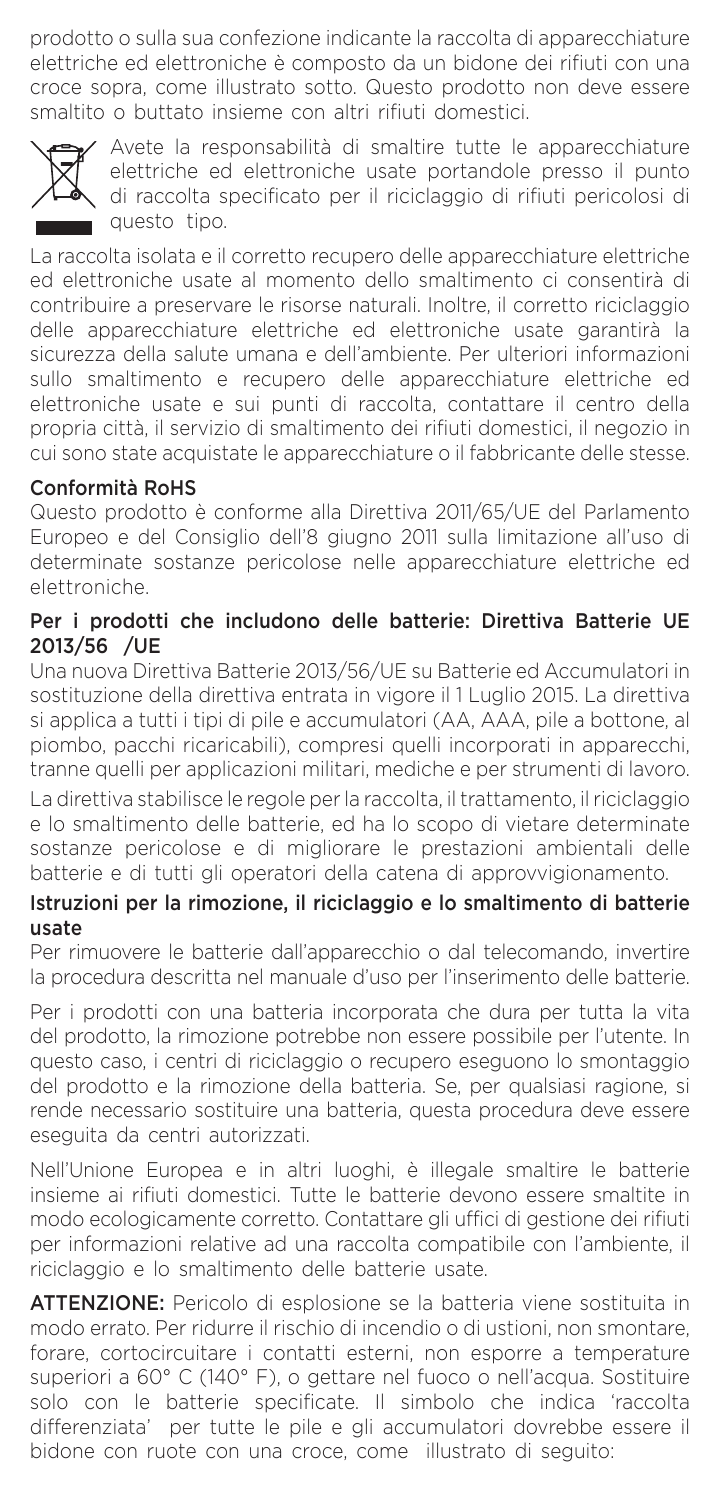

In caso di batterie, accumulatori e pile a bottone contenenti più dello 0,0005% di mercurio, più dello 0,002% di cadmio o più dello 0,004% di piombo, sono contrassegnati con il simbolo chimico del relativo metallo: Hg, Cd o Pb rispettivamente. Fare riferimento ai simboli sotto riportati:



Per tutti i prodotti ad eccezione di quelli con funzionamento senza fili: HARMAN International dichiara che questa apparecchiatura è conforme con la Direttiva EMC 2014/30/EU , la Direttiva LVD 2014/35/EU e la Direttiva RoHS 2011/65/EU. La dichiarazione di conformità può essere consultata nella sezione di supporto del nostro sito web, accessibile all'indirizzo www.jbl.com.

#### INFORMAZIONI SULL'IMPOSTAZIONE E REGISTRAZIONE DEL PRODOTTO

Congratulazioni per l'acquisto del vostro nuovo prodotto. Abbiamo fatto del nostro meglio per rendere la tua esperienza d'uso la migliore possibile. Per qualsiasi domanda durante la configurazione del prodotto e se si desidera ricevere suggerimenti utili, consigliamo di visitare il sito web di supporto specifico per il proprio Paese per il proprio prodotto: www.jbl.com. Vi si possono trovare anche informazioni di contatto rilevanti. Se non doveste riuscire a trovare le informazioni che state cercando, si prega di contattare il fornitore che vi ha venduto il prodotto o di contattare il relativo centro di assistenza clienti JBL tramite posta elettronica o telefono.

Si consiglia di registrare il prodotto tramite il sito web specifico per il vostro Paese per il vostro prodotto. La vostra registrazione ci permetterà di informarvi su aggiornamenti per alcuni prodotti, eventuali nuove offerte e nuovi prodotti e/o applicazioni. Registrarsi è facile; basta seguire le istruzioni sul sito Web specifico per vostro il Paese per il vostro prodotto.

#### NOTA: QUESTA GARANZIA LIMITATA NON SI APPLICA AI CONSUMATORI DEGLI STATI MEMBRI DELL'AREA ECONOMICA<br>EUROPEA (EEA) E DELLA FEDERAZIONE RUSSA IN CUI E DELLA FEDERAZIONE RUSSA IN CUI SONO PROTETTI DALLE LEGGI PER I CONSUMATORI LOCALI E BENEFICIANO DI GARANZIE DI LEGGE LOCALI

## GARANZIA LIMITATA

## CHI E' TUTELATO DALLA GARANZIA

Questa garanzia limitata (la "Garanzia Limitata") protegge solo l'utente finale originale ("tu" o "il tuo"), non è trasferibile ed è applicabile solo nel Paese (esclusi gli stati membri della EEA e della Federazione Russa) in cui in origine è stato acquistato il prodotto JBL (il"Prodotto"). Qualsiasi tentativo di trasferimento della garanzia la invaliderà immediatamente.

## GARANZIA LIMITATA

HARMAN International Industries, Incorporated ("HARMAN") è il produttore e tramite la sua controllata locale, garantisce che il Prodotto (compresi i componenti forniti nel/con il Prodotto) sia privo di difetti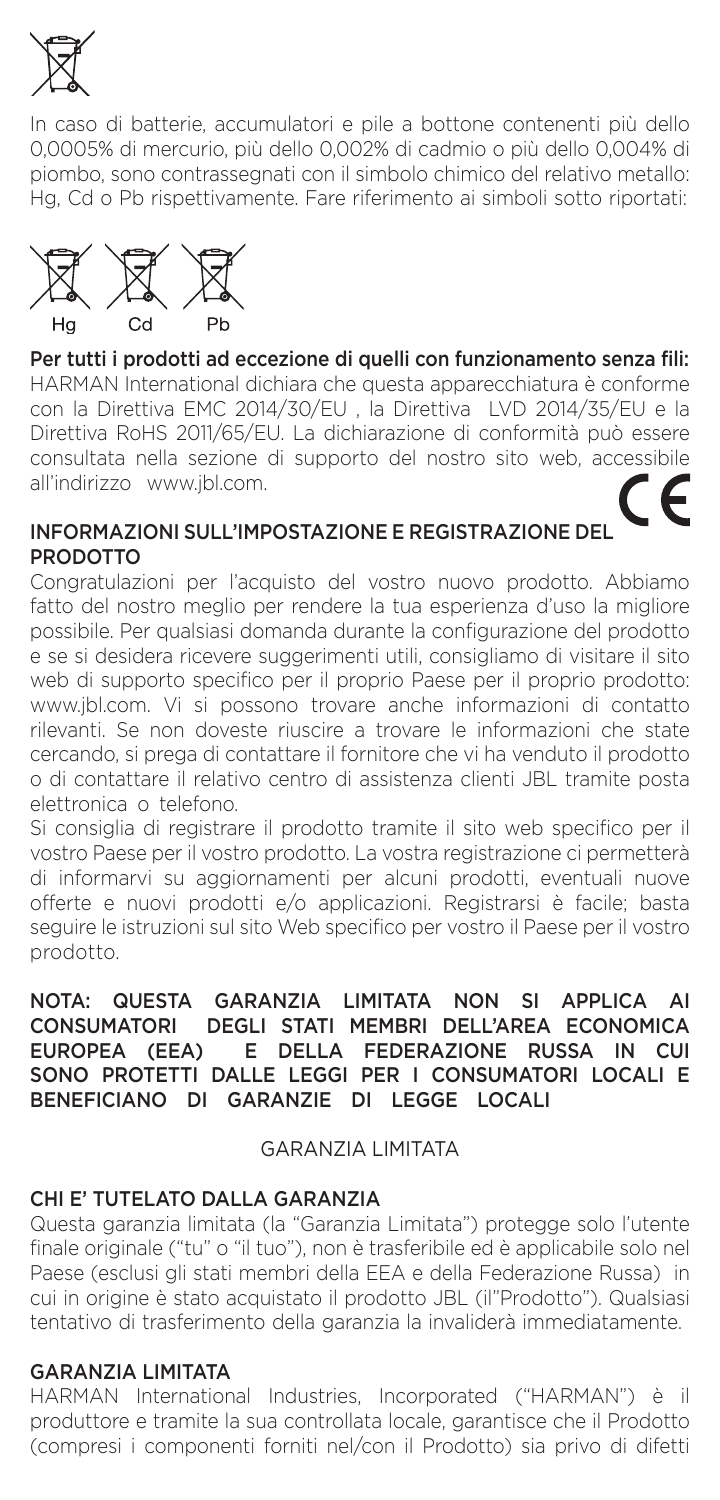di fabbricazione e nei materiali per un periodo di UN anno dalla data di acquisto (il "Periodo di Garanzia"). Durante il Periodo di Garanzia, il prodotto (compresi i componenti), sarà riparato o sostituito a discrezione di HARMAN, senza spese per i materiali o manodopera O a discrezione di HARMAN, può essere restituito il prezzo del prodotto , soggetto ad ammortamento in base al prezzo d'acquisto del prodotto pro-rata sul saldo residuo del periodo di garanzia. Qualsiasi servizio di garanzia o sostituzione di parti non proroga il periodo di garanzia.

La presente Garanzia Limitata non copre i difetti conseguenti a: (1) danni causati da incidenti, uso irragionevole o negligenza (tra cui la mancanza di manutenzione ragionevole e necessaria); (2) danni durante la spedizione (i reclami devono essere presentati al vettore); (3) danni a, o deterioramento di, qualsiasi accessorio o superficie decorativa; (4) danni derivanti dal mancato rispetto delle istruzioni contenute nel manuale di istruzioni; (5) danni derivanti dal lavoro di riparazione da parte di qualcuno che non sia un centro di assistenza autorizzato JBL; (6) deterioramento dei componenti, la cui natura sia quella di divenire usurati o impoveriti con l'uso, come le batterie ed i cuscinetti delle cuffie. Inoltre, la presente Garanzia Limitata copre solo i difetti reali del prodotto, e non copre i costi di installazione o di rimozione da un'installazione fissa, configurazione o regolazioni, rivendicazioni basete su false dichiarazioni da parte del venditore, variazioni delle prestazioni derivanti da circostanze relative all'installazione come la qualità della sorgente o dell'alimentazione CA o modifiche del Prodotto, qualsiasi unità su cui sia stato cancellato, modificato o rimosso il numero di matricola, o unità utilizzate per un uso diverso da quello domestico. La presente Garanzia Limitata è valida solo per i prodotti JBL acquistati presso un rivenditore autorizzato.

Salvo quanto espressamente vietato nella propria giurisdizione dalla legge applicabile, tutte le garanzie implicite, comprese l'idoneità per un particolare scopo e la commerciabilità, sono escluse e in nessun caso HARMAN o qualsiasi filiale HARMAN potrà essere ritenuta responsabile per qualsiasi danno o perdita indiretti, diretti, incidentali, speciali o consequenziali, o danni di qualsiasi tipo (compresi, a titolo esemplificativo, altre perdite economiche) derivanti dall'uso o dall'incapacità di utilizzare il Prodotto, anche se HARMAN e/o una filiale HARMAN siano stati informati della possibilità di tali danni. Per qualsiasi misura in cui HARMAN non può legittimamente negare garanzie implicite ai sensi della presente Garanzia Limitata, tutte le garanzie implicite sono limitate nella durata alla durata di questa garanzia.

Alcune giurisdizioni non consentono l'esclusione o la limitazione dei danni incidentali o consequenziali o esclusioni o limitazioni sulla durata delle garanzie o condizioni implicite, pertanto le limitazioni o esclusioni di cui sopra potrebbero non essere applicabili. Questa garanzia conferisce specifici diritti legali all'utente, il quale potrebbeanche avere altri diritti che variano a seconda della giurisdizione.

## COME OTTENERE IL SERVIZIO DI GARANZIA

Contattare il rivenditore che ha venduto il prodotto, oppure contattare l'assistenza clienti JBL utilizzando le informazioni di contatto sul sito web di supporto specifiche per il Paese per il vostro prodotto per richiedere il servizio di garanzia. Per convalidare il vostro diritto a questa garanzia limitata, è necessario fornire la fattura di vendita originale o altra prova della proprietà e data di acquisto. Non restituire il prodotto senza la preventiva autorizzazione da parte del rivenditore corrispondente o di HARMAN. La riparazione in garanzia del prodotto HARMAN deve essere effettuata da un centro di rivendita o di assistenza autorizzato. La riparazione in garanzia non autorizzata renderà nulla la garanzia e viene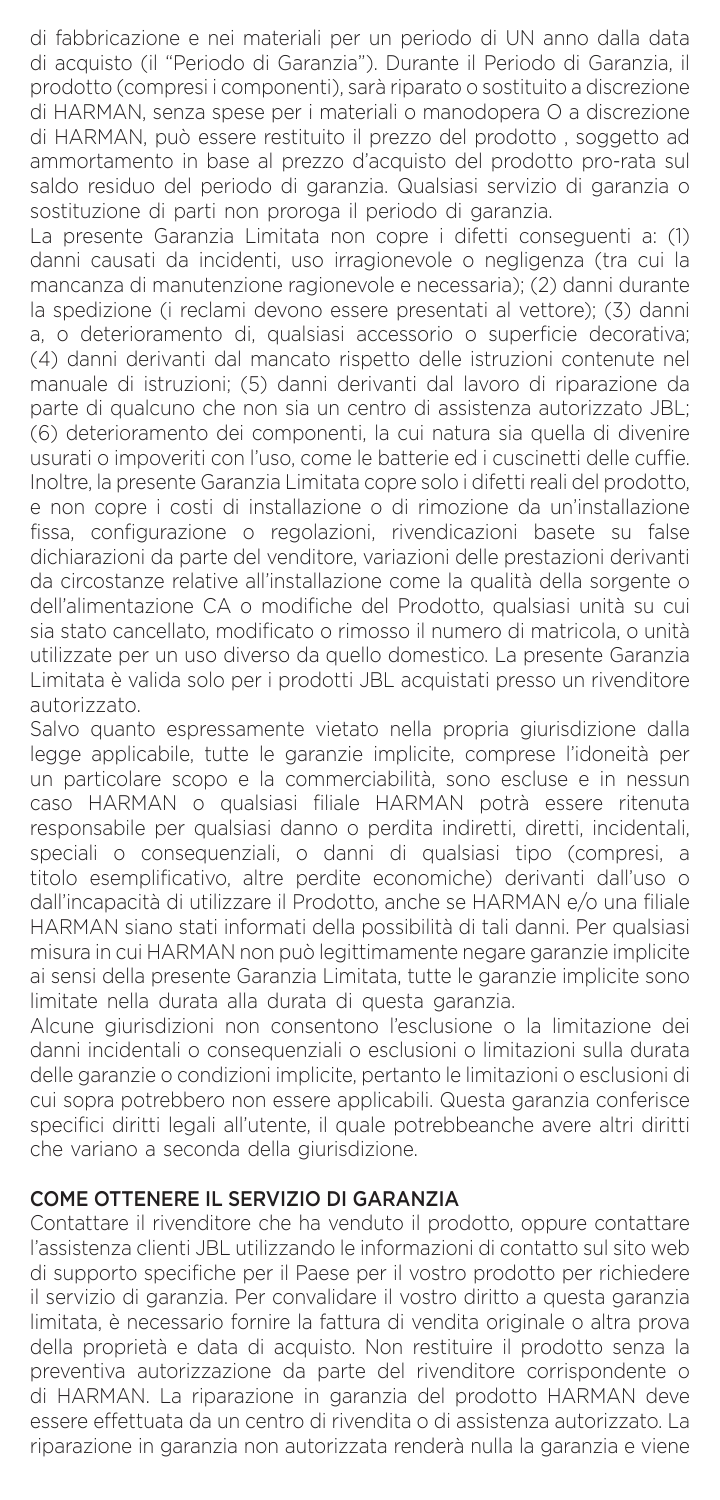eseguita a esclusivo rischio dell'utente. Consigliamo inoltre di consultare il sito web di supporto specifico HARMAN del paese interessato per il vostro prodotto per suggerimenti utili.

## CHI PAGA PER COSA

La presente Garanzia Limitata copre tutte le spese di manodopera e dei materiali necessari per la riparazione O la sostituzione del Prodotto che risulta essere difettoso, e un ragionevole costo di trasporto per la restituzione all'interno del Paese in cui si effettua la riparazione. Si raccomanda di conservare la (le) confezione (i) originale (i), perché sarà addebitato un costo per i cartoni/imballaggi aggiuntivi.

Vi sarà addebitato il costo per esaminare una unità che non necessita assistenza (incluse le spese di spedizione eventuali), o per le riparazioni necessarie non coperte dalla presente Garanzia Limitata.

Ti ringraziamo per la tua espressione di fiducia verso JBL. Ti auguriamo molti anni di piacevole ascolto.

#### Informazioni Open Source

Questo accessorio Moto Mod è destinato ad essere interfacciato con un dispositivo mobile Motorola e potrebbe includere un Software Open Source (il "Software") protetto da copyright e distribuito sotto una licenza MIT e sotto licenze di tipo BSD, tra cui una licenza BSD modificata, una licenza come BSD e una licenza BSD compatibile. Il Software è distribuito SENZA ALCUNA GARANZIA; senza neppure la garanzia implicita di COMMERCIABILITA' o IDONEITÀ PER UN PARTICOLARE SCOPO. Per visualizzare il testo delle licenze, i riconoscimenti, le informazioni sul copyright richieste e le disposizioni legali complete per il Software utilizzato in questo Moto Mod, si prega di andare a APPS> Settings > Moto Mods> Legal information > Open source licenses sul dispositivo mobile Motorola dopo che è stato collegato a questo Moto Mod.

Prodotto, distribuito e venduto da Harman International, un licenziatario Moto Mod ™, che ha certificato che questo prodotto è conforme agli standard di performance Moto Mod applicabili. Motorola Mobility LLC e Motorola Trademark Holdings LLC non sono responsabili per il funzionamento di questo prodotto o la sua conformità con gli standard di sicurezza e normativi.

MOTOROLA, il logo M stilizzato, MOTO e la famiglia di marchi MOTO sono marchi registrati di Motorola Trademark Holdings, LLC.

Tutti gli altri marchi sono di proprietà dei rispettivi proprietari. © 2016 Motorola Mobility LLC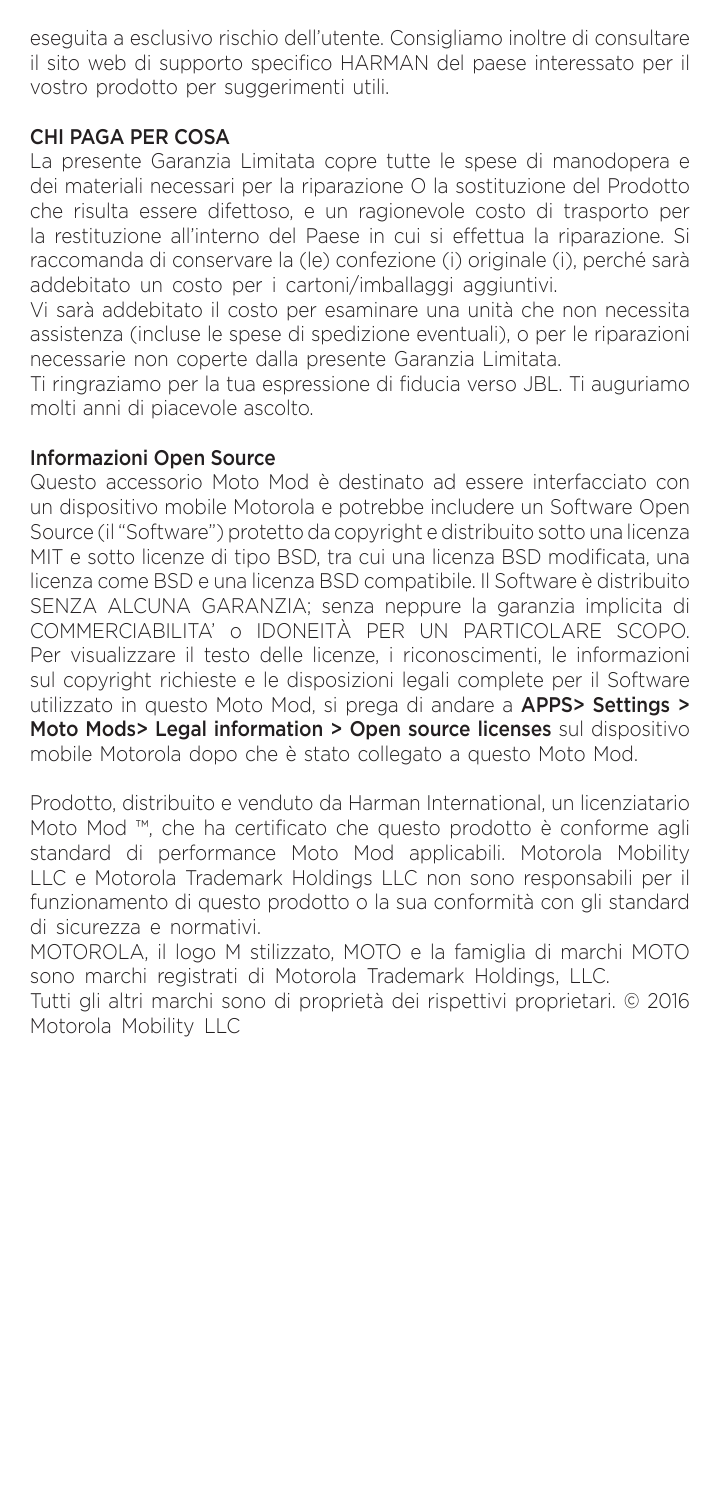

# SOUNDBOOST 2

GERMAN



motomods

povo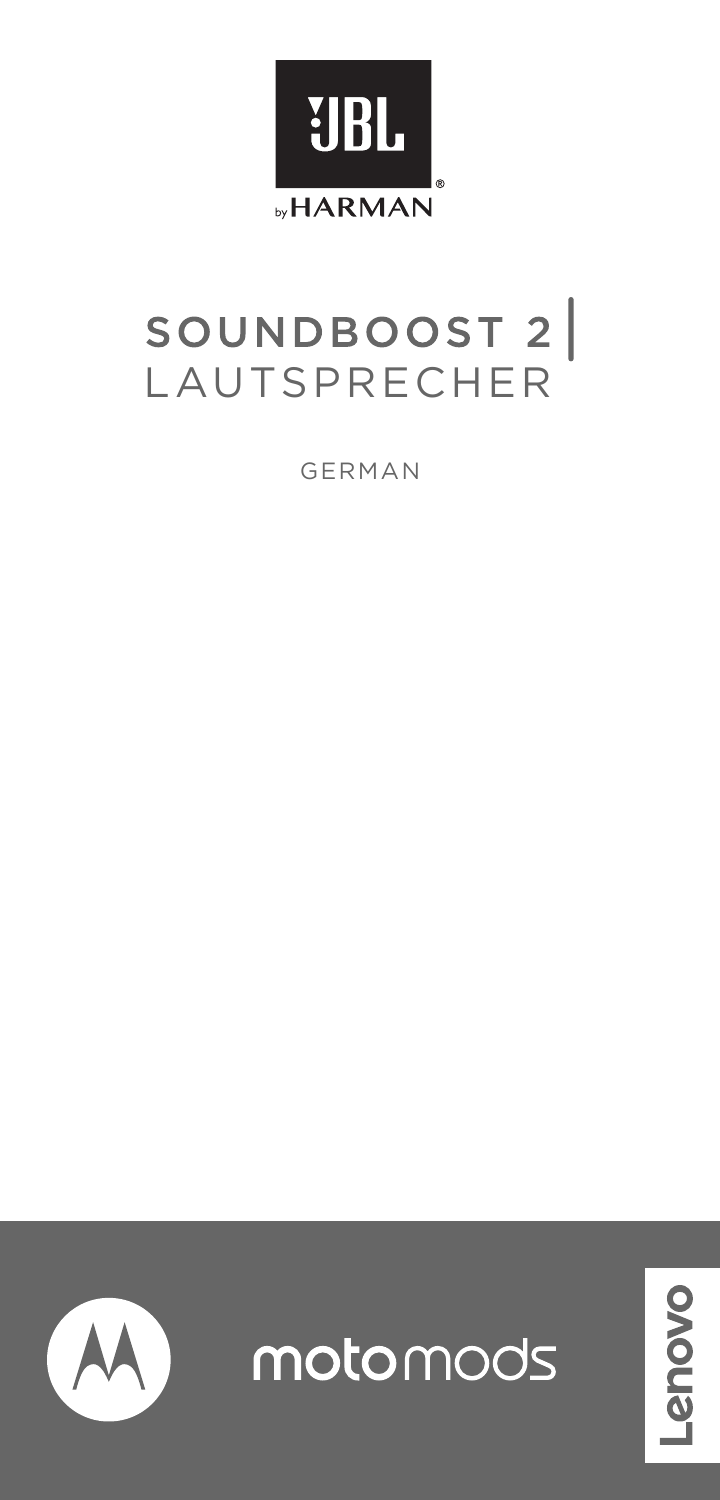## Moto Mods anschließen™

Richte zuerst die Kameralinse auf der Rückseite deines Handys und anschließend die Seiten und die Unterseite des Handys nach dem Lautsprecher aus, bis das Handy einrastet.

Hinweis: Achte darauf, dass die Anschlüsse sauber und trocken sind. Entferne die Handyhülle, falls du eine verwendest.



Achtung: Bitte lies vor der Verwendung deines Geräts die Sicherheits-, Regulierungs- und Rechtshinweise auf der Rückseite dieser Anleitung.

Kompatibilitäsvoraussetzungen: Moto Z Phone mit Moto Mods-Plattform 1.0 oder höher

# Schnelleinrichtung

Beim Anschließen des Lautsprechers führt dich dein Handy automatisch durch den Einrichtungsvorgang. Folge den entsprechenden Anweisungen auf dem Bildschirm.

## Medien abspielen

Nach dem Anschließen deines Lautsprechers kannst du mit deinem Handy wie sonst auch Musik abspielen oder Videos anschauen. Medien werden automatisch über den JBL SoundBoost 2-Lautsprecher abgespielt, wenn dieser mit dem Telefon verbunden ist.

## Lautstärke regeln

Mit dem Lautstärkeregler an deinem Handy kannst du die Lautstärke deines Lautsprechers ändern.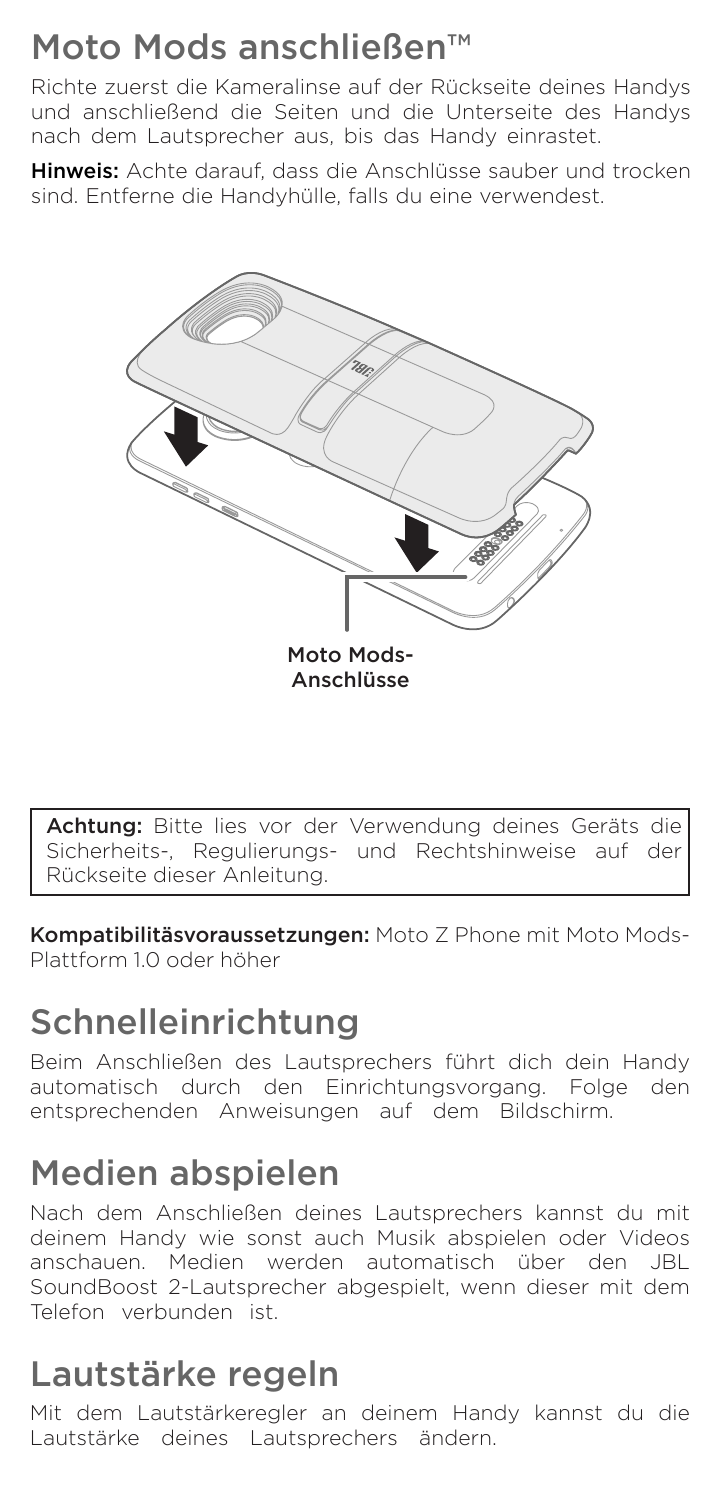# Aufladen

Lade deinen Lautsprecher vor der Inbetriebnahme vollständig auf.

Tipp: Wenn dein Handy noch an den Lautsprecher angeschlossen ist, ist das Aufladen des Handys die beste Möglichkeit zum Aufladen beider Geräte.



Ladeanschluss Ladestand-Taste

## Aufladestatus-Anzeigelichter

Vollständig aufgeladen

Teilweise aufgeladen:

51-99%

16-50%

6-15%

Sehr niedriger Akkustand

Ladevorgang läuft | langsames blinken grün Schnell grün blinkend, oder ständig grün leuchtend während des Ladens

> Ständig grün, danach aus Ständig gelb, danach aus Ständig rot, danach aus Schnell rot blinkend



## Entfernen

Zum Entfernen des Lautsprechers von deinem Handy Finger in die Einbuchtung an der Unterseite des Lautsprechers setzen und ihn von deinem Handy wegziehen.

Warnung: Nicht an der Seitenstütze ziehen, um den Lautsprecher vom Handy zu entfernen.

## Tipps & Tricks

Du willst mehr wissen?

- Kamera: Die Kamera deines Handys kann auch verwendet werden, wenn der Lautsprecher angeschlossen ist.
- Vibrieren beim Anschließen: Beim erfolgreichen Anschließen deines Moto Mods an dein Handy spürst du ein leichtes Vibrieren.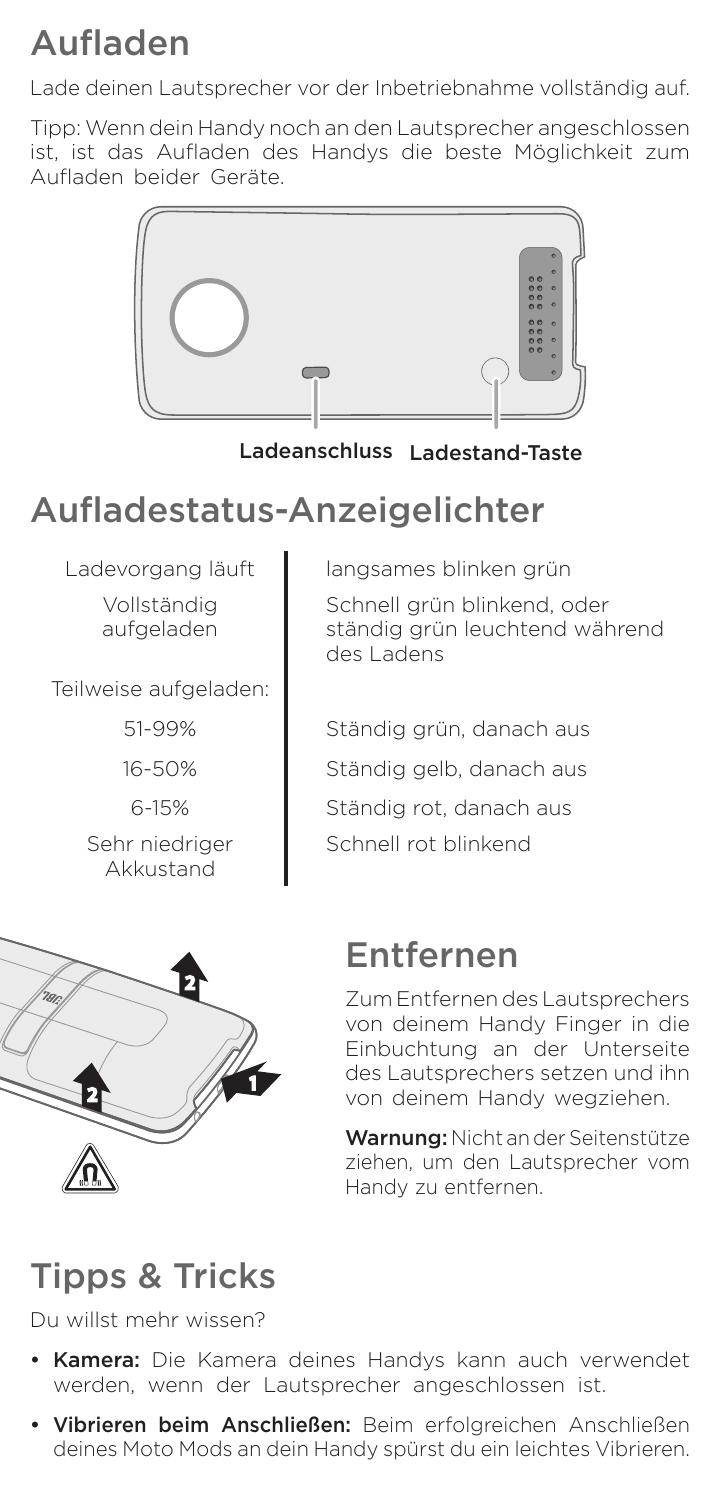## WICHTIGE SICHERHEITSHINWEISE

# Für alle Produkte:<br>1 Lies diese Ar

- 1. Lies diese Anleitung.<br>2. Beachte alle Warnhir
- 2. Beachte alle Warnhinweise.<br>3. Befolge alle Anweisungen
- 3. Befolge alle Anweisungen.<br>4. Dieses Gerät nicht in unmit
- 4. Dieses Gerät nicht in unmittelbarer Nähe von Hitzequellen wie Heizungen, Öfen oder anderen Geräten (inkl. Verstärker), die Abwärme erzeugen, installieren.
- 5. Nur das vom Hersteller angegebene Zubehör verwenden.<br>6. Die Batterien vor extremer Hitze wie direkte Sonneneinstr
- Die Batterien vor extremer Hitze wie direkte Sonneneinstrahlung, Feuer o.ä. schützen.

## FCC-WARNHINWEIS UND IC-ERKLÄRUNG FÜR BENUZTER (NUR USA UND KANADA)

Dieses Gerät entspricht den Anforderungen im Abschnitt 15 der FCC-Bestimmungen.

Der Betrieb muss die folgenden beiden Bedingungen erfüllen: (1) Dieses Gerät darf keine schädlichen Störungen im Funkwellenempfang verursachen, und (2) dieses Gerät muss sämtliche empfangene Störungen akzeptieren, einschließlich jener, die zu einem unerwünschten Betrieb führen können. CAN ICES-3(B)/NMB-3(B)

## Erklärung der Bundeskommission für Kommunikation zu Störungen

Die Prüfung dieses Geräts hat ergeben, dass die Grenzwerte für ein digitales Gerät der Klasse B, gemäss Abschnitt 15 der FCC-Bestimmungen, eingehalten werden. Diese Grenzwerte wurden festgelegt, um einen angemessenen Schutz gegen Störungen bei der Installation in Wohnbereichen zu bieten. Das Gerät erzeugt und nutzt Funkfrequenzenergie und kann diese abstrahlen. Dies kann zu Störungen im Funkwellenempfang führen, wenn das Gerät nicht entsprechend der Anleitung installiert und genutzt wird. Es gibt jedoch keine Garantie dafür, dass bei einer bestimmten Installation keine Störungen auftreten. Kommt es durch das Gerät zu Störungen des Radio- oder Fernsehempfanges, was sich durch Ein- und Ausschalten des Geräts feststellen läßt, sollte der Benutzer versuchen, die Störung durch eine oder mehrere der folgenden Maßnahmen zu beheben:

- Die Empfangsantenne neu ausrichten oder versetzen.
- Den Abstand zwischen Gerät und Empfänger vergrößern.
- Das Gerät an einen Ausgang eines anderen Stromkreises als den des Empfängers anschließen.
- Wende dich für Unterstützung an den Händler oder einen erfahrenen Rundfunk- und Fernsehtechniker.

Achtung: Änderungen oder Modifikationen, die nicht ausdrücklich von HARMAN genehmigt wurden, können den Entzug der Betriebserlaubnis für dieses Gerät zur Folge haben.

Wichtig: Dieses Produkt enthält Magneten. Halten Sie Produkte mit Magneten immer mehr als 20 cm von medizinischen Geräten fern, wie z. B. Herzschrittmachern, internen Kardio-Defibrillatoren oder anderen Geräten, die durch ein Magnetfeld beeinflusst werden können. Halten Sie des- weiteren Produkte mit Magneten von Kreditkarten, ID-Karten und anderen Medien fern, die magnetisch codierte Daten enthalten.

## WEEE-Hinweis

Die Richtlinie für elektrische und elektronische Altgeräte (WEEE), die als Europäisches Gesetz am 14. Februar 2014 in Kraft getreten ist, führte zu einer umfassenden Änderung beim Umgang mit elektrischen Altgeräten beim Ende ihrer Nutzungsdauer. Der Zweck dieser Richtlinie besteht in erster Linie in der Vorbeugung von WEEE und zusätzlich der Förderung der Wiederverwendung, Neuverwertung und anderen Arten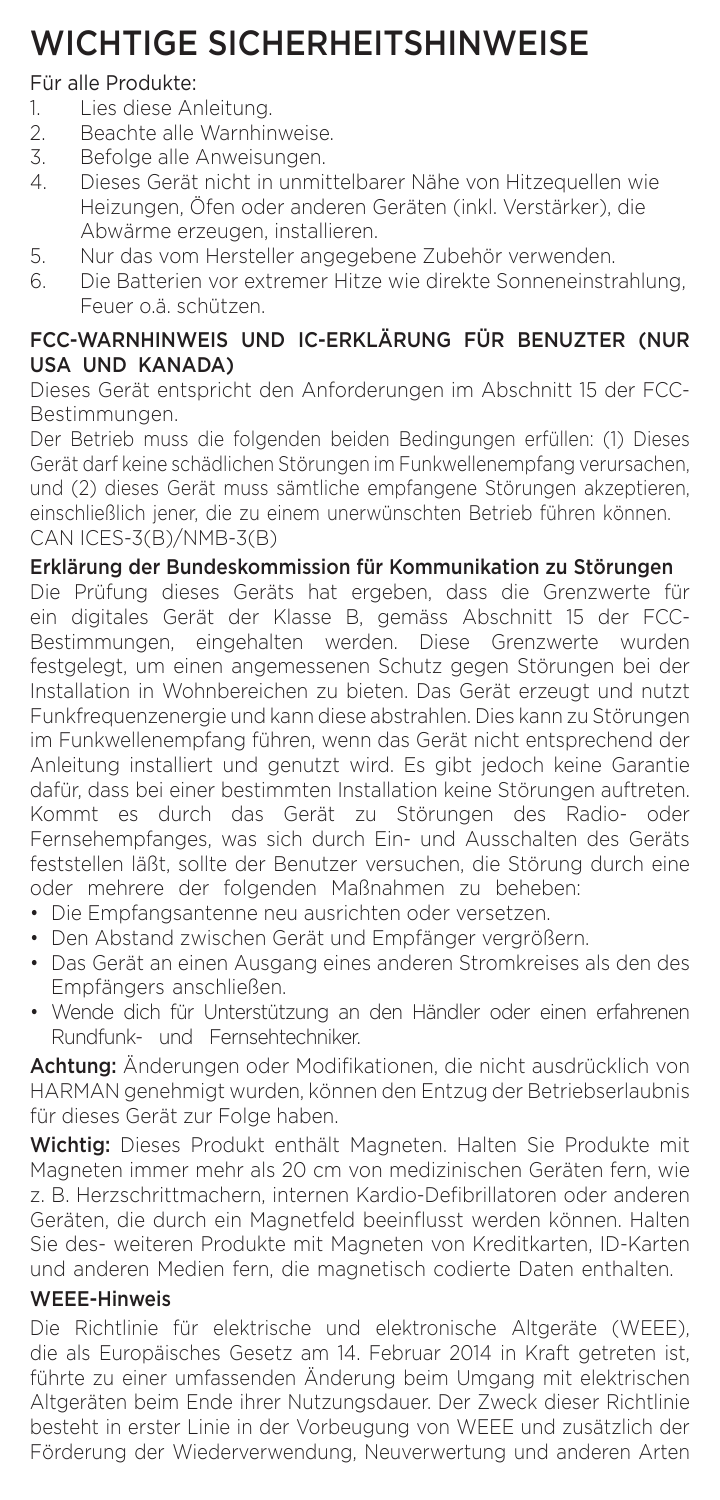der Wiederaufbereitung solcher Altgeräte, um den Entsorgungsumfang zu reduzieren. Das WEEE-Logo auf dem Produkt oder auf dessen Verpackung, das die Sammlung elektrischer und elektronischer Altgeräte darstellt, zeigt, wie unten dargestellt, eine durchgestrichene Mülltonne.

Dieses Produkt darf nicht zusammen mit anderem Hausmüll entsorgt werden. Der Benutzer trägt die Verantwortung für die umweltgerechte



Entsorgung aller elektrischen und elektronischen Altgeräte, indem diese an die angegebenen Sondermüllsammelstellen gebracht werden. Eine getrennte Sammlung und ordnungsgemäße Verwertung deiner elektrischen und elektronischen Altgeräte zum Zeitpunkt der Entsorgung sind

für eine Erhaltung der natürlichen Ressourcen von großer Wichtigkeit. Ferner wird durch eine ordnungsgemäße Wiederverwertung der elektrischen und elektronischen Altgeräte der Schutz der allgemeinen Gesundheit und der Umwelt sichergestellt. Weitere Informationen über die Entsorgung und Wiederaufbereitung elektrischer und elektronischer Altgeräte sowie von entsprechenden Sammelstellen erhältst du von der örtlichen Umweltschutzbehörde, vom öffentlichen Dienst für die Müllentsorgung oder von dem Verkäufer oder Hersteller der Geräte

#### RoHS-Einhaltung

Dieses Produkt erfüllt die Anforderungen der Richtlinie 2011/65/ EU des Europäischen Parlaments und des Europäischen Rats vom 8. Juni 2011 hinsichtlich der Einschränkung der Verwendung gefährlicher Substanzen in elektrischen und elektronischen Geräten.

#### Für Produkte mit Batterien gemäß EU-Batterie Richtlinie 2013/56/EU

Eine neue Richtlinie 2013/56/EU für Batterien und Akkus, die die herkömmliche Richtlinie ersetzt, trat am 1. Juli 2015 in Kraft. Diese Richtlinie gilt für alle Batterie- und Akkutypen (AA, AAA, Knopfzellen, Blei-Säure und wiederaufladbare Akkus) einschließlich jener, die in den Geräten integriert sind, mit Ausnahme jener für den militärischen sowie medizinischen Gebrauch und für die Verwendung in Elektrowerkzeugen. Die Richtlinie legt die Regelungen für die Sammlung, Behandlung, Wiederverwertung und Entsorgung der Batterien fest und zielt darauf ab, bestimmte gefährliche Substanzen zu verbieten sowie die Umweltverträglichkeit der Batterien und aller Beteiligter der Lieferkette zu verbessern.

#### Anleitungen für Benutzer zur Entfernung, Wiederverwertung und Entsorgung verbrauchter Batterien

Führe den in der Benutzeranleitung beschriebenen Vorgang zum Einsetzen der Batterien in umgekehrter Reihenfolge aus, um die Batterien aus deinem Gerät oder deiner Fernbedienung zu entfernen.

Bei Produkten mit einer für die gesamte Nutzungsdauer fest eingebauten Batterie läßt sich diese eventuell nicht durch den Benutzer entfernen. In diesem Fall kümmern sich die Recycling- und Wideraufbereitungszentren um das Auseinandernehmen des Produkts und das Entfernen der Batterie. Wird es aus irgendwelchen Gründen jedoch notwendig, eine solche Batterie auszuwechseln, muss dieser Vorgang von zugelassenen Servicestellen vorgenommen werden.

In der Europäischen Union und in anderen Ländern ist es gesetzlich untersagt, Batterien und Akkus mit dem Hausmüll zu entsorgen. Sämtliche Batterien und Akkus sind umweltgerecht zu entsorgen. Wende dich für Informationen zur umweltgerechten Sammlung, Wiederverwertung und Entsorgung verbrauchter Batterien an die für die umweltgerechte Entsorgung zuständige Umweltschutzbehörde in deiner Region.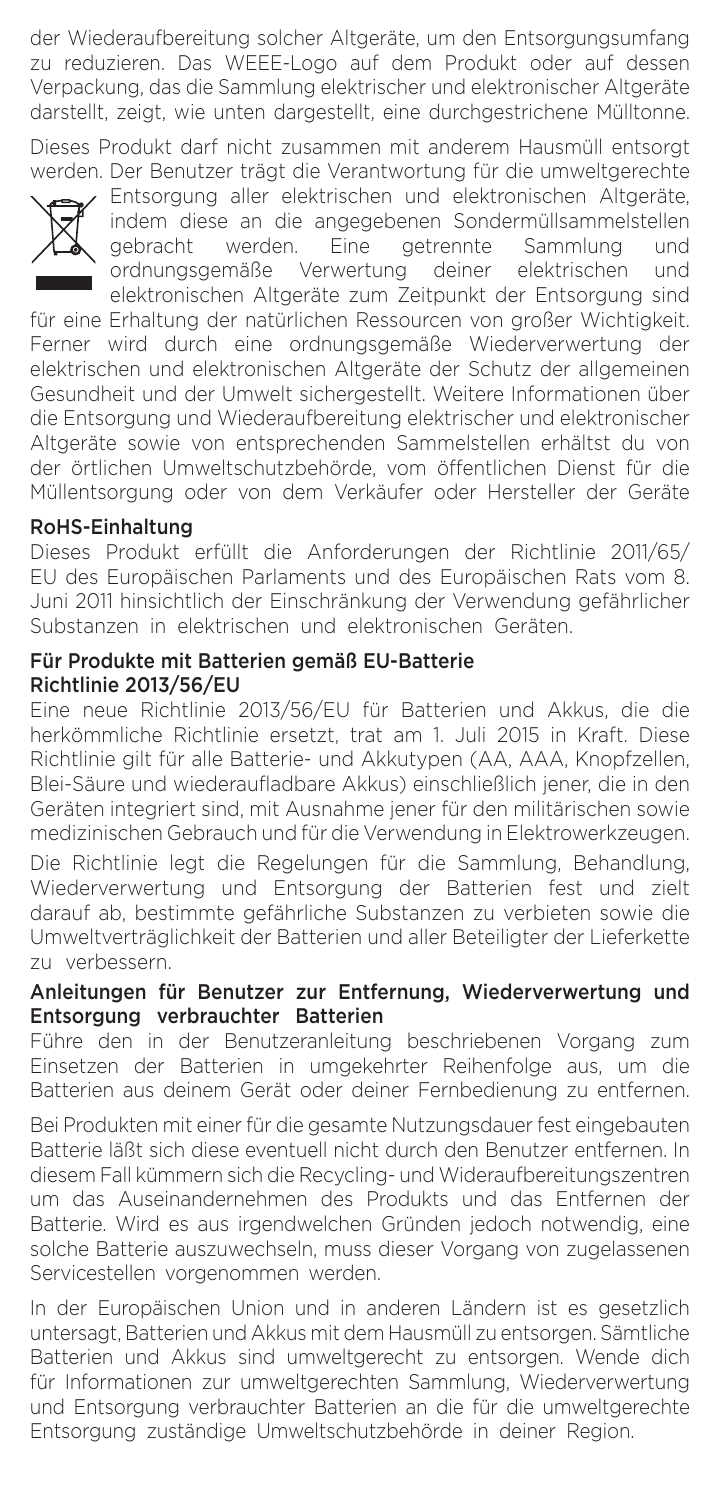WARNHINWEIS: Bei einem falschen Einsetzen der Batterie besteht Explosionsgefahr. Um Brand- und Verbrennungsrisiken vorzubeugen, dürfen Batterien grundsätzlich nicht auseinandergenommen, zerschlagen, durchstochen, kurzgeschlossen, Temperaturen von über 60°C (140°F) ausgesetzt oder im Feuer oder Wasser entsorgt werden. Nur durch dafür zugelassene Batterien ersetzen. Das Symbol mit der Kennzeichnung 'Getrenntsammlung', die für sämtliche Batterien und Akkus gilt, ist, wie unten dargestellt, eine durchgestrichene Mülltonne:



Batterien, Akkus und Knopfzellen, die mehr als 0,0005 % Quecksilber, mehr als 0,002 % Kadmium oder mehr als 0,004 % Blei enthalten, müssen mit dem chemischen Symbol für die betroffenen Metalle gekennzeichnet sein: Hg, Cd bzw. Pb. Bitte beachte das untenstehende Symbol:



## Für alle Produkte mit Ausnahme jener für den kabellosen Betrieb:

HARMAN International erklärt hiermit, dass dieses Gerät die Anforderungen der Richtlinien EMC 2014/30/EU, LVD 2014/35/EU und RoHS 2011/65/EU erfüllt. Die Übereinstimmungserklärung kann im Support-Abschnitt auf unserer Webseite unter www.jbl.com eingesehen werden.

#### INFORMATIONEN ÜBER DIE EINRICHTUNG & PRODUKTREGISTRIERUNG

Herzlichen Glückwunsch zum Kauf deines neuen Produkts. Wir haben jede Anstrengung unternommen, damit du die bestmögliche Erfahrung mit diesem Produkt machen wirst. Wenn bei der Einrichtung dieses Produkts Fragen aufkommen und du Hilfe benötigst, empfehlen wir dir, die jeweilige landesspezifische Support-Webseite für dein Produkt zu besuchen: www.jbl. com. Dort findest du auch die jeweiligen Kontaktinfos. Falls du die gesuchten Informationen nicht findest, wende dich bitte per E-Mail oder telefonisch an den Verkäufer des Produkts oder an den jeweiligen JBL-Kundendienst.

Es wird empfohlen, dein Produkt über die landesspezifische einschlägige Webseite für dein Produkt zu registrieren. Deine Registrierung ermöglicht es uns, dich über Aktualisierungen für bestimmte Produkte, neue Produkte und/oder Anwendungsprogramme zu informieren. Die Registrierung ist einfach. Befolge dazu einfach die Anleitungen auf der jeweiligen landesspezifischen Webseite für dein Produkt.

HINWEIS: DIESE EINGESCHRÄNKTE GARANTIE GILT NICHT FÜR<br>BENUTZER IN DEN MITGLIEDSTAATEN DES EUROPÄISCHEN BENUTZER IN DEN MITGLIEDSTAATEN DES WIRTSCHAFTSRAUMS (EWR) UND DER RUSSISCHEN FÖDERATION, DA DIESE DEM ÖRTLICHEN VERBRAUCHERRECHT UNTERLIEGEN UND VON LOKALEN GESETZLICHEN GARANTIEN PROFITIEREN

#### EINGESCHRÄNKTE GARANTIE

### FÜR WEN GILT DIE GARANTIE?

This limited warranty (the "Limited Warranty") protects only the Diese eingeschränkte Garantie ("Eingeschränkte Garantie") dient dem Schutz des ursprünglichen Endverbrauchers ("du", "dein" oder "deine"), ist nicht übertragbar und gilt nur in dem Land (ausgenommen der EWR-Mitgliedstaaten und der Russischen Föderation), in dem du dein JBL-Produkt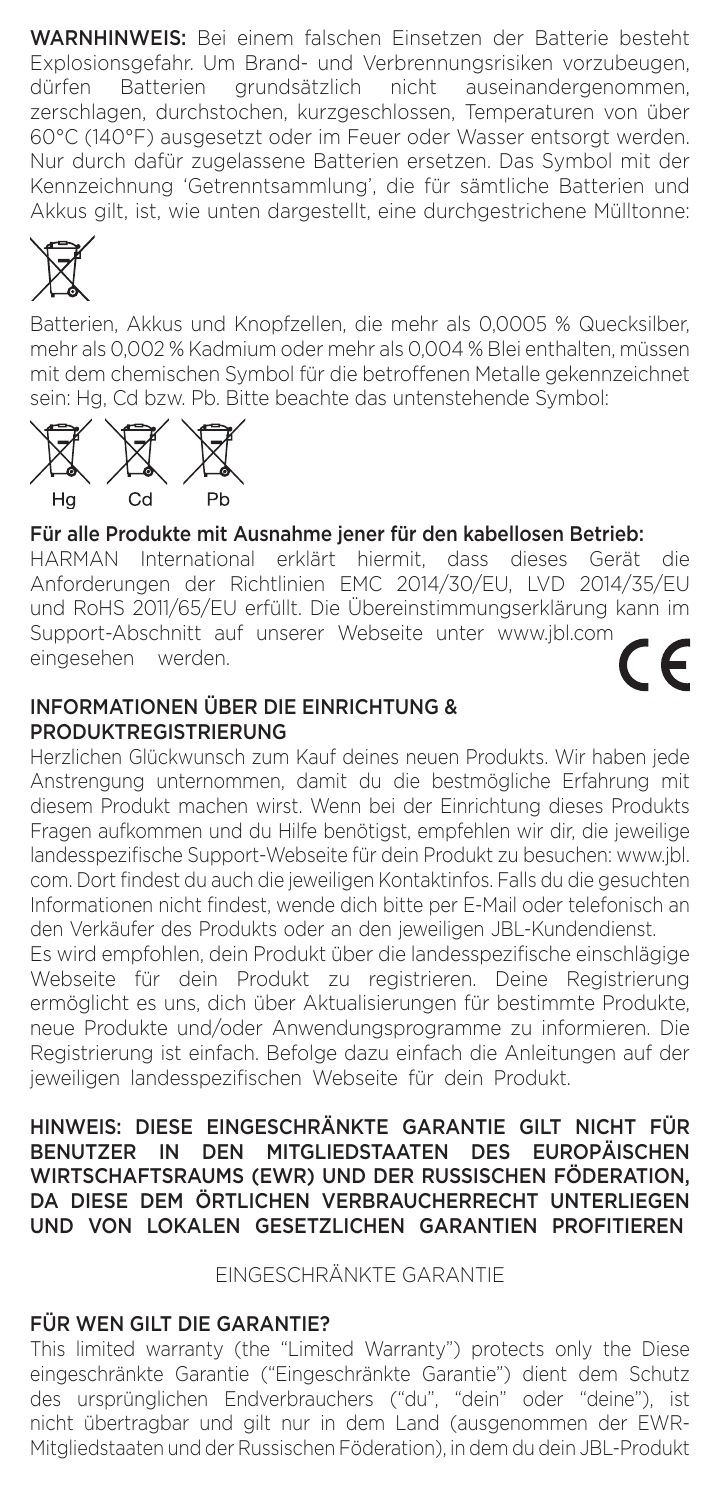("Produkt") ursprünglich gekauft hast. Jeder Versuch, diese Garantie zu übertragen, führt zu einer sofortigen Ungültigkeit dieser Garantie.

#### EINGESCHRÄNKTE GARANTIE

HARMAN International Industries, Incorporated ("HARMAN") ist der Hersteller und garantiert dir durch seine lokale Niederlassung, dass das Produkt (einschließlich der Komponenten im Produkt und der mitgelieferten Komponenten) während einer Frist ("Garantiefrist") von EINEM Jahr ab dem Kaufdatum frei von Herstellungs- und Materialfehlern ist. Während der Garantiefrist wird das Produkt (einschließlich Komponenten) ohne Arbeits- und Materialkosten nach HARMANs Ermessen repariert oder ersetzt ODER der für das Produkt bezahlte Preis wird nach HARMANs alleinigem Ermessen unter Berücksichtigung der Abschreibung pro rata temporis basierend auf dem Kaufpreis des Produkts in Relation zur verbleibenden Garantielaufzeit zurückerstattet. Jede Garantieleistung oder jedes Auswechseln von Bauteilen erfolgt nicht über die Garantiefrist hinaus.

Diese beschränkte Garantie gilt nicht für Schäden, die auf Folgendes zurückzuführen sind: (1) durch Unfall, unverhältnismässigen Gebrauch oder Nachlässigkeit (einschl. Unterlassung der oder mangelhafte angemessene und notwendige Instandhaltung) verursachte Schäden; (2) währen des Versands aufgetretene Schäden (Forderungen müssen an den Beförderer gerichtet werden); (3) Schäden oder Verschlechterung jeglicher Zubehörteile oder der dekorativen Oberfläche; (4) Schäden, die durch eine Nichtbeachtung und Nichtbefolgung der in deiner Bedienungsanleitung enthaltenen Anweisungen verursacht werden; (5) Schäden aus Reparaturen von Drittpersonen anstelle der zugelassenen JBL-Servicestelle; (6) Verschlechterung der Bauteile, die durch den Gebrauch abgenutzt oder aufgebraucht wurden, wie beispielsweise Batterien und Ohrpolster der Kopfhörer.

Weiter gilt diese beschränkte Garantie nur für tatsächliche Defekte innerhalb des Produkts selber, jedoch nicht für Kosten der Installation oder des Entfernens aus einem Festeinbau, der Konfiguration oder von Anpassungen, für Forderungen, die auf ungenauen Angaben des Verkäufers basieren, nicht für Leistungsunterschiede durch installationstechnische Umstände, wie die Stromquellenqualität, der AC- (Wechselstrom-)Stärke oder Modifzierungen des Produkts, nicht für Geräte, deren Seriennummer verunstaltet, verändert oder entfernt wurde, sowie nicht für Geräte, die zweckentfremdet verwendet werden. Diese beschränkte Garantie gilt nur für JBL-Produkte, die von einem zugelassenen Händler gekauft werden.

Alle implizierten Garantien, einschließlich der Eignung für einen bestimmten Zweck und die Marktfähigkeit sind, außer wenn die einschlägigen Gesetze in dem für dich gültigen Rechtssystem dies ausdrücklich verbieten, sind hiermit ausgeschlossen. HARMAN oder HARMAN-TochtergesellschaftenübernehmeninkeinemFallirgendwelche Haftung für indirekte, direkte, zufällige, spezielle oder Folgeschäden irgendwelcher Natur (einschließlich und ohne Einschränkung weitere finanzielle Verluste) aufgrund der Verwendung oder der Unfähigkeit der Verwendung des Produkts, selbst wenn HARMAN und/oder eine HARMAN-Tochtergesellschaft auf die Möglichkeit solcer Schäden aufmerksam gemacht wurde. Sollte HARMAN im Rahmen dieser beschränkten Garantie implizierte Garantien nicht rechtsgültig abweisen können, unterliegen sämtliche derartigen Garantien der Dauer der Frist dieser Garantie. In einigen Zuständigkeitsbereichen ist der Ausschluss oder die Einschränkung zufälliger oder Folgeschäden auf die Frist der implizierten Garantien oder Bedingungen nicht zugelassen, so dass die obengenannten Einschränkungen oder Ausschlüsse für dich eventuell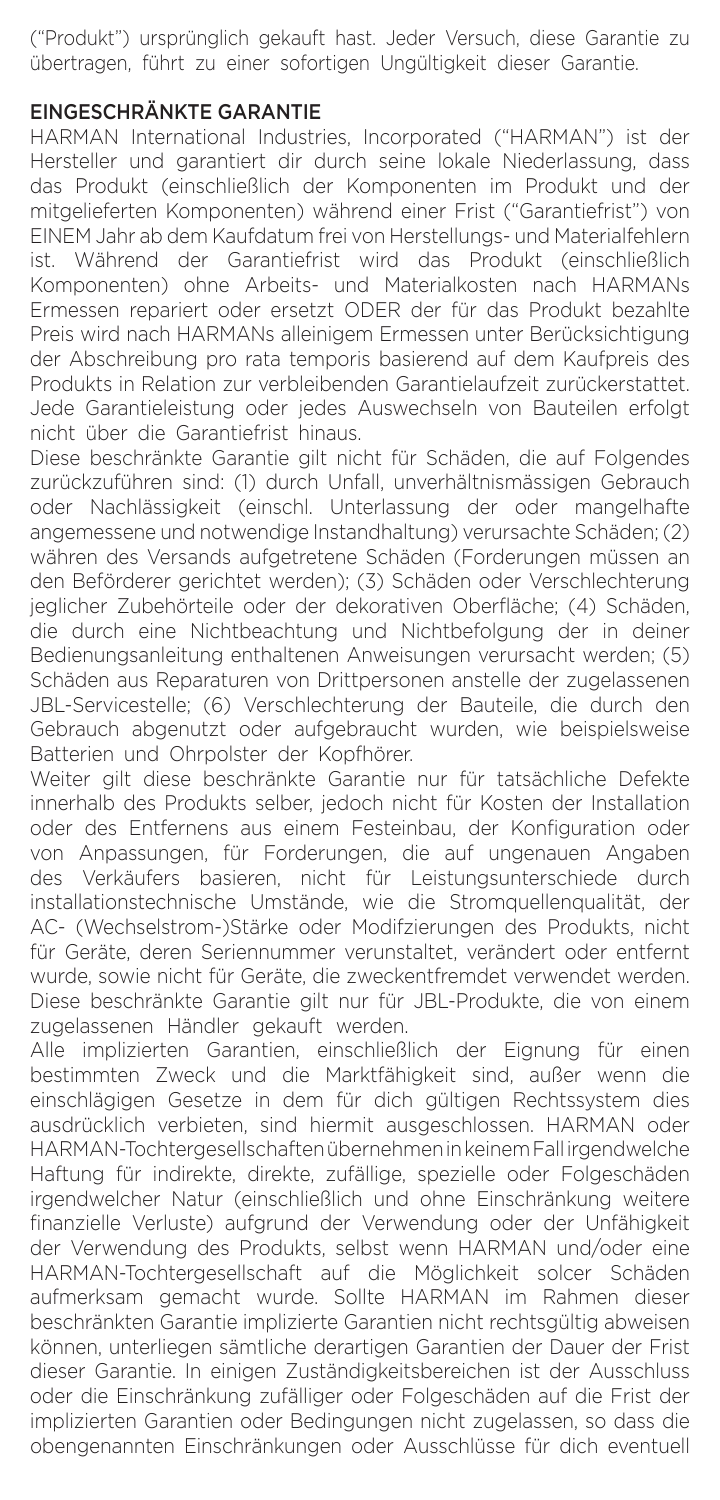nicht zutreffen. Diese Garantie räumt dir bestimmte gesetzliche Rechte ein, wobei du je nach Zuständigkeitsbereich eventuell ebenfalls über weitere Rechte verfügst.

## INANSPRUCHNAHME DER GARANTIELEISTUNG

Bitte wende dich für eine Inanspruchnahme der Garantieleistung an den Händler, von dem du das Produkt gekauft hast, oder den JBL-Kundendienst anhand der Kontaktinfos auf der jeweiligen landesspezifischen

Support-Webseite für dein Produkt. Zur Geltendmachung deines Rechts auf diese beschränkte Garantie lege bitte den Original-Kaufbeleg oder einen weiteren Nachweis des Eigentums und des Kaufdatums vor. Sende das Produkt nicht ohne vorherige Zustimmung vom entsprechenden Händler oder HARMAN zurück. Eine Garantiereparatur des HARMAN-Produkts muss durch einen zugelassenen Händler oder eine zugelassene Servicestelle vorgenommen werden. Eine unberechtigte Garantiereparatur hat eine Ungültigkeit der Garantie zur Folge und wird auf dein alleiniges Risiko durchgeführt. Du kannst außerdem ebenfalls die jeweilige landesspezifische HARMAN-Support-Webseite für das Produkt sowie nützliche Tipps besuchen.

#### LEISTUNGSUMFANG

Diese beschränkte Garantie erstreckt sich auf sämtliche Arbeits- und Materialkosten für die Reparatur ODER den Ersatz des als defekt befundenen Produkts, sowie auf angemessene Rückversandkosten innerhalb des Landes, in dem die Reparatur durchgeführt wird. Bewahre die ursprüngliche(n) Versandkartonpackung(en) auf, da für weitere Kartonpackung(en)/Verpackung(en) eine zusätzliche Gebühr erhoben wird. Eine Gebühr wird für die Untersuchung eines Geräts, das keine Reparatur benötigt (einschließlich der anfallenden Versandkosten) oder für etwaige Reparaturen außerhalb dieser beschränkten Garantie erhoben.

Wir bedanken uns aufrichtig für dein Vertrauen in JBL. Wir wünschen dir viele Jahre voller Hörgenuss.

### Open-Source-Informationen:

Dieses Moto Mod-Zubehör ist für die Verbindung mit einem mobilen Gerät von Motorola vorgesehen und kann auch Open-Source-Software (die "Software") beinhalten, die urheberrechtlich geschützt ist und unter einer MIT-Lizenz und BSD-artigen Lizenzen vertrieben wird, einschließlich einer modifizierten BSD-Lizenz, einer BSD-ähnlichen Lizenz und einer BSD-kompatiblen Lizenz. Die Software wird OHNE JEGLICHE GEWÄHRLEISTUNG vertrieben, sogar ohne die stillschweigende Garantie der MARKTREIFE oder DER EIGNUNG FÜR EINEN BESTIMMTEN ZWECK. Um den Text der Lizenzen, Bestätigungen, erforderlichen urheberrechtlichen Hinweise und vollen Haftungsausschluss-Bestimmungen für die Software anzuzeigen, die auf diesem Moto Mod verwendet wird, gehen Sie bitte auf dem mobilen Gerät von Motorola zu APPS > Einstellungen > Moto Mods > Rechtliche Informationen > Open-Source-Lizenzen, nachdem Sie es mit diesem Moto Mod verbunden haben.

Herstellung, Vertrieb und Verkauf durch HARMAN International, einen Moto Mod™-Lizenznehmer, der die Erfüllung dieses Produkts der gültigen Moto Mod-Leistungsnormen bestätigt hat. Die Motorola Mobility LLC und Motorola Trademark Holdings LLC übernehmen keine Verantwortung für den Betrieb dieses Produkts oder für dessen Einhaltung der Sicherheitsnormen und der regulatorischen Vorgaben.

MOTOROLA, das stilisierte M-Logo, MOTO und die MOTO-Gruppe der Marken sind Warenzeichen der Motorola Trademark Holdings, LLC.

Sämtliche andere Warenzeichen sind Eigentum ihrer jeweiligen Eigentümer. © 2016 Motorola Mobility LLC